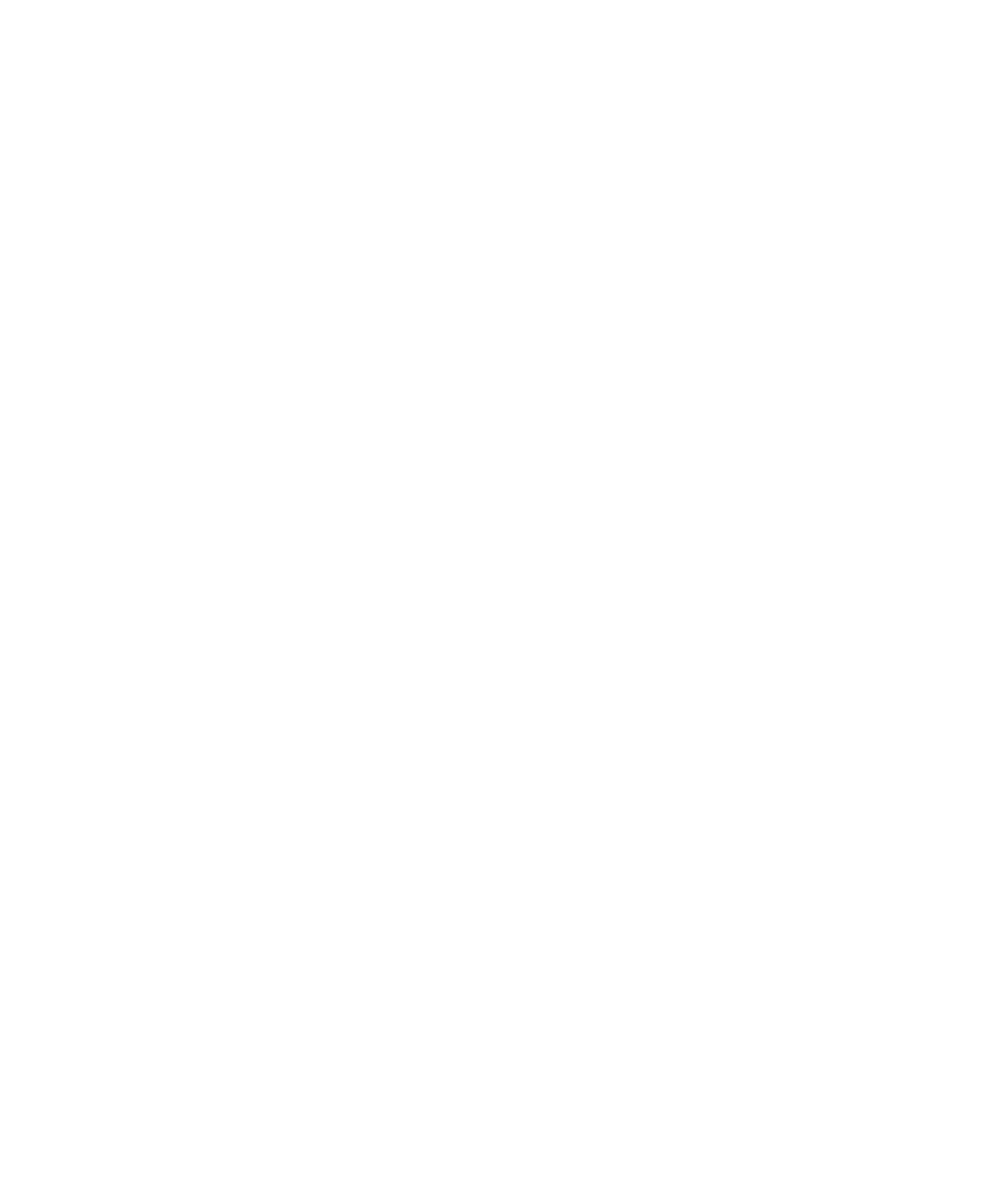*Telelogic DOORS for HP Quality Center Interface*

*Installing and Using Telelogic DOORS for HP Quality Center Interface*

*Release 3.3*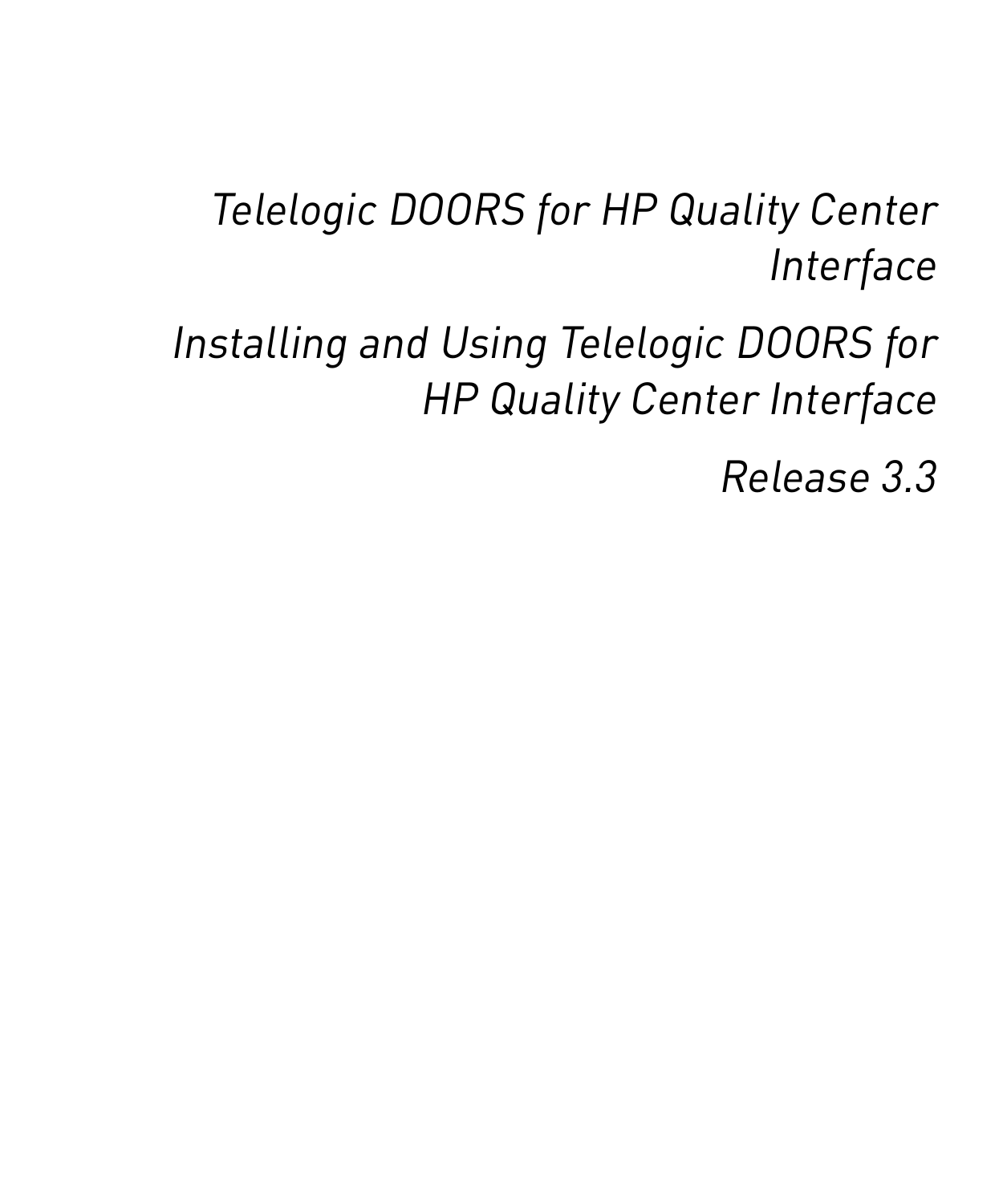Before using this information, be sure to read the general information under the ["Notices" chapter on page 47.](#page-54-0)

This edition applies to **VERSION 3.3**, **Telelogic DOORS for HP Quality Center Interface** and to all subsequent releases and modifications until otherwise indicated in new editions.

#### © **Copyright IBM Corporation 2006, 2008**

US Government Users Restricted Rights—Use, duplication or disclosure restricted by GSA ADP Schedule Contract with IBM Corp.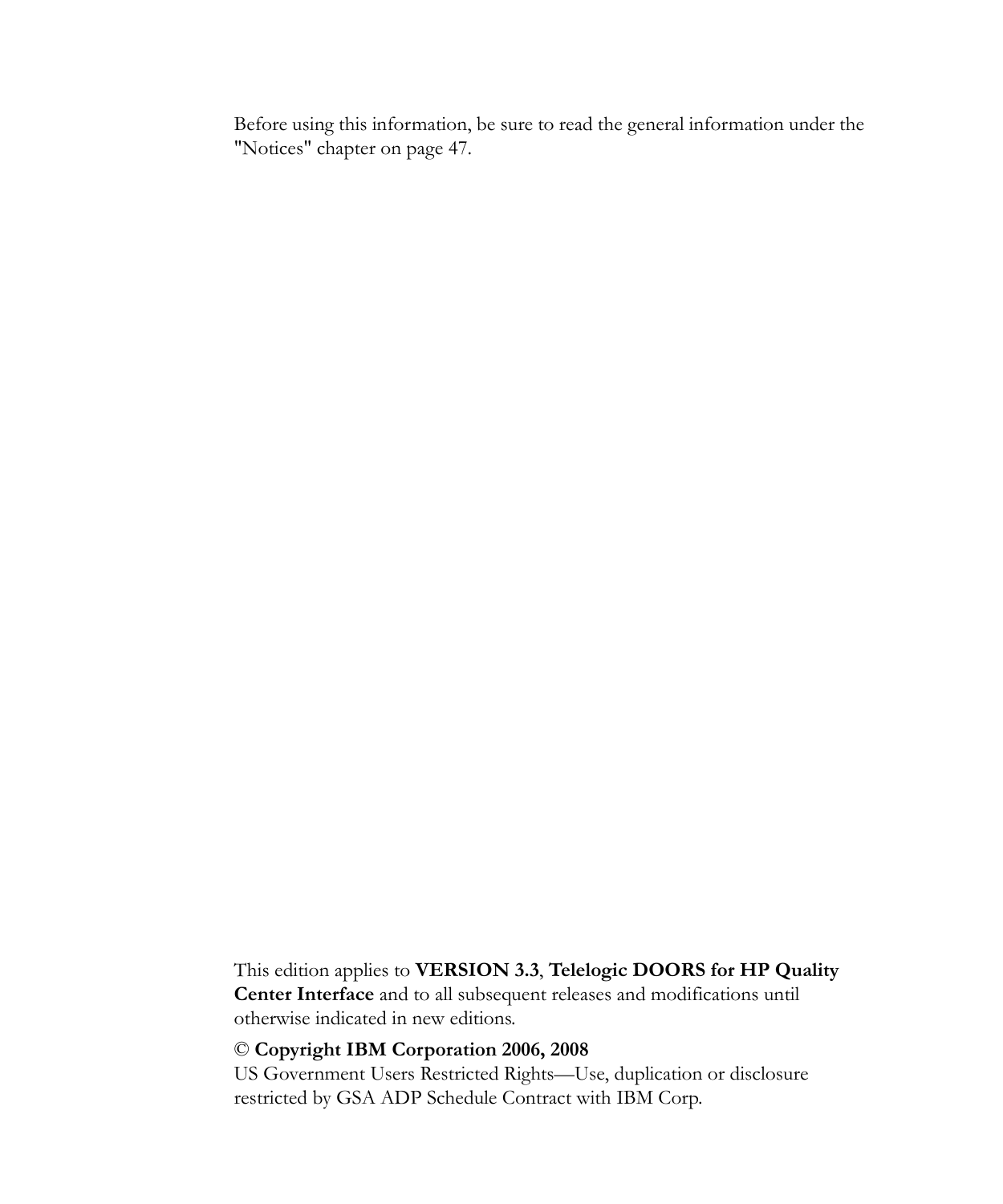## *Table of contents*

| <b>Chapter 1: About this manual</b><br>$\blacksquare$ |  |
|-------------------------------------------------------|--|
|                                                       |  |
|                                                       |  |

## **[Chapter 2: Installing Telelogic DOORS for HP Quality Center Interface](#page-10-0) 3**

## **Chapter 3: Analyzing your data** 15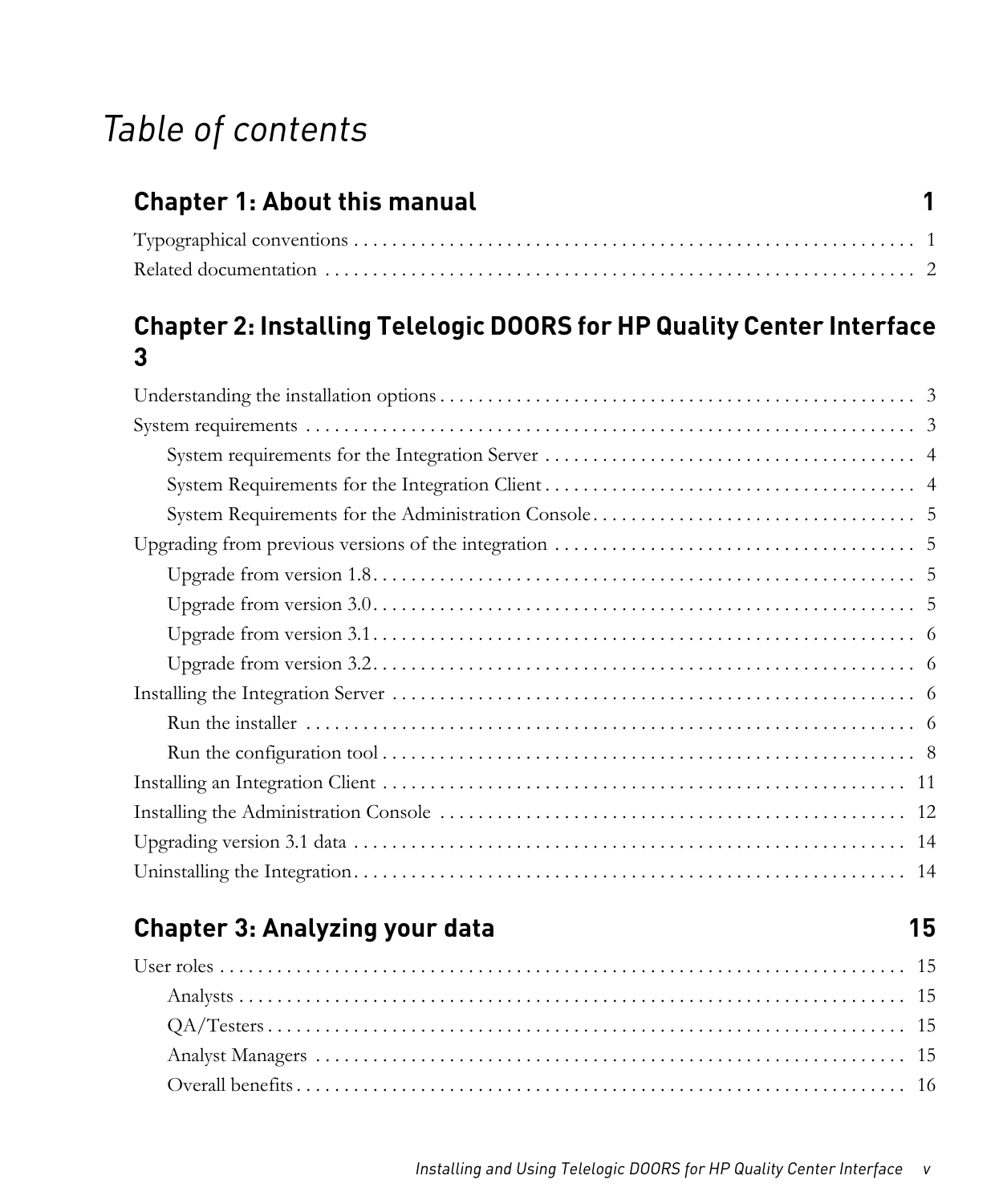## **[Chapter 4: Understanding synchronization tasks 19](#page-26-0)**

## **[Chapter 5: Synchronizing data 27](#page-34-0)**

## **[Chapter 6: Creating SoQ Attributes 33](#page-40-0)**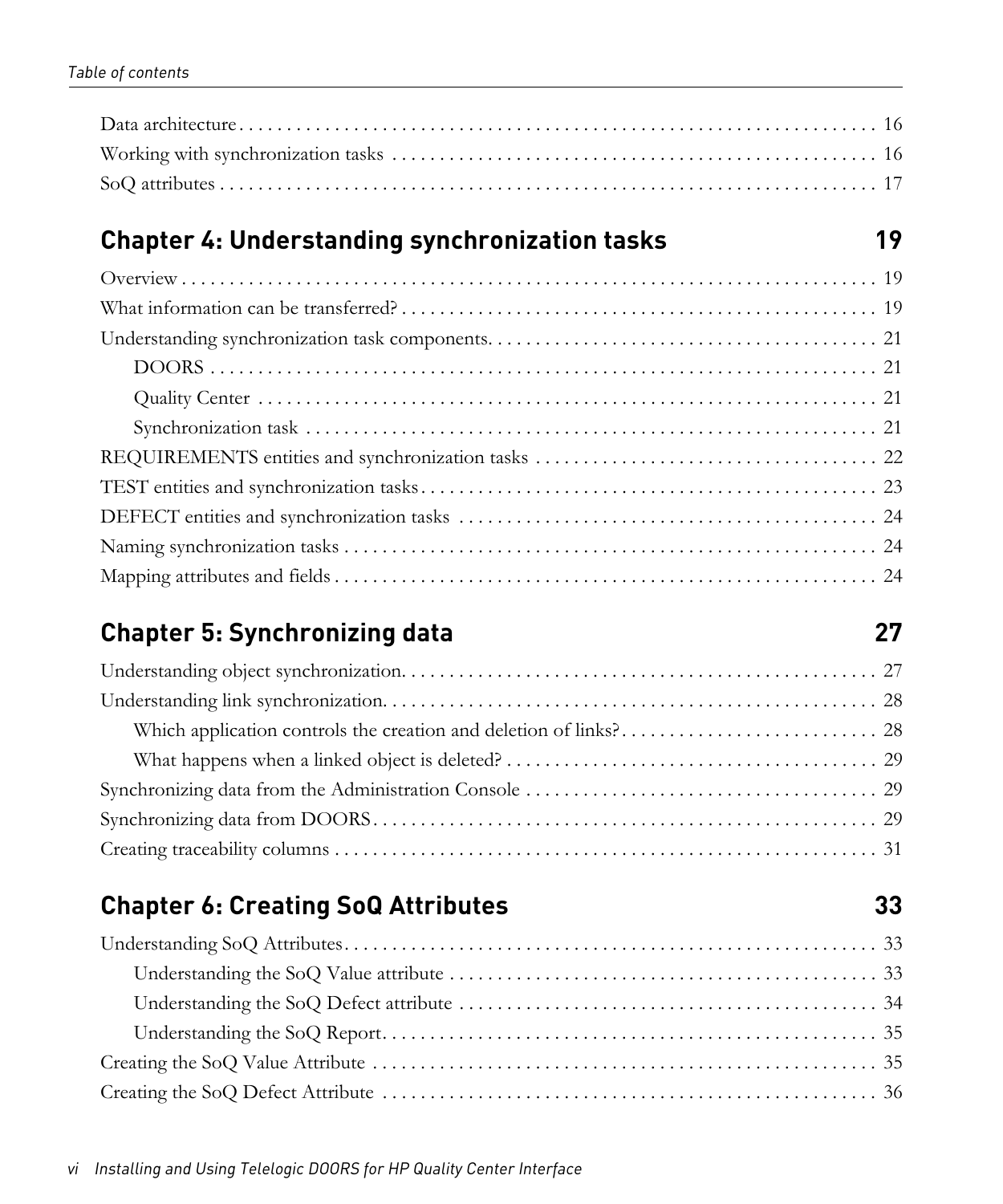| <b>Chapter 7: Turning logging on and off</b><br>39 |  |
|----------------------------------------------------|--|
|                                                    |  |
|                                                    |  |
|                                                    |  |
| 43<br><b>Chapter 8: Contacting support</b>         |  |
|                                                    |  |
|                                                    |  |
|                                                    |  |
|                                                    |  |
|                                                    |  |
|                                                    |  |
|                                                    |  |
|                                                    |  |
|                                                    |  |
| <b>Chapter 9: Notices</b><br>47                    |  |
|                                                    |  |
| <b>Index</b><br>51                                 |  |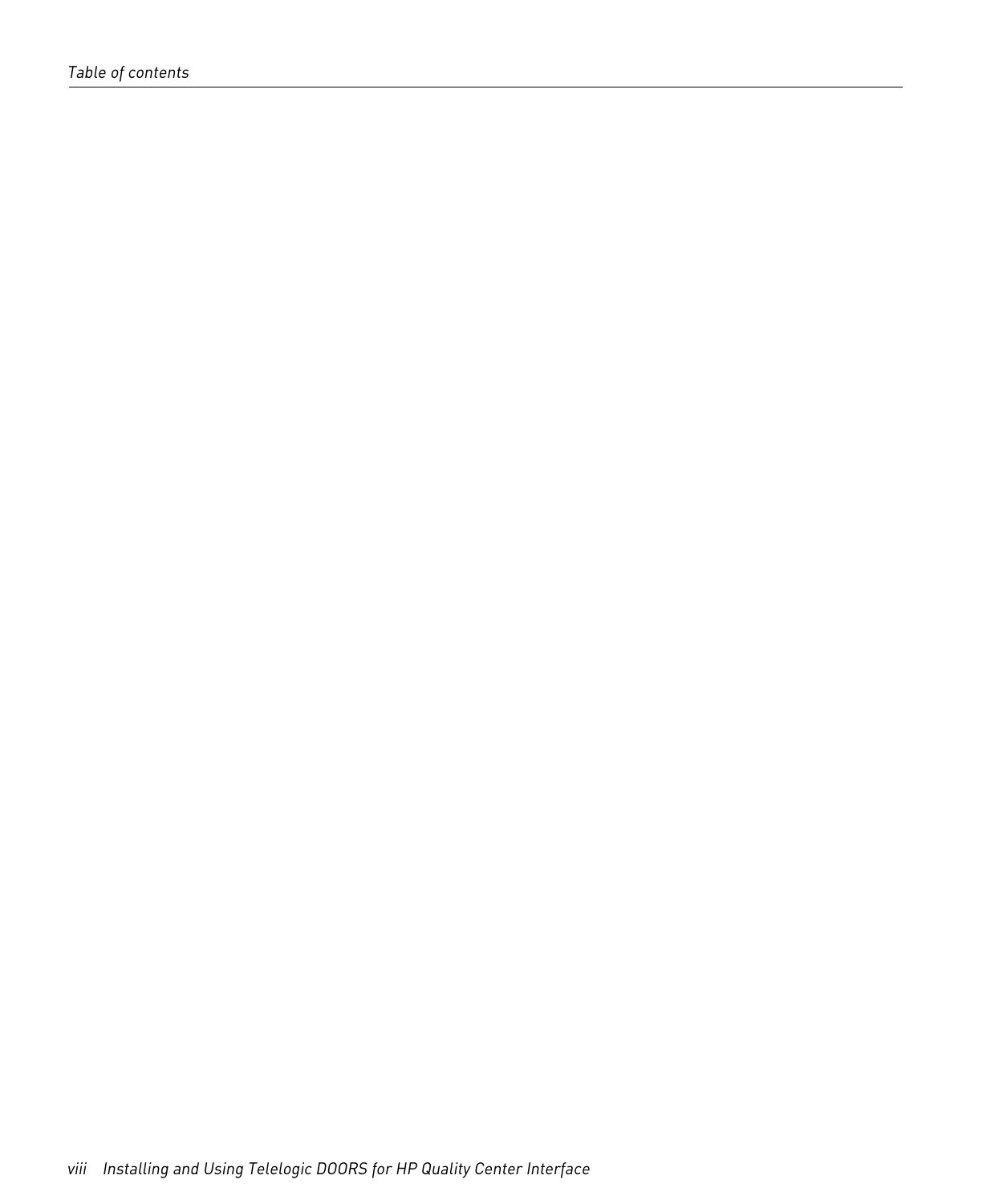## *About this manual*

<span id="page-8-0"></span>Welcome to Telelogic<sup>®</sup> DOORS for HP Quality Center Interface™.

Telelogic DOORS for HP Quality Center Interface allows you to synchronize data between Telelogic<sup>®</sup> DOORS<sup>®</sup> (DOORS), the world's leading requirements management solution, and HP Quality Center®, an integrated enterprise application for organizing and managing the entire testing process. You can transfer requirements in DOORS to a Quality Center project and transfer tests and defects between Quality Center and DOORS. You can access DOORS requirements information using your Quality Center interface, and access Quality Center test and defect information using your DOORS interface.

This document describes how to use version 3.3 of Telelogic DOORS for HP Quality Center Interface. It assumes that you know how to use both DOORS and Quality Center.

## <span id="page-8-1"></span>**Typographical conventions**

| <b>Typeface or</b><br>Symbol | <b>Meaning</b>                                                                                                                       |
|------------------------------|--------------------------------------------------------------------------------------------------------------------------------------|
| <b>Bold</b>                  | Important items, and items that you can select, including<br>buttons and menus. For example: Click Yes to continue.                  |
| <i>Italics</i>               | Book titles                                                                                                                          |
| Courier                      | Commands, files, and directories; computer output. For<br>example: Edit your . properties file.                                      |
|                              | A menu choice. For example: Select <b>File &gt; Open</b> . This means<br>select the File menu, then select the Open command from it. |

The following typographical conventions are used in this manual: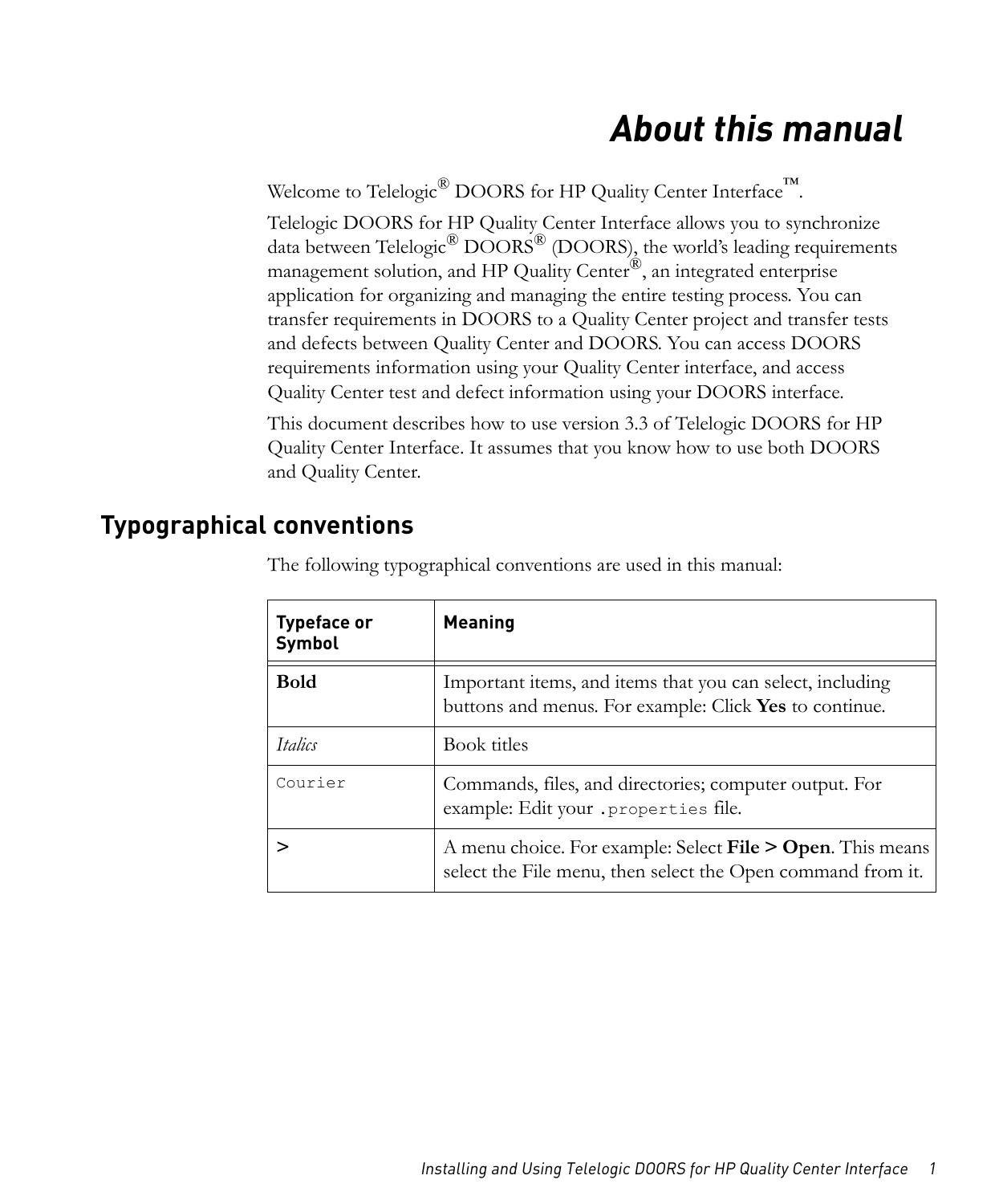## <span id="page-9-0"></span>**Related documentation**

The following table describes where to find information in the documentation set:

| For information on                                                               | See                                                                |
|----------------------------------------------------------------------------------|--------------------------------------------------------------------|
| How to use DOORS                                                                 | The Telelogic DOORS documentation<br>set                           |
| How to use Quality Center                                                        | The Quality Center documentation set                               |
| How to use the Administration Console                                            | The Administration Console Online<br>Help                          |
| What's new in Telelogic DOORS for HP<br>Quality Center Interface 3.3             | The Telelogic DOORS for HP Quality<br>Center Interface readme file |
| How to set up licenses to use Telelogic<br>DOORS for HP Quality Center Interface | Telelogic Lifecycle Solutions Licensing Guide                      |

You'll find PDF versions of the DOORS manuals on:

- The Telelogic Lifecycle Solutions DVD
- The Support website at https://www.support.telelogic.com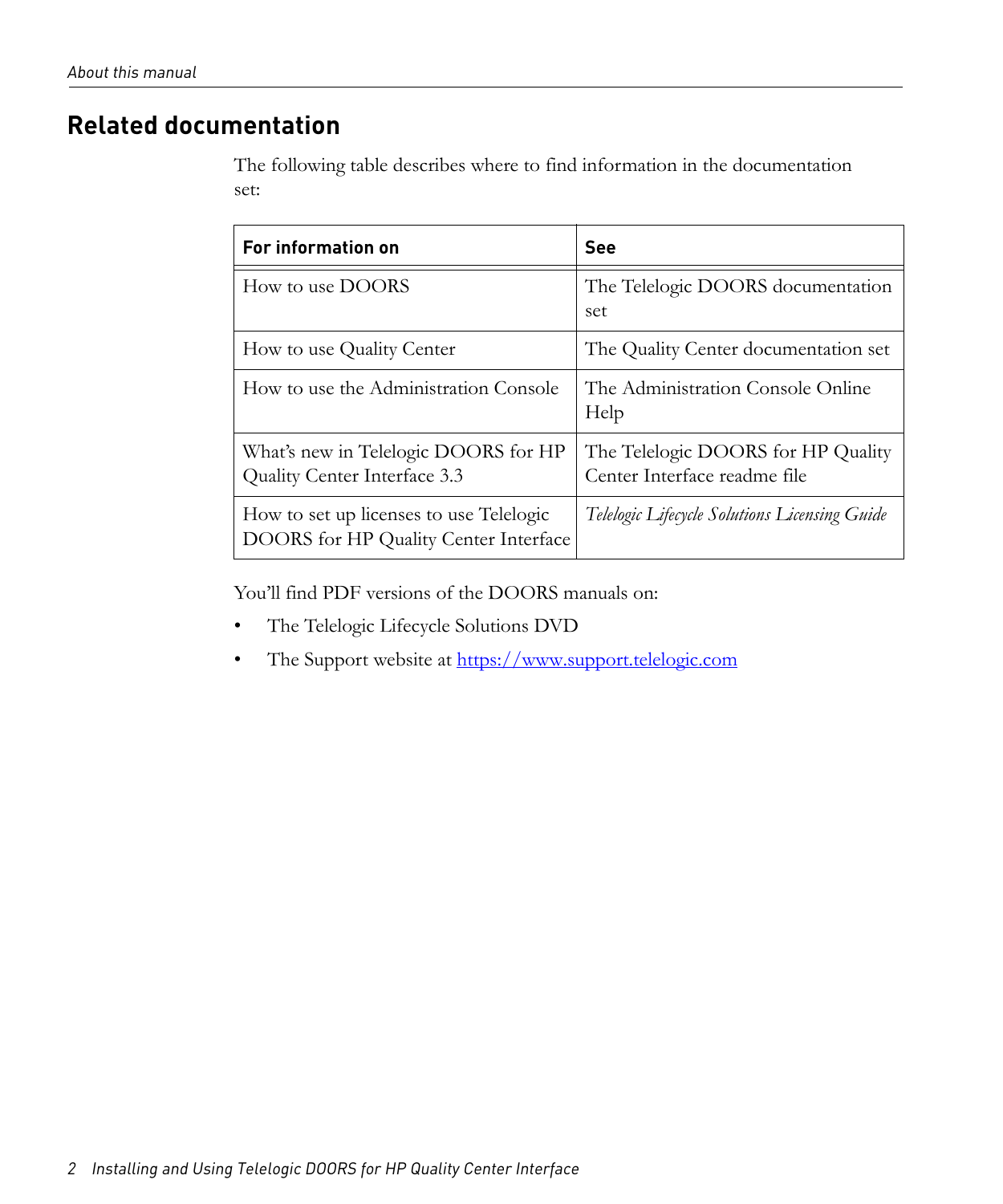## <span id="page-10-0"></span>*2 Installing Telelogic DOORS for HP Quality Center Interface*

This chapter contains information on how to install and configure Telelogic DOORS for HP Quality Center Interface.

- [Understanding the installation options](#page-10-1)
- [System requirements](#page-10-2)
- [Upgrading from previous versions of the integration](#page-12-1)
- [Installing the Integration Server](#page-13-2)
- [Installing an Integration Client](#page-18-0)
- [Installing the Administration Console](#page-19-0)
- [Upgrading version 3.1 data](#page-21-0)
- [Uninstalling the Integration](#page-21-1)

## <span id="page-10-1"></span>**Understanding the installation options**

The Integration installer has two installation options. These are:

Integration Client

You install an integration client on each DOORS client that needs to use the integration. This allows the DOORS user to access the integration options available in the DOORS client.

Integration Server

This option installs both the Integration Server and the Integration Client.

#### <span id="page-10-3"></span><span id="page-10-2"></span>**System requirements**

The following sections describe the system requirements for each component of the integration:

- [System requirements for the Integration Server](#page-11-0)
- [System Requirements for the Integration Client](#page-11-1)
- [System Requirements for the Administration Console](#page-12-0)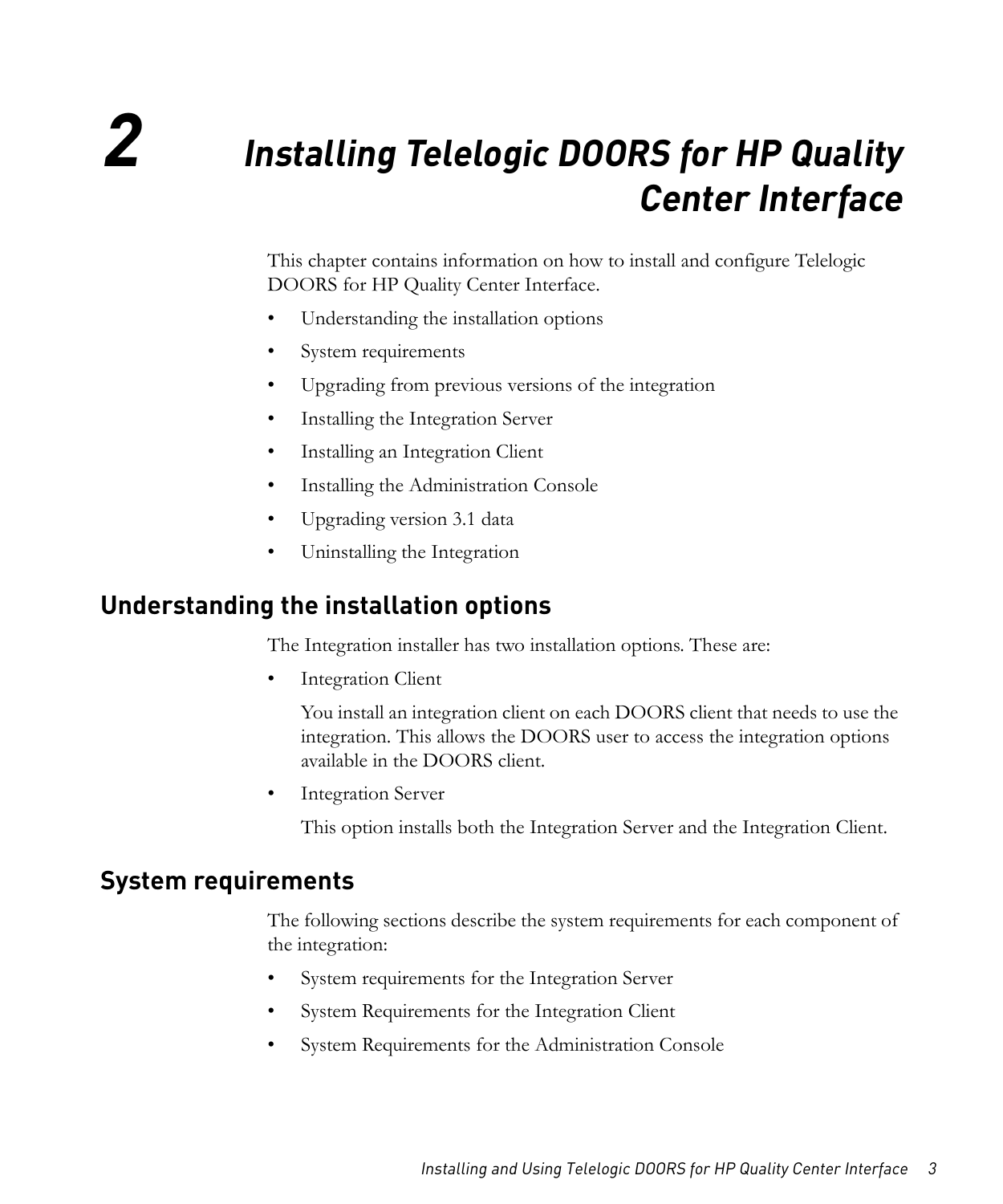#### <span id="page-11-0"></span>*System requirements for the Integration Server*

Before you install the integration server you must have:

- A DOORS version 9.1 or later database server installed and configured on any machine on the network, including both Windows<sup>®</sup> and  $UNIX^{\circledR}$ machines. Make sure the DOORS database is not set up to use system usernames. Telelogic DOORS for HP Quality Center Interface cannot communicate with DOORS if system usernames are being used.
- A Quality Center server version 9.2. The server can be on any machine on the network; it does not need to be on the machine you are installing the Integration Server on.

The machine on which you install the Integration Server must have:

- Windows 2003 Server SP2 (Enterprise and Standard).
- A DOORS 9.1 or later client.
- You must have used a Microsoft Internet Explorer browser to connect to the Quality Center server you intend to use for the integration.
- IIS 6.0 running with ASP.NET v2.0 enabled.

**Note** You can use the Manage your Server wizard to install and configure IIS and ASP.NET.

- Minimum 512 MB RAM.
- **Caution** The DOORS client that is installed on the Integration Server machine must not be used for the day to day administration of the integration, or for any other DOORS tasks. You should only run the DOORS client on the Integration Server machine if instructed to do so by the DOORS support team.

### <span id="page-11-1"></span>*System Requirements for the Integration Client*

Install and configure the Integration Server before you install any integration clients.

Each machine on which you install the Integration Client must have either:

- Windows 2003 Server SP2 (Enterprise and Standard)
- Windows XP Professional SP2 or SP3

A DOORS 9.1 or later client must also be installed.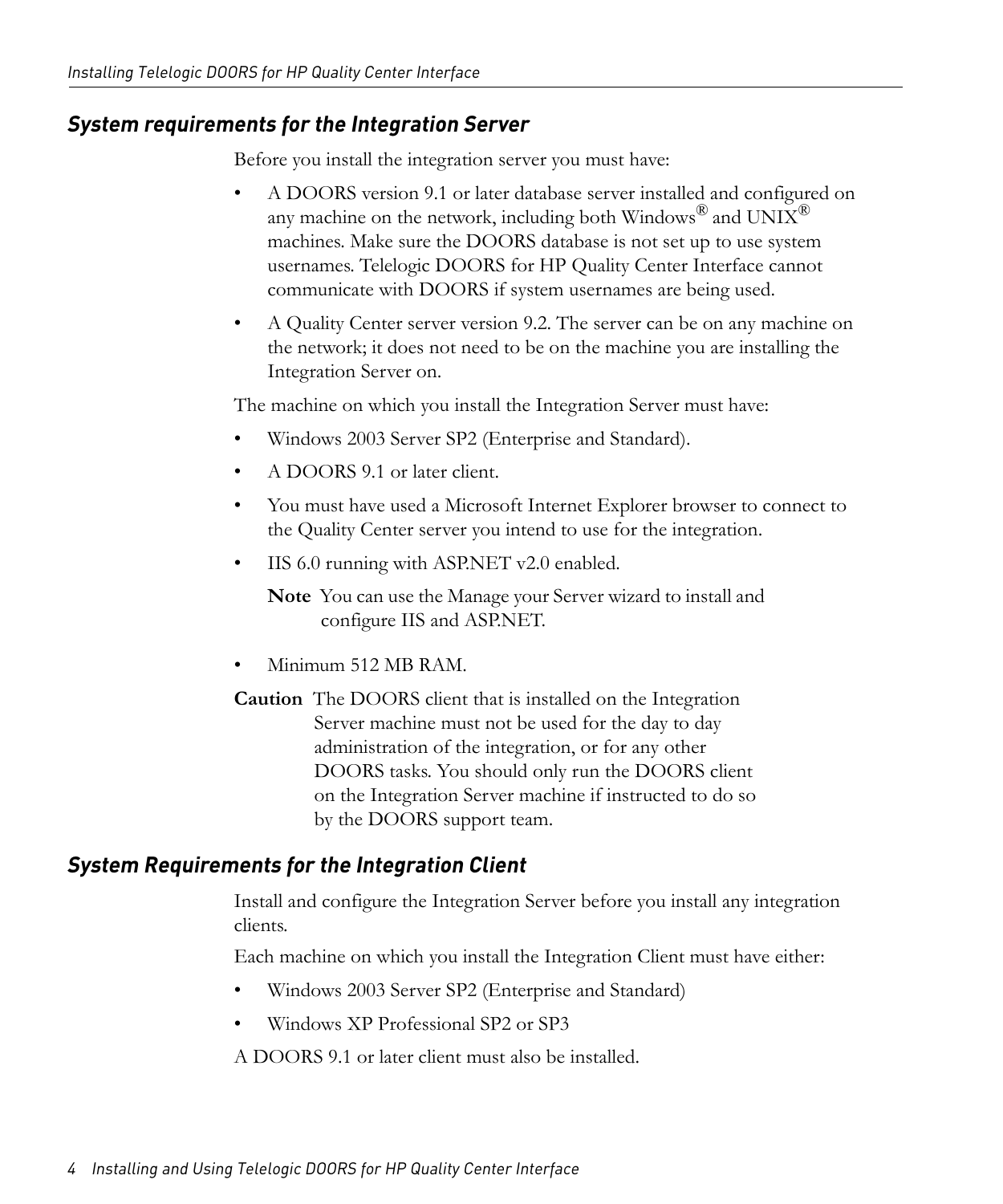#### <span id="page-12-0"></span>*System Requirements for the Administration Console*

Each machine on which you install the Administration Console must have either:

- Windows 2003 Server SP2 (Enterprise and Standard)
- Windows XP Professional SP2 or SP3

Both .NET Framework v2.0 and v3.0 must also be installed.

## <span id="page-12-4"></span><span id="page-12-1"></span>**Upgrading from previous versions of the integration**

The following sections describe what you must do to upgrade to version 3.3 from a previous version.

- [Upgrade from version 1.8](#page-12-2)
- [Upgrade from version 3.0](#page-12-3)
- [Upgrade from version 3.1](#page-13-0)
- [Upgrade from version 3.2](#page-13-1)

#### <span id="page-12-2"></span>*Upgrade from version 1.8*

**1.** Migrate your data.

You must synchronize your data before you uninstall version 1.8.

- **2.** Uninstall version 1.8 using **Add/Remove Programs** from the Windows Control Panel.
- **3.** Install version 3.1.

You do not have to configure or run version 3.1 after you install it, but you must install it before you install version 3.3.

**4.** Install version 3.3 and migrate 3.1 data to 3.3.

For information on migrating data from version 3.1 to 3.3, see ["Upgrading](#page-21-0)  [version 3.1 data," on page 14](#page-21-0).

#### <span id="page-12-3"></span>*Upgrade from version 3.0*

On machines with version 3.0 of TestDirector Integration installed, install version 3.1, then install version 3.3 and migrate 3.1 data to 3.3.

For information on migrating data from version 3.1 to 3.3, see ["Upgrading](#page-21-0)  [version 3.1 data," on page 14](#page-21-0).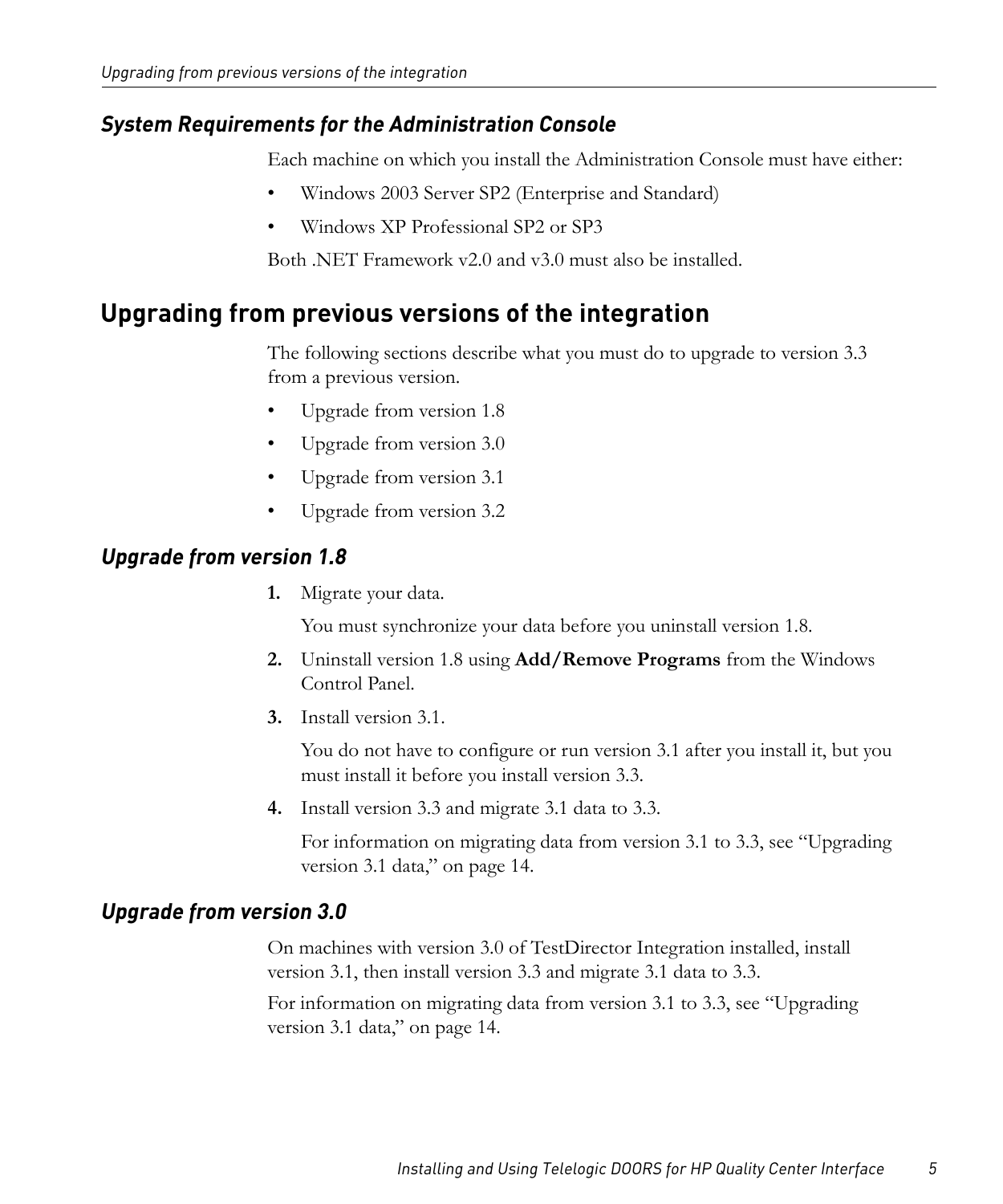#### <span id="page-13-0"></span>*Upgrade from version 3.1*

You can upgrade direct to version 3.3 form version 3.1.

On machines with version 3.1 of TestDirector Integration installed, install version 3.3, then migrate 3.1 data to 3.3.

For information on migrating data from version 3.1 to 3.3, see ["Upgrading](#page-21-0)  [version 3.1 data," on page 14](#page-21-0).

#### <span id="page-13-1"></span>*Upgrade from version 3.2*

Telelogic DOORS for HP Quality Center Interface includes a migration tool that allows you to upgrade and migrate from version 3.2.

## <span id="page-13-4"></span><span id="page-13-2"></span>**Installing the Integration Server**

If you are upgrading the Integration Server, see ["Upgrading from previous](#page-12-1)  [versions of the integration," on page 5](#page-12-1) for information on how to upgrade to 3.3.

#### <span id="page-13-3"></span>*Run the installer*

#### **To install the Integration Server:**

- **1.** Make sure you meet the system requirements for installing and running the Integration server. For information on system requirements, see ["System](#page-10-2)  [requirements," on page 3.](#page-10-2)
- **2.** If you're running version 3.2, uninstall it.
- **3.** Make sure you're logged into your computer as a user with Administrator privileges.
- **4.** Shut down all other applications. In particular, shut down Microsoft Office applications, including the Microsoft Office toolbar.
- **5.** Check that the Default Web Site in the Internet Services Manager is started. If it isn't, right-click and select **Start**.
- **6.** Using Windows Explorer, double-click **setup.exe**.

The **Welcome** screen is displayed.

If the **Modify/Repair/Remove** dialog box is displayed, exit the installer and modify the installation using **Add/Remove Programs** in the Windows Control Panel.

**Note** If the .NET Framework v2.0 is not detected by the installer, a browser window is opened at Microsoft's .NET Framework download page. You must install the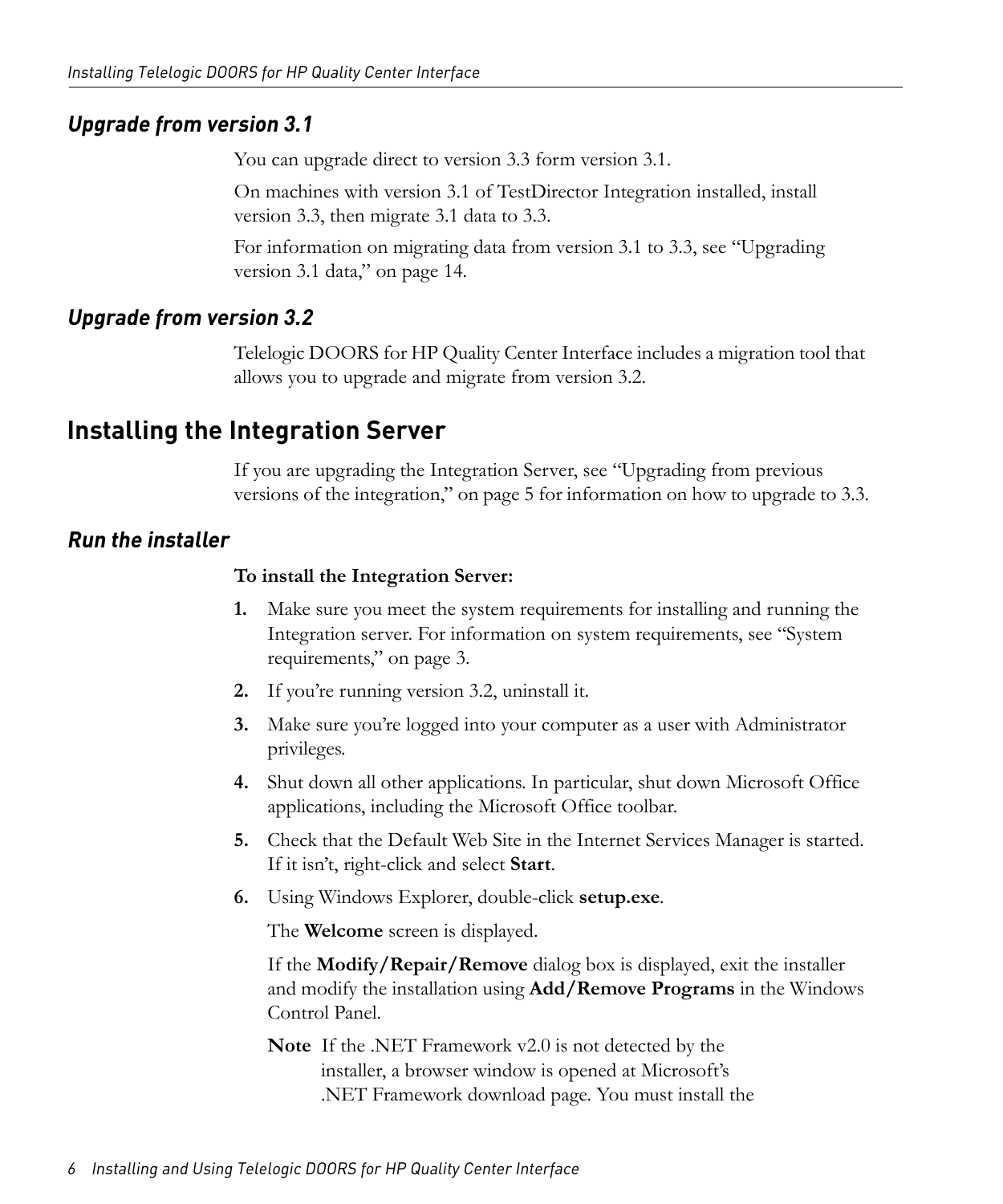.NET Framework before you continue. You may be required to reboot your machine.

**7.** Click **Next**.

The **License Agreement** screen is displayed.

**8.** Select the **I accept** option and click **Next**.

The **Choose Destination Location** screen is displayed.

- **9.** Enter the path to the folder you want to install to, or leave the default.
- **10.** Click **Next**.

The **Setup Type** screen is displayed.

**11.** Select **Server** and click **Next**.

**Note** This option installs both the Integration Client and the Integration Server.

The **Integration Server TCP Port** screen is displayed.

<span id="page-14-1"></span>**12.** Enter the TCP port on which the Internet Information Service is serving the Default Web Site.

To find out the port number:

**a.** On the desktop, right-click on **My Computer** and select **Manage**.

The **Computer Management** window is displayed.

- **b.** Navigate **Services and Applications > Internet Information Service (IIS) Manager > Web Sites**.
- **c.** Right-click **Default Web Site** and select **Properties**.

The TCP Port is displayed in the Web Site Identification panel.

**13.** Click **Next**.

The **Enter Domain\Groupname** screen is displayed.

<span id="page-14-0"></span>**14.** Enter the fully qualified group name that will be authorized to access the Administration Console. *Domain* is the name of the machine you are installing the Integration Server on and G*roupname* is the name of a group with the necessary privileges (for example, QCI Server\QCI Admin Console Users).

If you need to create the group, use the **Computer Management** window.

**15.** Click **Next**.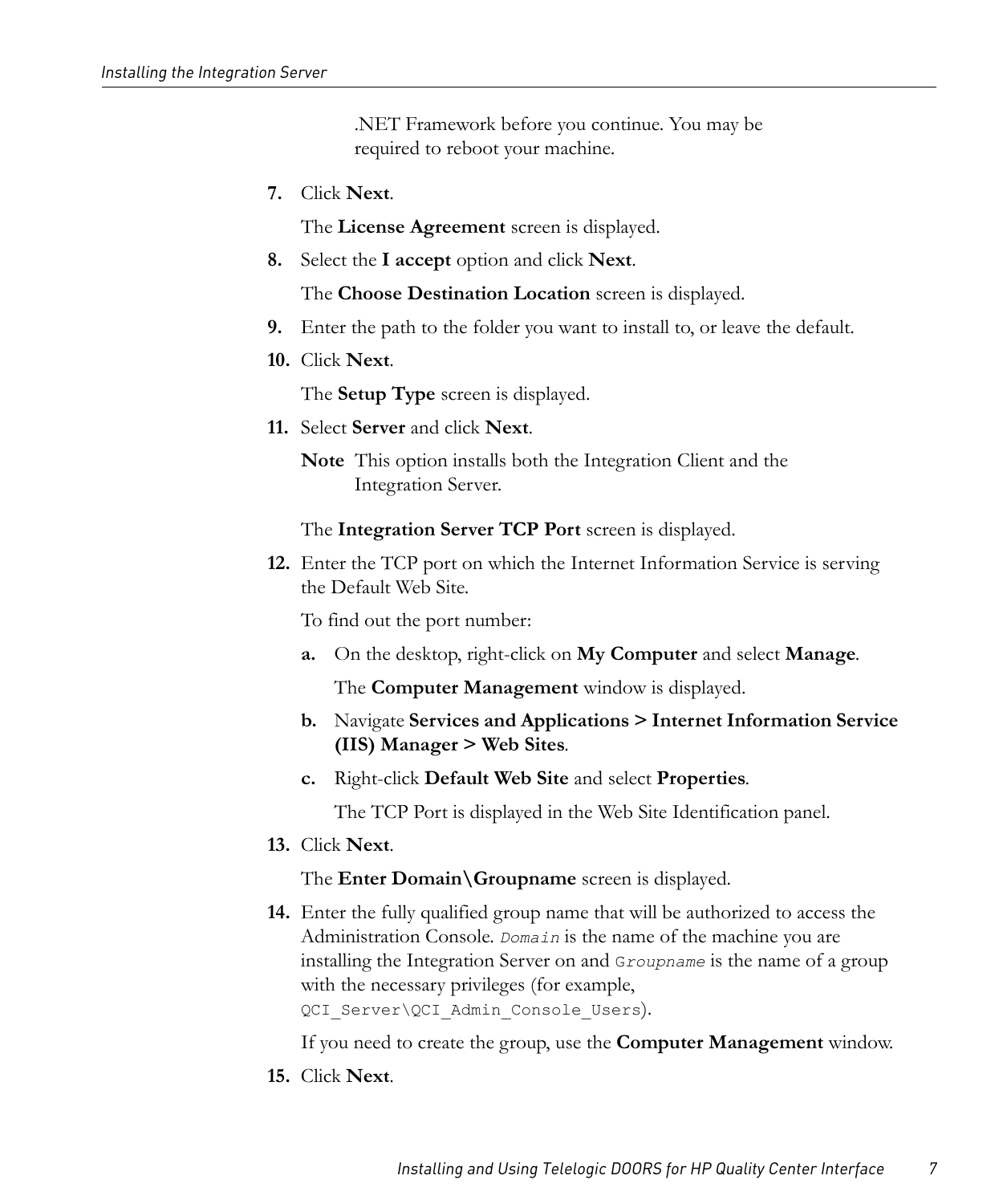#### The **Ready to Install the Program** screen is displayed.

#### **16.** Click **Install**.

The necessary files are installed on the machine.

- **Note** If you do not have IIS installed, an error is displayed. You must click **Abort**, install IIS, then reinstall the Integration Server.
- **17.** Click **Finish**.

The install wizard closes.

#### <span id="page-15-0"></span>*Run the configuration tool*

Before you proceed, you need to configure the Integration Server.

#### **To configure the Integration Server:**

- **1.** If it's still open, shut down the Computer Manager.
- **2.** From the Start menu select **Telelogic > Telelogic Lifecycle Solution Tools > Telelogic DOORS Quality Center Integration 3.3 Tools > Set Access Permissions**.

The **Telelogic DOORS for HP Quality Center Interface Configuration Tool** dialog box is displayed.

|                                | Telelogic DOORS for HP Quality Center Interface Configuration Tool             | $\times$ |
|--------------------------------|--------------------------------------------------------------------------------|----------|
| Gathering the user credentials | Telelogic DOORS for HP Quality Center Interface Configuration                  |          |
|                                | Please specify the account credentials which will be used to run the services. |          |
| Username:                      | MACHINE NAME\IWSUSER                                                           |          |
| Password:                      |                                                                                |          |
| Confirm Password:              |                                                                                |          |
| attempt to create the account? | If the account doesn't exist would you like the configuration tool to<br>⊽     |          |
|                                | Next<br>Finish<br>Cancel<br>Back                                               |          |

**3.** In **Username** enter a user.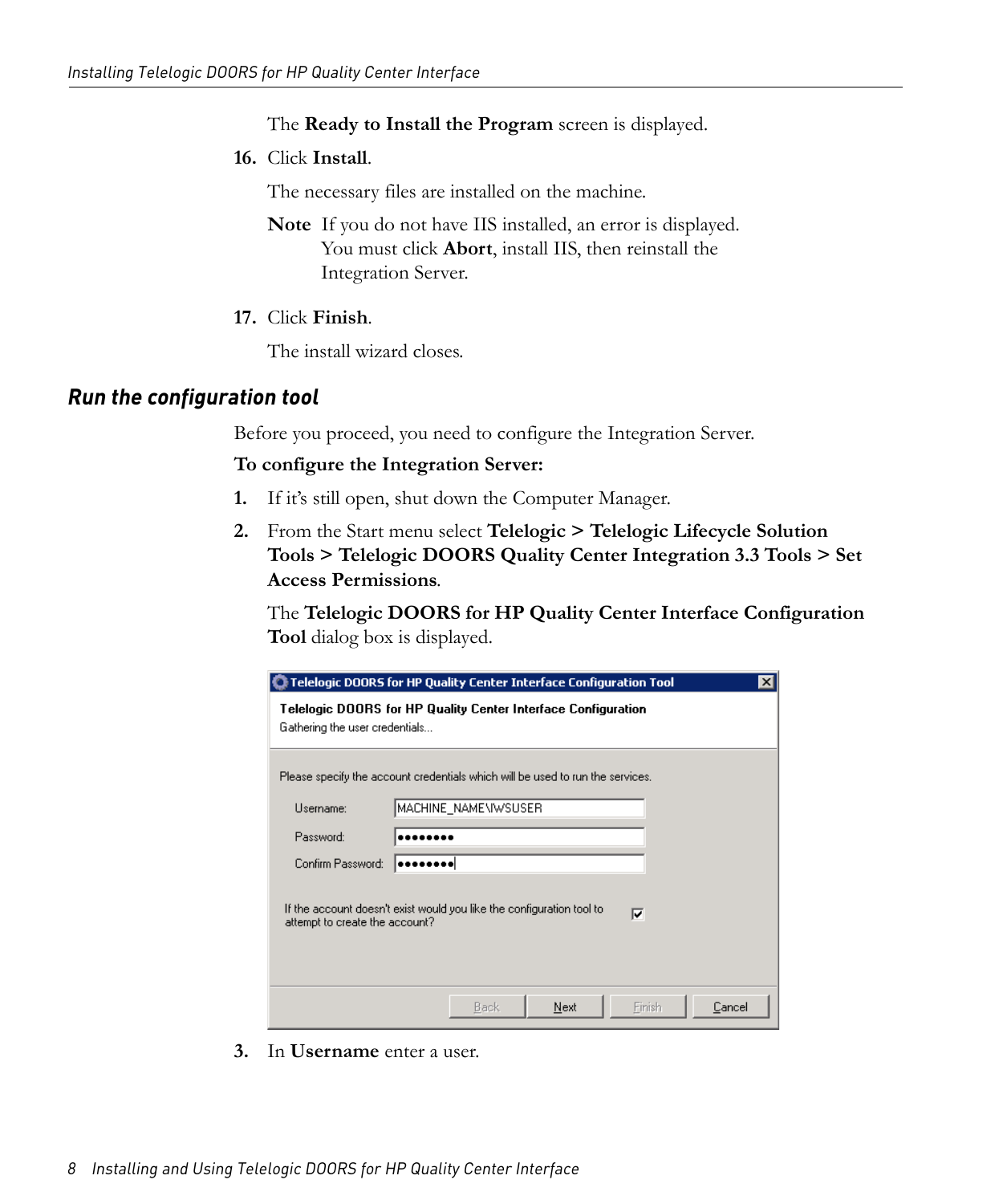By default, a local machine user called IWSUSER is used in this tool. However, you can specify a domain user instead. The tool cannot create a domain user, but if one already exists it can be used.

- If you want to specify or create IWSUSER, enter **<machinename>\IWSUSER**.
	- If a user named IWSUSER already exists, leave the check box clear.
	- If a user named IWSUSER does not exist, select the check box.
- If you want to specify a domain user, enter **<domainname>\<username>**, and leave the check box clear.
- **4.** Enter a password in the **Password** and **Confirm Password** boxes.
	- If IWSUSER already exists, enter the user's existing password.
	- If IWSUSER does not exist, enter a new password.

This password uses the Windows 2003 password rules that are in force on your system.

**5.** Click **Next**.

The **Gathering the virtual folder structure** dialog box is displayed.

|                                        | Telelogic DOORS for HP Quality Center Interface Configuration Tool  | $\boldsymbol{\mathsf{x}}$ |
|----------------------------------------|---------------------------------------------------------------------|---------------------------|
| Gathering the virtual folder structure | Telelogic DOORS for HP Quality Center Interface Configuration       |                           |
|                                        | Please specify the website which is hosting the services:           |                           |
| Web Site:                              | Default Web Site                                                    |                           |
|                                        | Please specify the location of the virtual folder for the services. |                           |
| <b>TDI Services:</b>                   | C:\Inetpub\wwwroot\DOORSTDIServices\                                |                           |
| SOQ Services:                          | C:\Inetpub\wwwroot\DOORSTDIntegration\VebServices\                  |                           |
|                                        |                                                                     |                           |
|                                        | Back<br>Cancel<br>Finish<br>Next                                    |                           |

- **6.** Enter the name of the web site that is hosting the services, or leave the default.
- **7.** Enter the path to the location of the virtual folder for TDI Services and the SOQ Services, or leave the defaults.
- **8.** Click **Next**.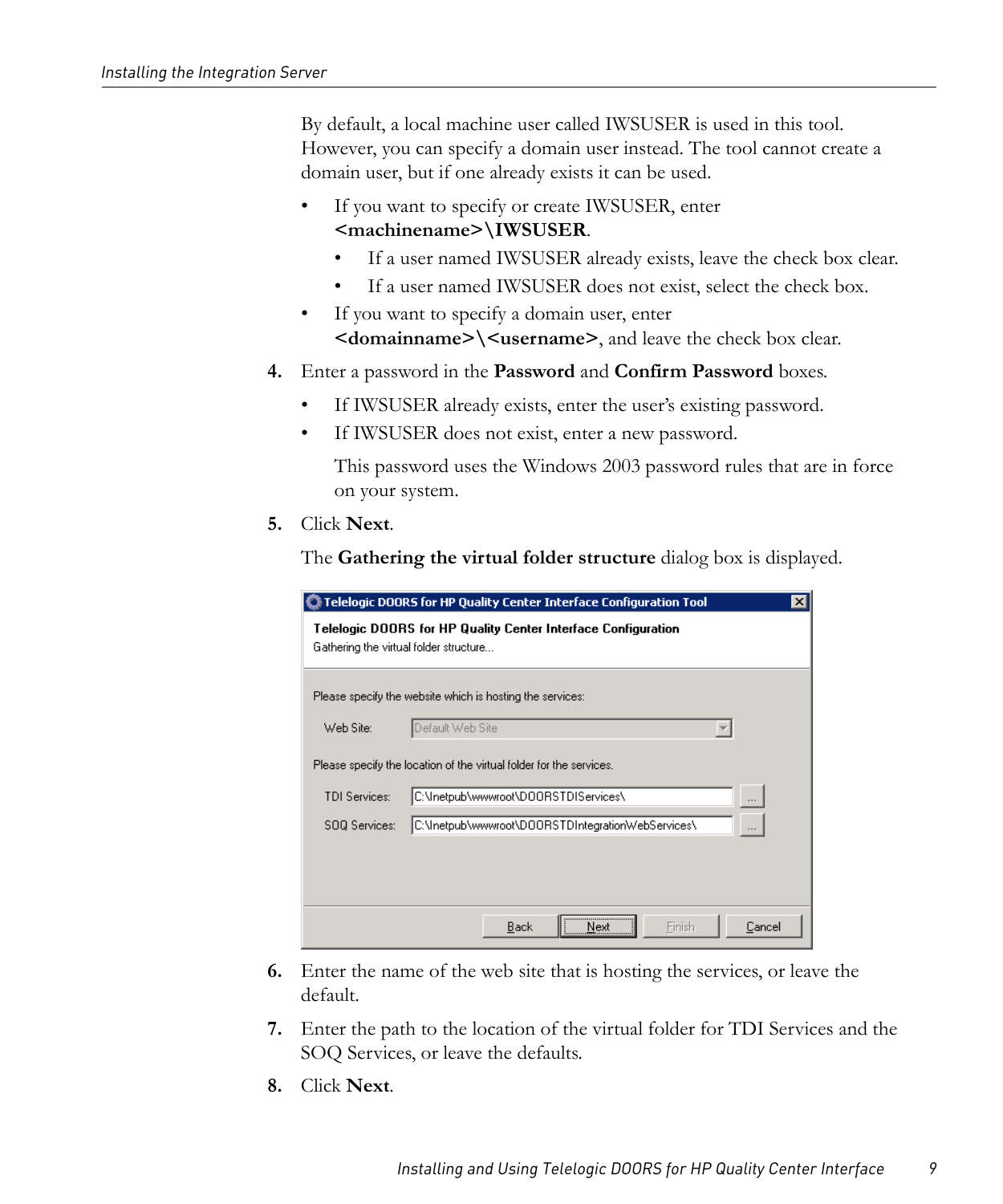The **Applying configuration** dialog box is displayed.

| $\vert x \vert$<br>Telelogic DOORS for HP Quality Center Interface Configuration Tool   |
|-----------------------------------------------------------------------------------------|
| Telelogic DOORS for HP Quality Center Interface Configuration<br>Applying configuration |
| Please wait while the configuration is applied:                                         |
| Configuring Account                                                                     |
| Setting Registry Permissions                                                            |
| Setting DCOM Permissions                                                                |
| Setting NTFS Permissions                                                                |
| Configuring Services                                                                    |
| Configuring IIS/ASP.NET                                                                 |
| Finished applying the configuration, press Next to continue                             |
|                                                                                         |
| Next<br>Finish<br>Cancel<br>Back                                                        |

A warning dialog box is also displayed.

**9.** Click **Yes**. When all the categories have been successfully configured, click **Next**.

A summary screen is displayed.

| Telelogic DOORS for HP Quality Center Interface Configuration Tool                                                                                                                                                                                                                                                                                                                                       | ×      |
|----------------------------------------------------------------------------------------------------------------------------------------------------------------------------------------------------------------------------------------------------------------------------------------------------------------------------------------------------------------------------------------------------------|--------|
| Telelogic DOORS for HP Quality Center Interface Configuration<br>Summary                                                                                                                                                                                                                                                                                                                                 |        |
| The summary of the configuration is detailed below:                                                                                                                                                                                                                                                                                                                                                      | Copy   |
| Setting Access for TaskRuns<br>Setting Access for Scripts<br>"Assigning DOORSTDIServices to Application Pool 'DOORSQualityCenterIntegrationAppPool<br><b>Success</b><br>Assigning DOORSTDIntegrationWebServices to Application Pool.<br>'DOORSQualityCenterIntegrationAppPool'<br>Success<br>Setting Application Pool Identity<br><b>Success</b><br><b>Success</b><br>--- Configuring ASPNET/IIS End --- |        |
| Finish<br>Back<br>Next                                                                                                                                                                                                                                                                                                                                                                                   | Cancel |

You can use the **Copy** button to copy the summary text.

**10.** Click **Next**.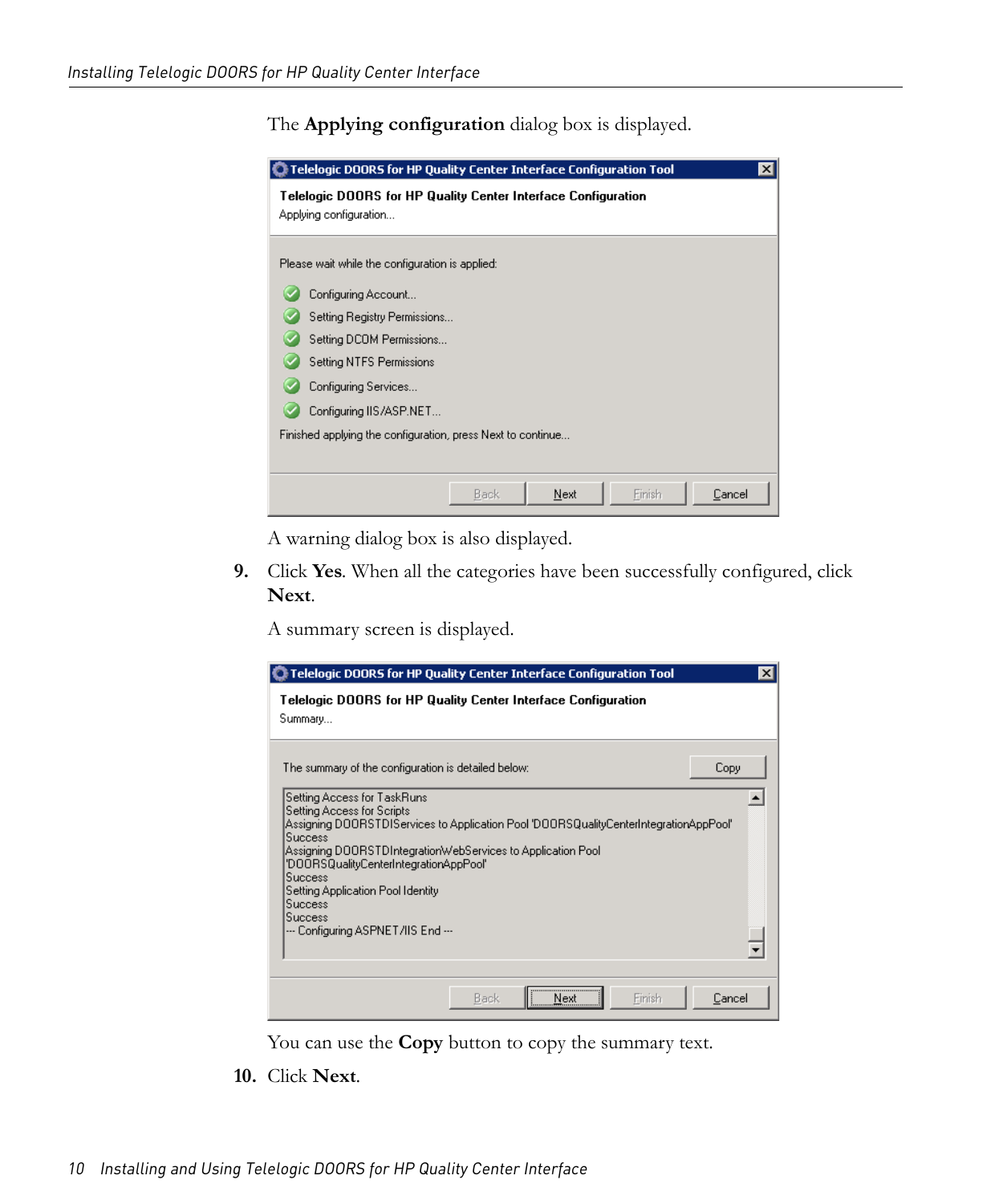The **Testing Services** dialog box is displayed.

| Telelogic DOORS for HP Quality Center Interface Configuration Tool                                                                                                                                      | $\vert x \vert$ |
|---------------------------------------------------------------------------------------------------------------------------------------------------------------------------------------------------------|-----------------|
| Telelogic DOORS for HP Quality Center Interface Configuration<br>Testing Services                                                                                                                       |                 |
| The configuration wizard will now test the availability of the services.<br>Run Tests<br>Testing availability of SOQ Services<br>Testing availability of TDI Services<br>The results for the tests are: | Copy            |
| --- Testing Services ---<br>Testing SOQServices<br><b>Success</b><br>Testing TDIServices<br><b>Success</b>                                                                                              |                 |
| Next<br>Finish<br>Back                                                                                                                                                                                  | Cancel          |

You can use the **Copy** button to copy the results text.

- **11.** Select **Run Tests** to test the availability of the services.
- **12.** If necessary, add the IWSUSER to the group you created in [step 14](#page-14-0) of ["Run](#page-13-3)  [the installer," on page 6](#page-13-3).
- **13.** Navigate to Quality Center and log on. This downloads ActiveX components.
- **14.** Click Finish.

### <span id="page-18-1"></span><span id="page-18-0"></span>**Installing an Integration Client**

Once the Integration Server has been installed, you can install the Integration Client on the DOORS and Quality Center client machines that you want to access the integration.

#### **To install the Integration Client:**

- **1.** Make sure you meet the system requirements for installing and running the Integration Client. For information on system requirements, see ["System](#page-10-2)  [requirements," on page 3.](#page-10-2)
- **2.** Make sure you're logged into your computer as a user with Administrator privileges.
- **3.** Shut down all other applications. In particular, shut down Microsoft Office applications.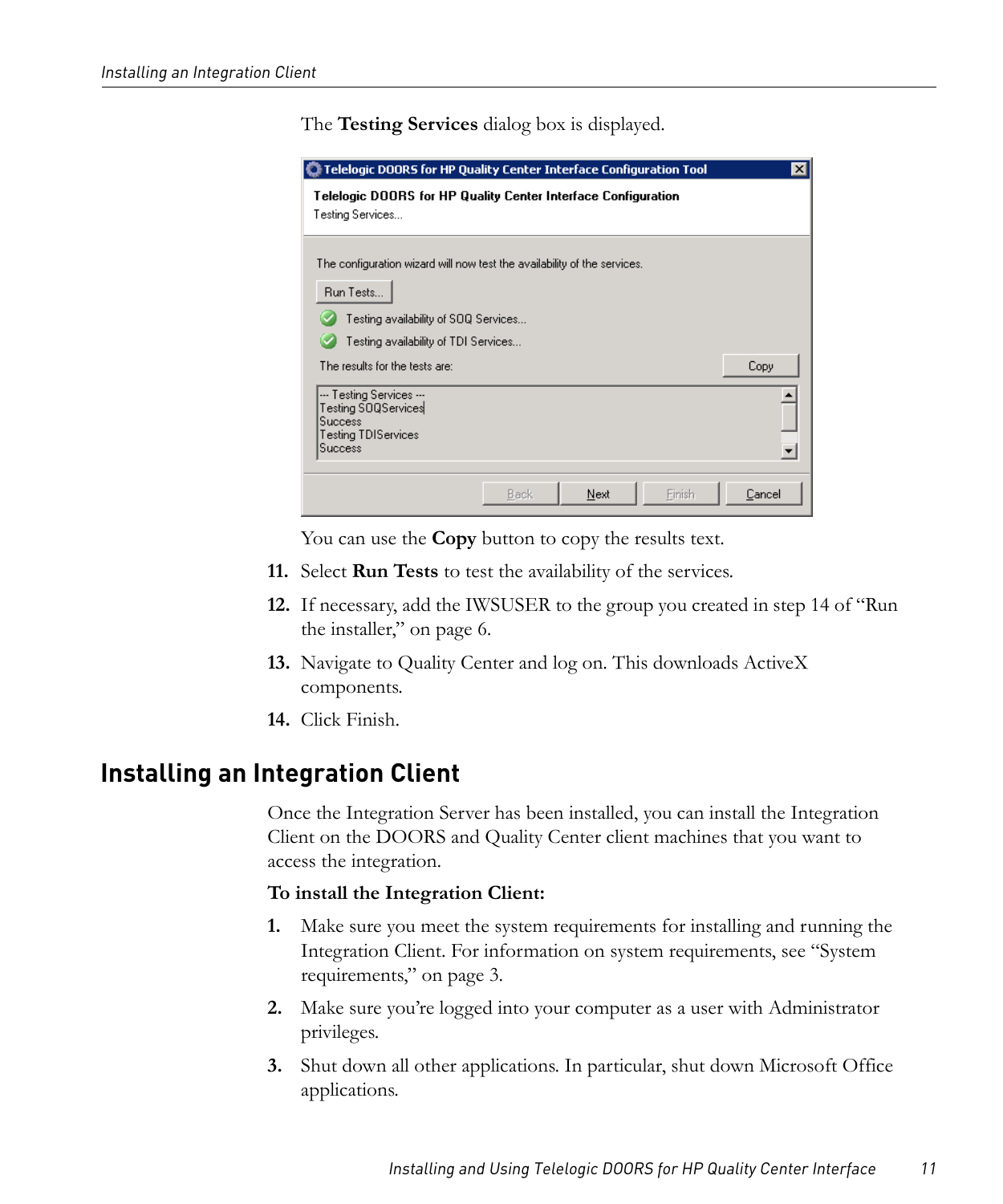**4.** Using Windows Explorer, double-click **setup.exe**.

The **Welcome** screen is displayed.

If the **Modify/Repair/Remove** dialog box is displayed, exit the installer and modify the installation using **Add/Remove Programs** in the Windows Control Panel.

**5.** Click **Next**.

The **License Agreement** screen is displayed.

**6.** Select the **I accept** option and click **Next**.

The **Choose Destination Location** screen is displayed.

**7.** Enter the path to the folder you want to install to, or leave the default and click **Next**.

The **Setup Type** screen is displayed.

**8.** Select **Client** and click **Next**.

The **Specify the Location of Integration Server** screen is displayed.

- **9.** In **IP Address**, enter the fully qualified domain name or IP address of the machine on which the Integration Server is installed.
- **10.** In **TCP Port**, enter the TCP Port on which the Integration Administration Service is serving the Default Web Site on the Integration Server machine. This is the TCP Port that was entered in [Step 12](#page-14-1) of [Installing the Integration](#page-13-2)  [Server](#page-13-2).
- **11.** Click **Next**.

The **Ready to Install the Program** screen is displayed.

**12.** Click **Install**.

A progress bar is displayed as the files are installed.

**13.** Click **Finish**.

### <span id="page-19-1"></span><span id="page-19-0"></span>**Installing the Administration Console**

#### **To install the Administration Console:**

- **1.** Make sure you have both the .NET Framework v2.0 and v3.0 installed.
- **2.** Open your Internet browser and type http://<*integrationserver*>/ AdminToolInstall.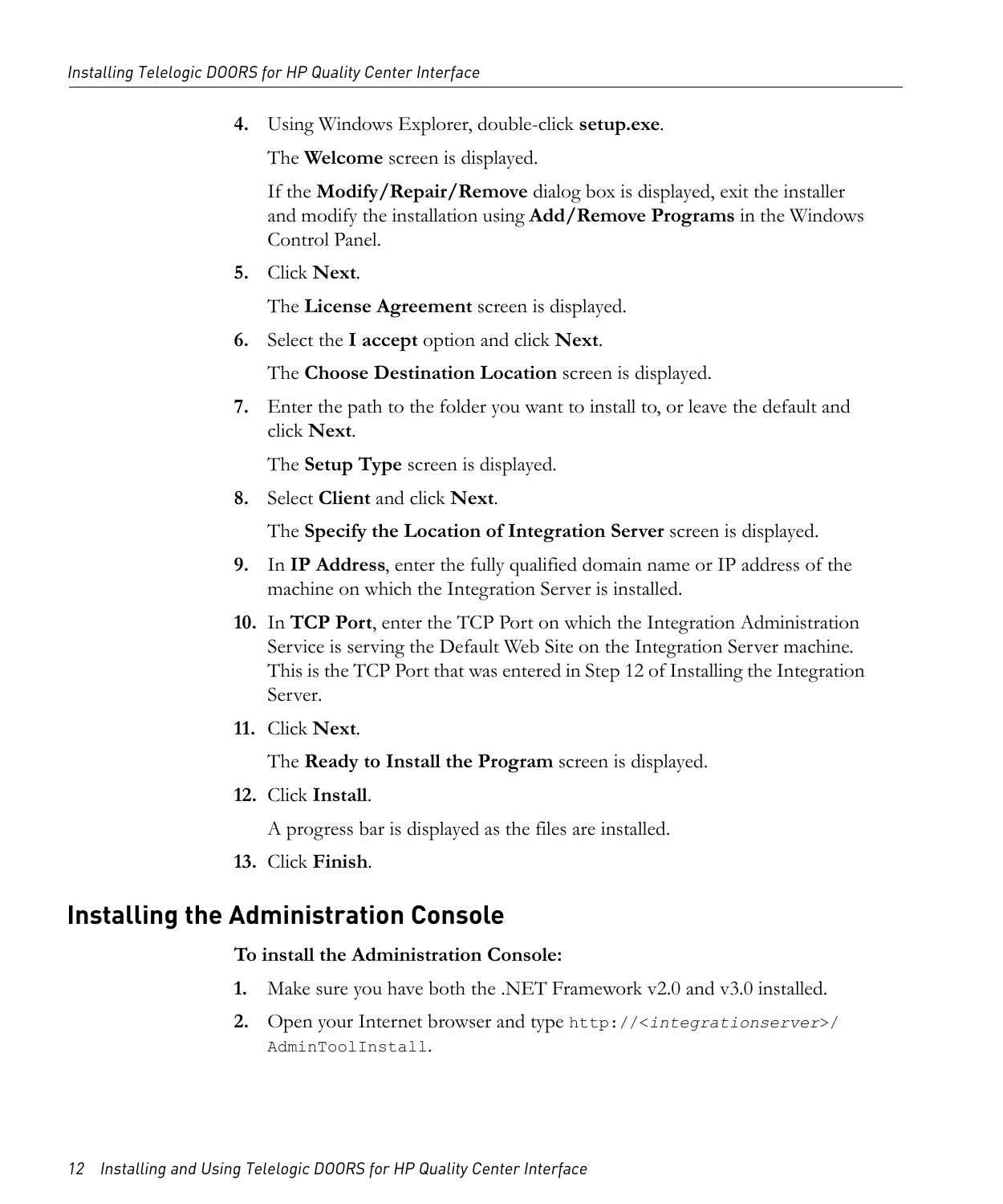The Administration Console installation welcome page is displayed.



**3.** If you need to install the .NET Framework, do so now.

**Note** The .NET Framework is installed in the background. Make sure it is installed before you proceed. The .NET icon will be displayed in the notification area on the taskbar.

**4.** Run the Administration Console installer.

Click **setup**.

**5.** If you want to install the Administration Console from the local machine, select **Save**, then double-click the **setup.exe** file. If you want to install the Administration Console from the network, select **Run**.

The **Welcome** screen is displayed.

**6.** Click **Next**.

The **License Agreement** screen is displayed.

**7.** Accept the terms of the agreement and click **Yes**.

The **Choose Destination Location** screen is displayed.

**8.** Enter the path to the folder you want to install to, or leave the default and click **Next**.

The **Ready to Install the Program** screen is displayed.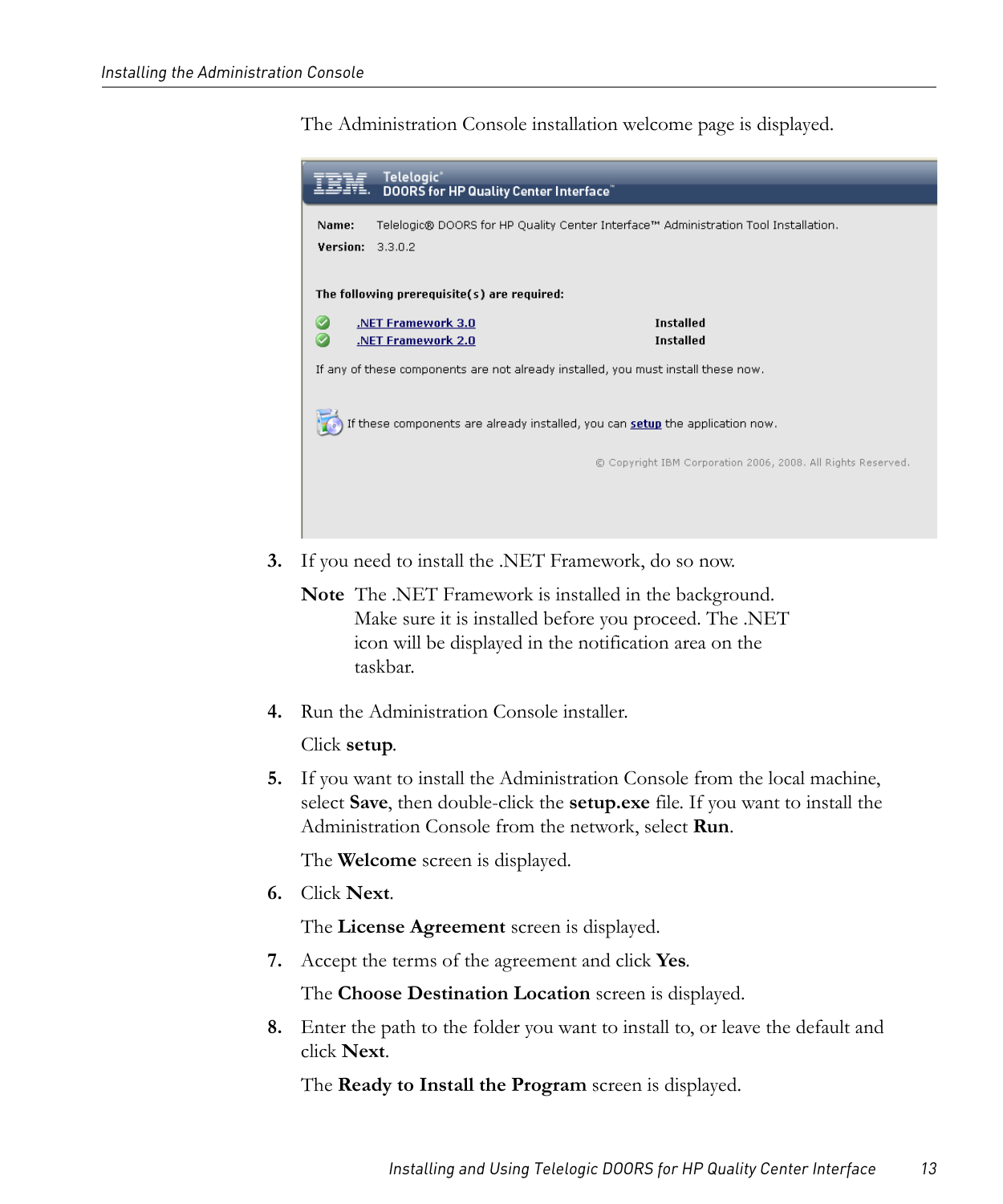**9.** Click **Install**.

A progress bar is displayed as the files are installed.

- **10.** Click **Finish**.
- **11.** Start the Administration Console.

From the Start menu select **Telelogic > Telelogic Lifecycle Solution Tools > Telelogic DOORS Quality Center Integration 3.3 Tools > Administration Tool**.

## <span id="page-21-2"></span><span id="page-21-0"></span>**Upgrading version 3.1 data**

**To upgrade version 3.1 data to version 3.3:**

- **1.** Shut down Web Services.
- **2.** Run the Migration tool.

From the Start menu select **Telelogic > Telelogic Lifecycle Solution Tools > Telelogic DOORS Quality Center Integration 3.3 Tools > Migrate 3.1 Data to 3.3**.

**3.** Select the 3.1 folder

Enter the location of the 3.1 data. By default this is in c:\inetpub\wwwroot\doorstdintegrationwebservices.

**4.** Select the 3.3 folder.

Enter the location of the 3.3 data. By default this is in c:\inetpub\wwwroot\DOORSTDIServices\.

**5.** Click **Perform Migration**.

The migration is performed.

**6.** Restart Web Services to pick up the migrated data.

## <span id="page-21-3"></span><span id="page-21-1"></span>**Uninstalling the Integration**

Use **Add/Remove Programs** in the Windows Control Panel to remove version 3.3 of Telelogic DOORS for HP Quality Center Interface and the Administration Console.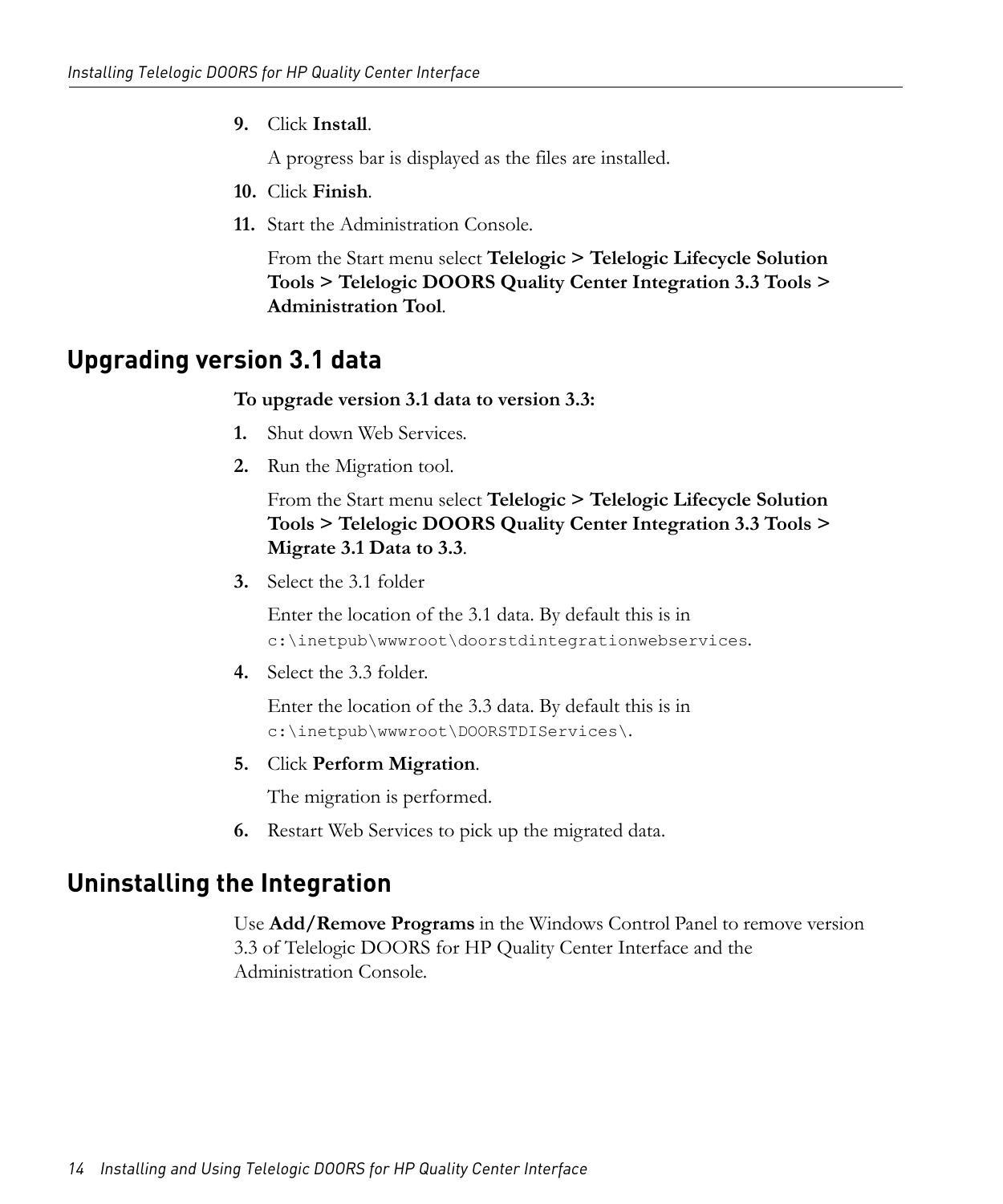## <span id="page-22-5"></span>*3 Analyzing your data*

- <span id="page-22-0"></span>• [User roles](#page-22-1)
- [Data architecture](#page-23-1)
- [Working with synchronization tasks](#page-23-2)
- [SoQ attributes](#page-24-0)

### <span id="page-22-6"></span><span id="page-22-1"></span>**User roles**

Telelogic DOORS for HP Quality Center Interface provides a unique, role-based approach to systems integration. The roles addressed include the Analyst, the QA/Tester, and the Analyst Manager.

#### <span id="page-22-2"></span>*Analysts*

Analysts, working inside of DOORS, are interested in developing requirements that can be satisfied by both development and test. If requirements need to be verified through testing, the Analyst creates Qualification Criteria, which detail the testing that is required. By using the integration, the Analyst can monitor that test planning covers all of the original requirements and can interrogate the test plan to check that it meets the qualification criteria. Once testing begins, the Analyst can monitor the requirements for associated defects that have been raised against tests that have failed. The analyst can identify full business impact for defect resolution against the original customer demand.

#### <span id="page-22-3"></span>*QA/Testers*

QA/Testers, working inside of Quality Center, are interested in test development and test execution. QA/Testers take the Qualification Criteria as their requirements and develop tests to meet them. Tests are associated back to the requirements so that a review can take place in order to make sure that all defined objectives have been met.

#### <span id="page-22-4"></span>*Analyst Managers*

Analyst Managers, working inside of DOORS, are interested in finding if tests have been successfully developed and then executed against the original requirements. Initially managers are only interested in a true or false answer to distinguish if a requirement can be considered qualified. As a manager needs to perform analysis on why a requirements has not been successfully tested, more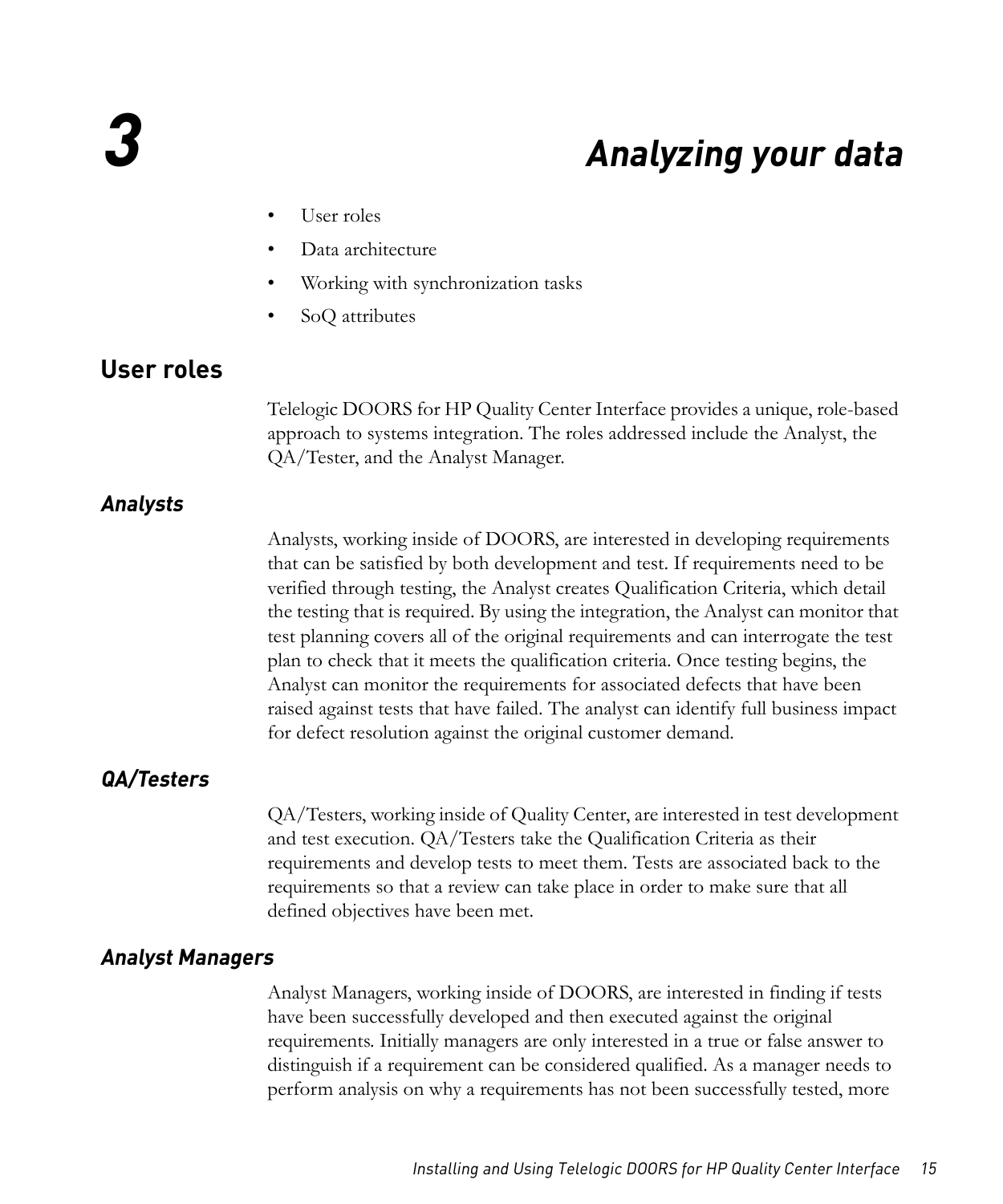detail is needed. This detail is provided by the Statement of Quality reports that can be generated using Telelogic DOORS for HP Quality Center Interface.

#### <span id="page-23-0"></span>*Overall benefits*

The Analyst Manager understands the full business impact of releasing a system.

The Analyst can focus on providing testable requirements, and can be involved in prioritization of defects dependent on business impact.

The QA/Tester can test against a defined set of requirements instead of testing what is built.

## <span id="page-23-3"></span><span id="page-23-1"></span>**Data architecture**

Traditional integrations between two products often make the assumption that a subset of information can be synchronized and replicated into two different databases. While this integration is intended to be used on enterprise scale data, it cannot do this by simply scaling the amount of information that is replicated; there is no magic solution on how to duplicate gigabytes of information. Rather than take this normal approach of data duplication, the integration requires the organization to perform some analysis on their data architectures in order to identify one or more subsets of information that need to be available in both DOORS and Quality Center.

Data analysis starts with two questions:

- **1.** Which information within DOORS makes up the Qualification Criteria that should be seen in the requirements pane within Quality Center. How does the tester know what to test and when to consider that a test should pass.
- **2.** How much information from within Quality Center should be seen in modules within DOORS. Each different type of information seen within Quality Center will be transferred into one or more DOORS modules.

The answers to these questions are not as obvious as it would appear. The fact that the integration can synchronize a certain type of information does not mean that it should. Consideration of the other aspects of the integration should be taken into account before data analysis can be considered as complete. For instance, SoQ attributes are designed to reduce the amount of information that needs to be explicitly synchronized.

## <span id="page-23-4"></span><span id="page-23-2"></span>**Working with synchronization tasks**

Before you start to use Telelogic DOORS for HP Quality Center Interface, you must spend some time analyzing what information needs to be visible in both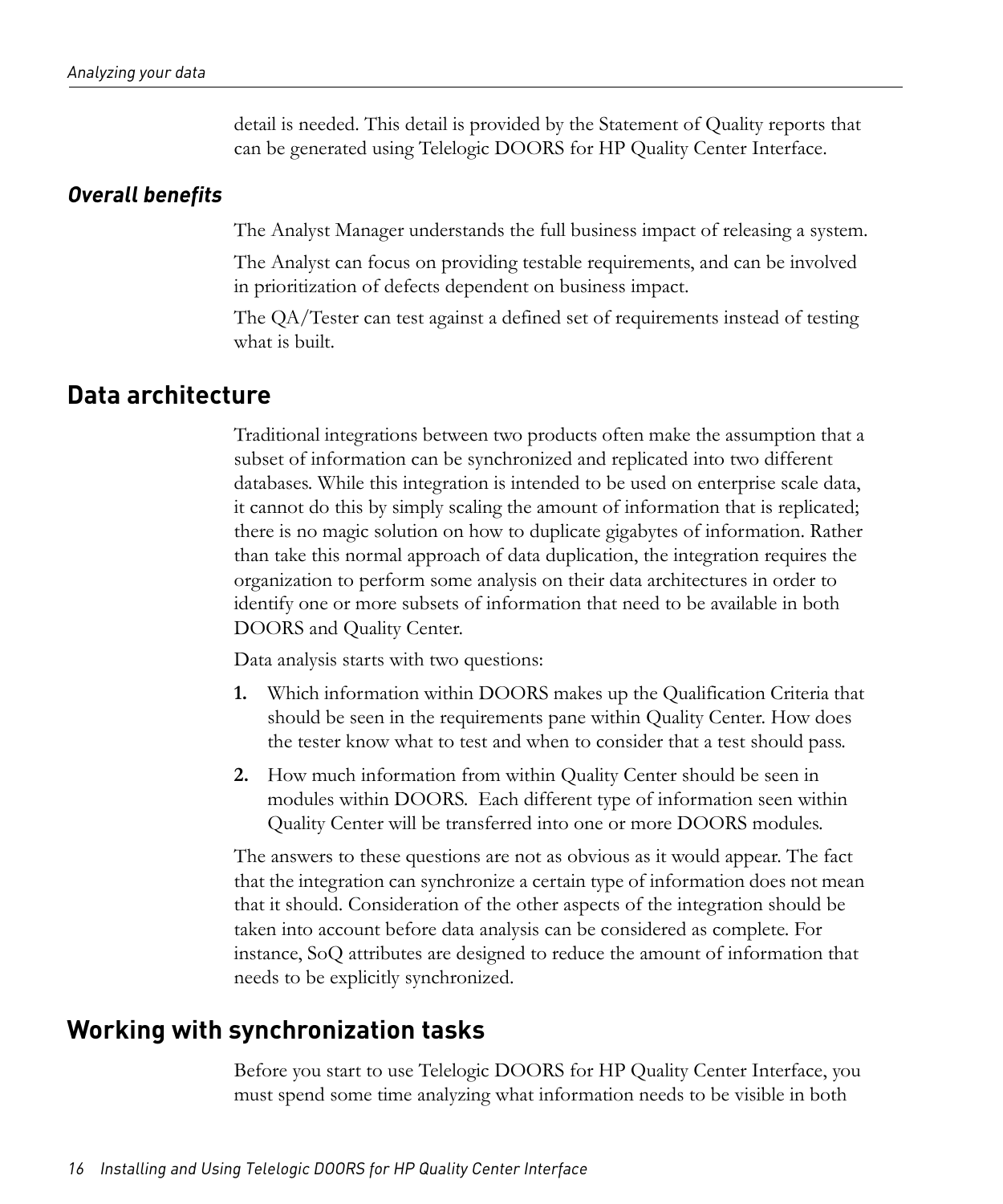DOORS and Quality Center. Once you have done this, care is needed to break this information down and develop a synchronization strategy.

To do this effectively, you need to understand the scope of information. Scope can be understood to be the combination of three elements:

• Information category

You may want to integrate requirements, tests or defects.

• Volume of information

How much of the information in a category needs to be seen in both DOORS and Quality Center.

• Attribute ownership and mapping

Which tool can modify data and how this information is seen by the secondary tool.

You need to understand the scope of information before you define it with one or more synchronization tasks. Synchronization task definitions establish rules by which the integration will function. It is not necessarily the case that only one synchronization task should be used to describe the complete scope of information.

Performance of the integration is governed by the overall size of a synchronization task and the amount of data that has been modified since the last synchronization. Where possible, task definition should restrict the overall volume of data by constraining both the filter used and the number of attributes considered. A second strategy for task definition is to consider the amount of data that's being modified. If it is known that an area of information is infrequently subject to change and a different area of data is far more volatile, split the task definition into two, with one task being synchronized less frequently than the other.

For more information about tasks, see ["Understanding synchronization tasks,"](#page-26-3)  [on page 19.](#page-26-3)

### <span id="page-24-1"></span><span id="page-24-0"></span>**SoQ attributes**

Task synchronization is not the only way to retrieve Quality Center information into DOORS and display it alongside the requirements. Statement of Quality (SoQ) attributes have been defined to provide three levels of reporting against the original Qualification Criteria. SoQ attributes are produced as a report with the assumption that this reporting is only done at milestones in a project and not more frequently. If a report needs updating, it must be recreated.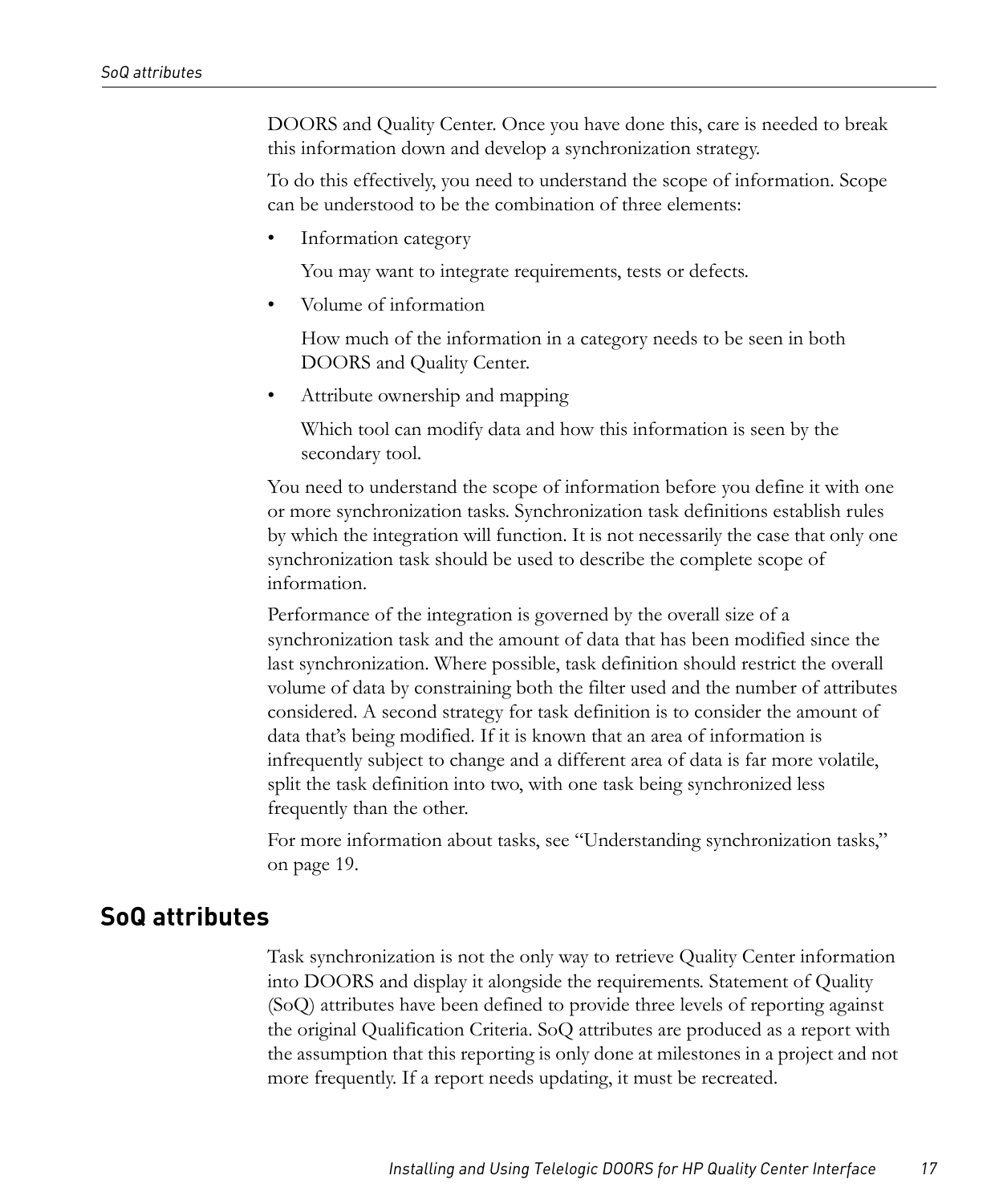The three levels of report include:

• SoQ Value

A single statement against each requirement describing if the requirement and its children can be considered as qualified or not. As the report is produced a defined test set within Quality Center is used to interrogate the state of testing at a particular time.

• SoQ Defect

A slightly more verbose version of SoQ Value. Where a non-qualified requirement has associated defects within Quality Center, information about the defect is reported alongside the requirement itself. The Analyst can now determine if the priority of the defect has been set to indicate the business impact on the defect if it is not resolved at time of release.

• SoQ Report

An extension to SoQ Defect providing a mini-report on TestRuns run against each requirement in the module. This report provides a summary of testing and the level of defects that have been raised against a requirement.

For more information about SoQ attributes, see ["Creating SoQ Attributes," on](#page-40-3)  [page 33.](#page-40-3)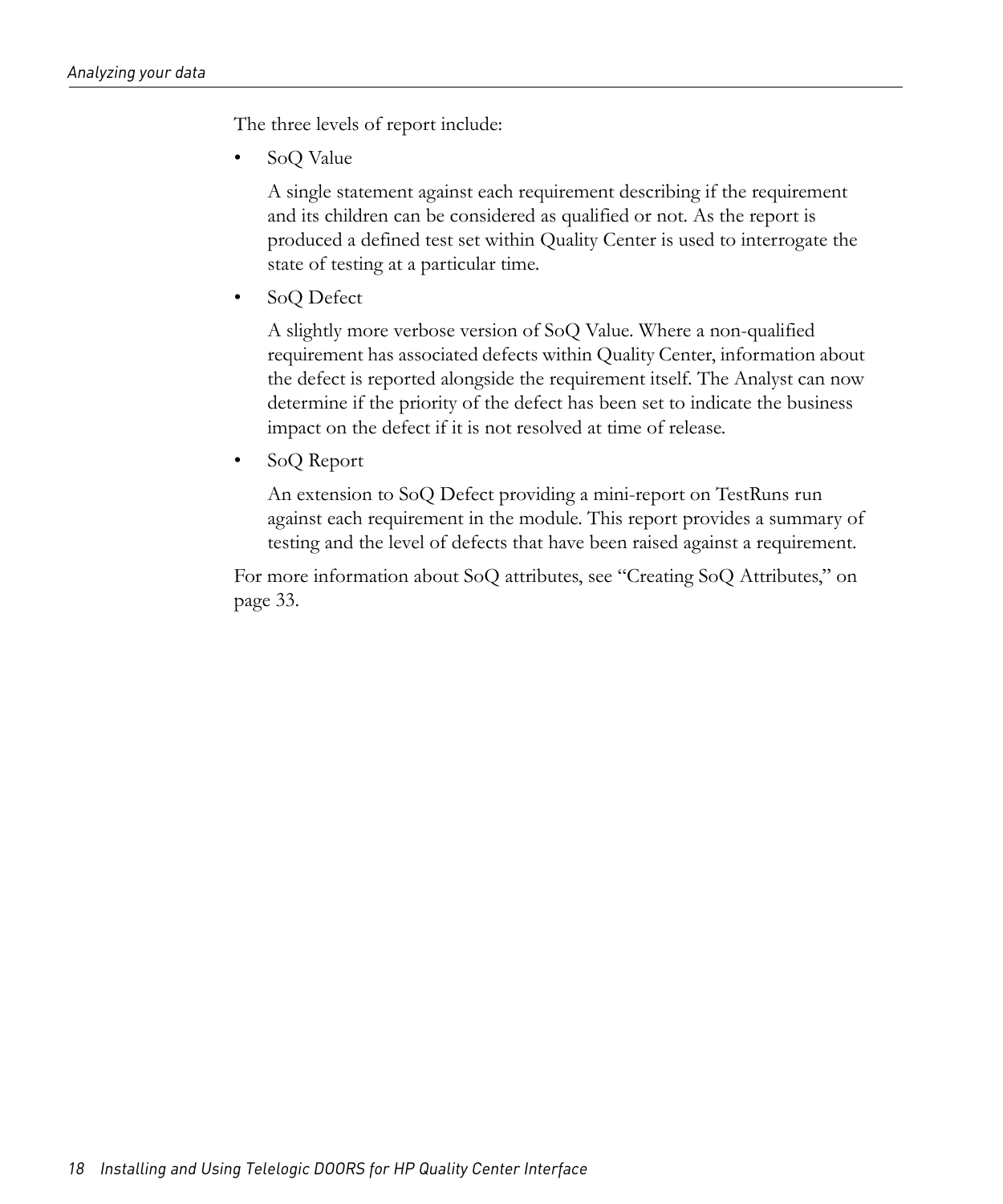## <span id="page-26-0"></span>*4 Understanding synchronization tasks*

- <span id="page-26-3"></span>• [Overview](#page-26-1)
- [What information can be transferred?](#page-26-2)
- [Understanding synchronization task components](#page-28-0)
- [REQUIREMENTS entities and synchronization tasks](#page-29-0)
- [TEST entities and synchronization tasks](#page-30-0)
- [DEFECT entities and synchronization tasks](#page-31-0)
- [Naming synchronization tasks](#page-31-1)
- [Mapping attributes and fields](#page-31-2)

## <span id="page-26-1"></span>**Overview**

Before you start creating synchronization tasks it is important that you analyze the data that needs to be available in both DOORS and Quality Center. You should be aware that the amount of information that is transferred by a synchronization task and the frequency with which that data is modified will impact on the speed at which the data can be synchronized. For more information about what you should consider before creating your synchronization tasks, see ["Analyzing your data," on page 15.](#page-22-5)

Each subset of data that you want to transfer should be defined by either a module filter that is saved as part of a view, or as a Quality Center favorite. These views and favorites can be selected when you create the synchronization tasks and this is how you define the data that is to be transferred. The DOORS view must also have any attributes that you want to be available to the integration displayed in columns.

For each view or favorite that you have created, you must create a synchronization task. A synchronization task comprises mappings between the attributes in a DOORS module and fields in a Quality Center entity. The synchronization task binds a DOORS module to a Quality Center entity and defines the rules that will govern the transfer of the data between the databases.

## <span id="page-26-2"></span>**What information can be transferred?**

The Integration can move data between the REQUIREMENTS, TESTS and DEFECTS entities in Quality Center and any number of DOORS modules.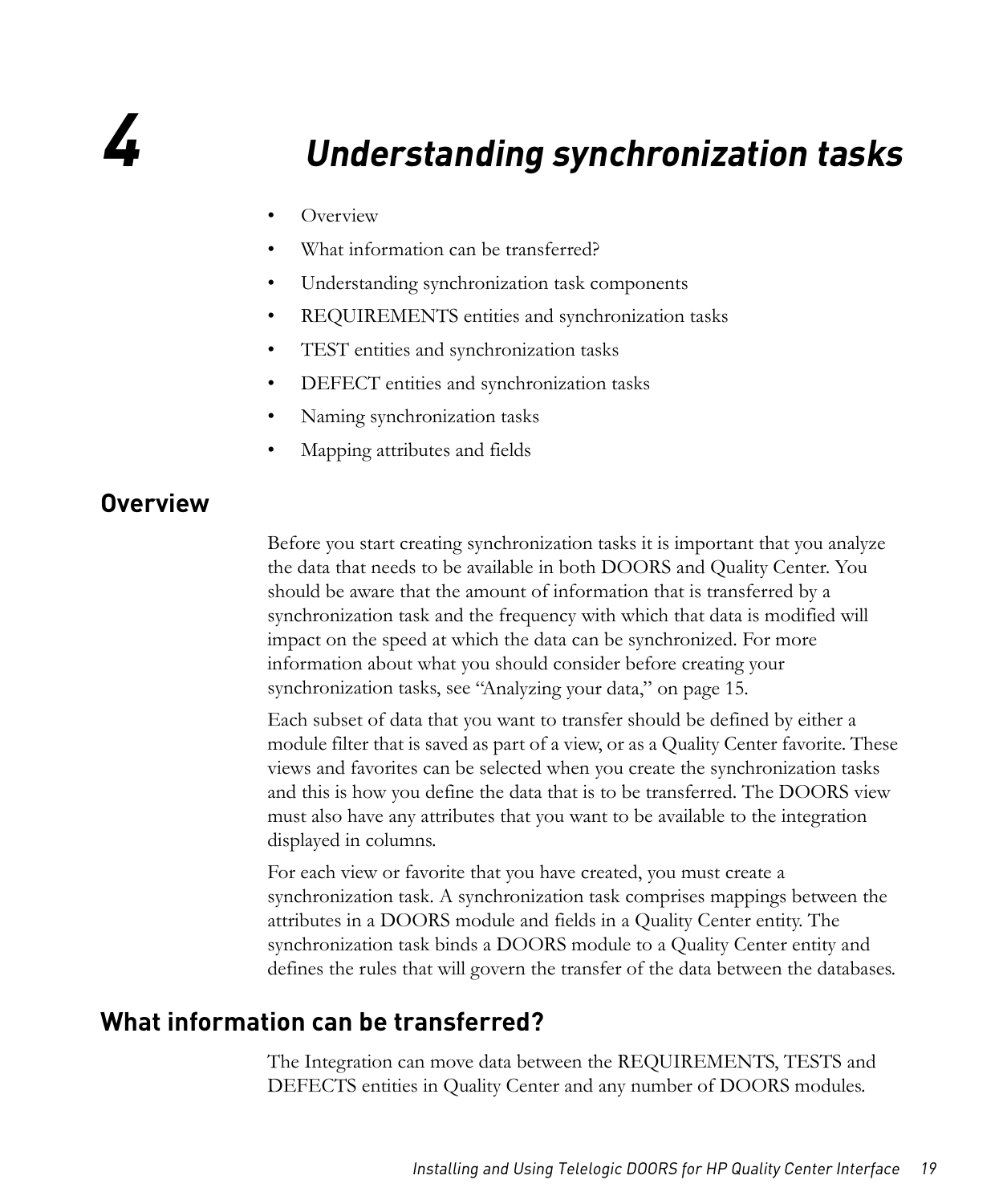For each entity, one or other application must be the controlling application. The controlling application is the application that controls the creation and deletion of objects. So, if you have five synchronization tasks that define information that is to be transferred between the TESTS entity and DOORS, all five must specify the same application as the controlling application.

DOORS must be the controlling application for the REQUIREMENTS entity and typically Quality Center will be the controlling application for the TEST and DEFECTS entities. Using DOORS and Quality Center in this way enables the Analyst to use SoQ attributes to interrogate the Quality Center database from DOORS and retrieve varying levels of information about the state of testing for the project.

For DOORS to be able to retrieve this information, you must create synchronization tasks for both the REQUIREMENTS entity and the TEST entity. The synchronization tasks for the REQUIREMENTS entity should define the qualification criteria for the project. Once the qualification criteria have been transferred to Quality Center as requirements, the QA/Tester can begin creating tests and associating the tests with the requirements that they verify.

Quality Center provides a function by which tests can be created automatically from requirements. This has two main advantages for the integration:

- If you have created the qualification criteria in DOORS in a hierarchical structure, that structure is copied when the tests are created. Non-leaf objects are created as folders in the TEST entity and leaf objects are created as tests. When the analyst in DOORS creates SoQ attributes to determine the status of the project, the values for the leaf objects are propagated up through the hierarchy, so the analyst can get a high level statement of quality for the project as a whole. More detailed information can be viewed by navigating down through the hierarchy in DOORS.
- Associations are created automatically from the tests to the requirements when the tests are created. The integration relies upon the creation of associations to retrieve and present testing information to the Analyst using the SoQ attributes.

If you want Analysts to see data from the DEFECTS entity in DOORS, you can create synchronization tasks to transfer this information. Again care should be taken when analyzing what information needs to be transferred so that you can maximize the performance of the integration. Remember that the analyst can retrieve information about the defects that impact the project using SoQ attributes, so it may not be necessary to create synchronization tasks for the DEFECTS entity.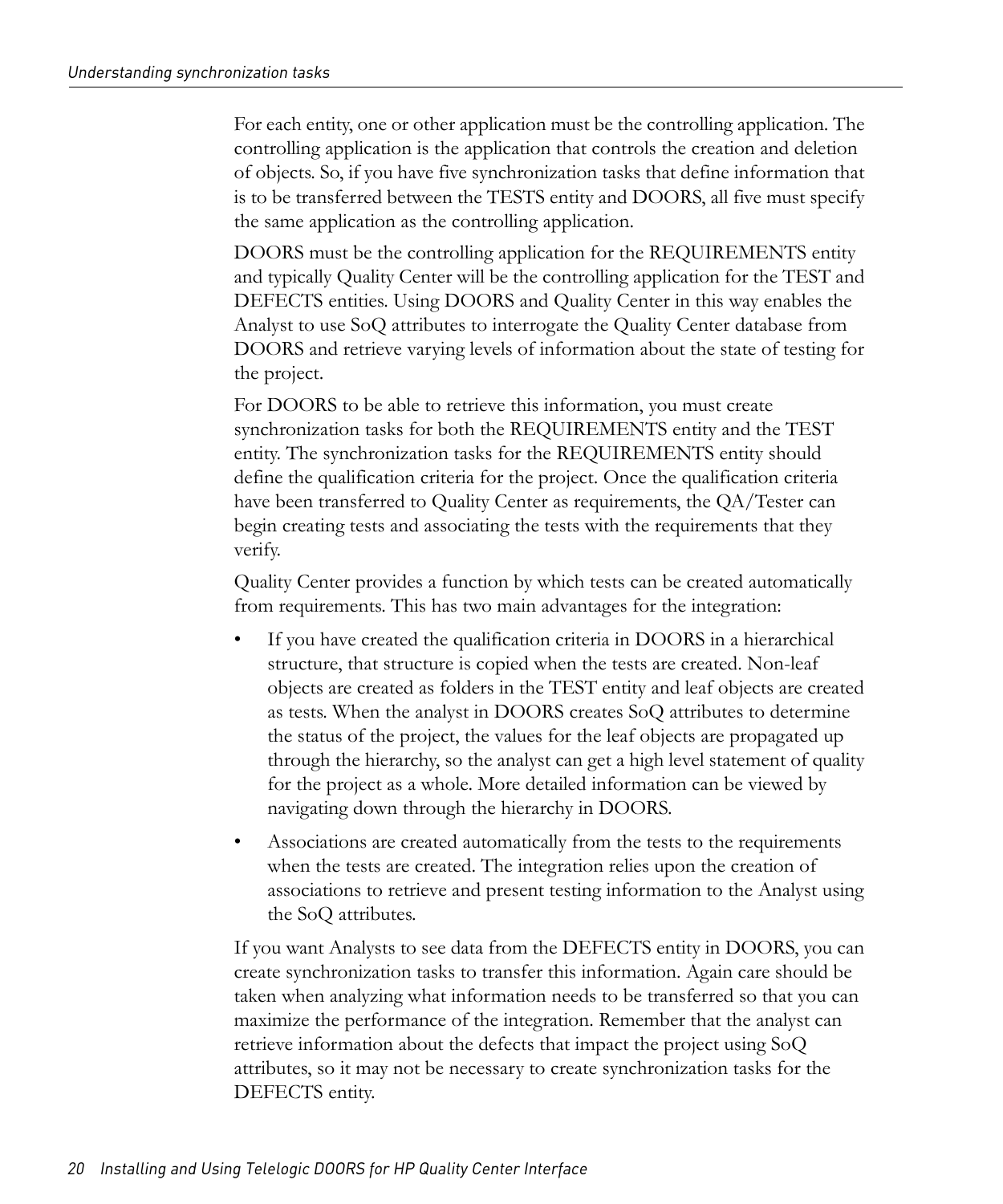## <span id="page-28-0"></span>**Understanding synchronization task components**

For each subset of information you want to transfer between DOORS and Quality Center you must create a synchronization task comprising mappings between the attributes in a DOORS module and fields in a Quality Center entity. You map attributes in DOORS to fields in Quality Center. Data is transferred between the mapped attributes when the synchronization task is run.

#### <span id="page-28-1"></span>*DOORS*

To set up a DOORS module for synchronization, create the DOORS view. The view should contain columns for each of the attributes you want to make available for mapping. If DOORS is to be the controlling application for the entity, i.e. if you want to copy data from the selected DOORS module to Quality Center, a filter that displays the objects you want to copy should be saved with the view.

#### <span id="page-28-2"></span>*Quality Center*

To set up a Quality Center entity for synchronization, select the Quality Center Domain, Project and Entity along with Attributes you want to make available for mapping. If Quality Center is to be the controlling application for the entity, i.e. if you want to copy data from the entity to DOORS, you also select the favorite that displays the elements you want to copy to DOORS.

#### <span id="page-28-3"></span>*Synchronization task*

The synchronization task defines the rules by which data is transferred between the databases. The synchronization task defines the controlling application, attribute mappings and a synchronization schedule.

#### **Controlling application**

The controlling application is the application that controls the creation and deletion of objects. DOORS must be the controlling application for the REQUIREMENTS entity, and typically Quality Center is the controlling application for the TEST and DEFECT entities.

For example, if DOORS is the controlling application for an entity and a DOORS user deletes an object that has been synchronized with Quality Center, the corresponding object is deleted in Quality Center the next time the synchronization task is run. If a Quality Center user deletes elements that have been created as the result of a synchronization and the corresponding objects still exist in DOORS, those elements are recreated when the synchronization task is run.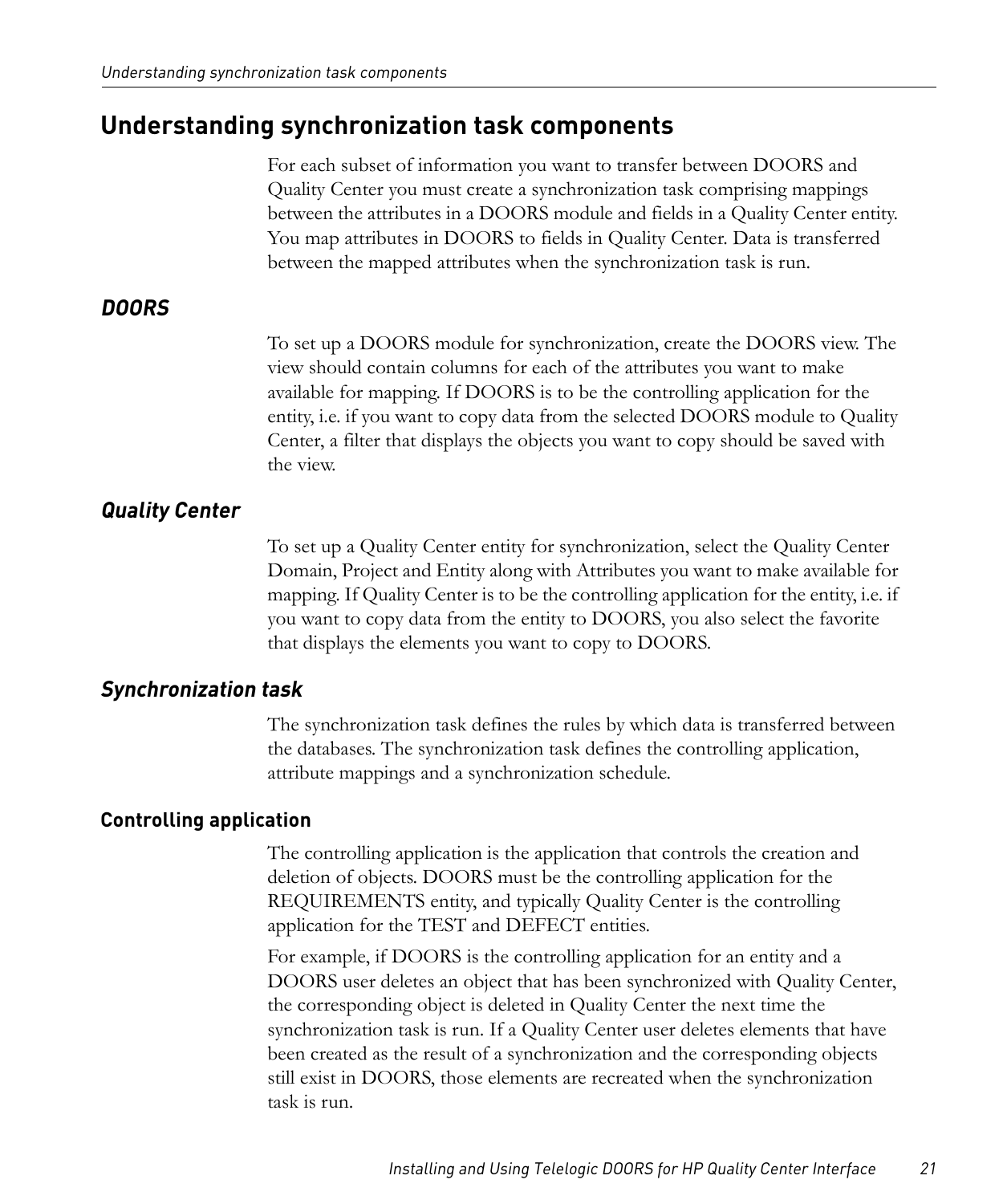**Note** Only elements and objects that have been created by a synchronize are deleted if they are removed from the controlling database.

#### **Attribute mappings**

Each DOORS attribute that is included in a synchronization task must be mapped to a compatible field in Quality Center. Data in attributes that are not mapped, or that are mapped to incompatible fields, cannot be transferred when the synchronization task is run. For information about the attribute and field types that are compatible, see ["Mapping attributes and fields," on page 24.](#page-31-2)

When you map attributes, you also define which application is the owner of the attribute. The attribute owner is the application that controls the content of the individual fields or attributes, and can be either DOORS or Quality Center. So, although one application controls the creation and deletion of objects, you can specify which application can edit the attributes that are mapped.

#### **Synchronization**

You set a synchronization schedule for each synchronization task. The frequency with which a synchronization task should be run will depend on the information it contains and how often that information is modified.

The synchronization task is run automatically according to the schedule that is set. However, synchronization tasks can also be run manually from DOORS, and the Administration Console.

## <span id="page-29-0"></span>**REQUIREMENTS entities and synchronization tasks**

Once you have identified the requirements and attributes that make up the qualification criteria for the project, you need to create synchronization tasks to copy that information to the REQUIREMENTS entity in Quality Center. You set up a DOORS module for each subset of data you want to copy to Quality Center. You must also create one or more Quality Center entities.

The attributes you included in each DOORS module must be mapped to compatible Quality Center fields so that the data can be synchronized successfully.

The Quality Center entities define the Domain, Project, Entity and Attributes for the qualification criteria to be copied to. As all of the qualification criteria will be copied to the REQUIREMENTS entity, the number of Quality Center entities you have to create depends on whether all the DOORS modules include the same attributes, or different attributes. If they all include the same attributes, you can create one Quality Center REQUIREMENTS entity and map all of the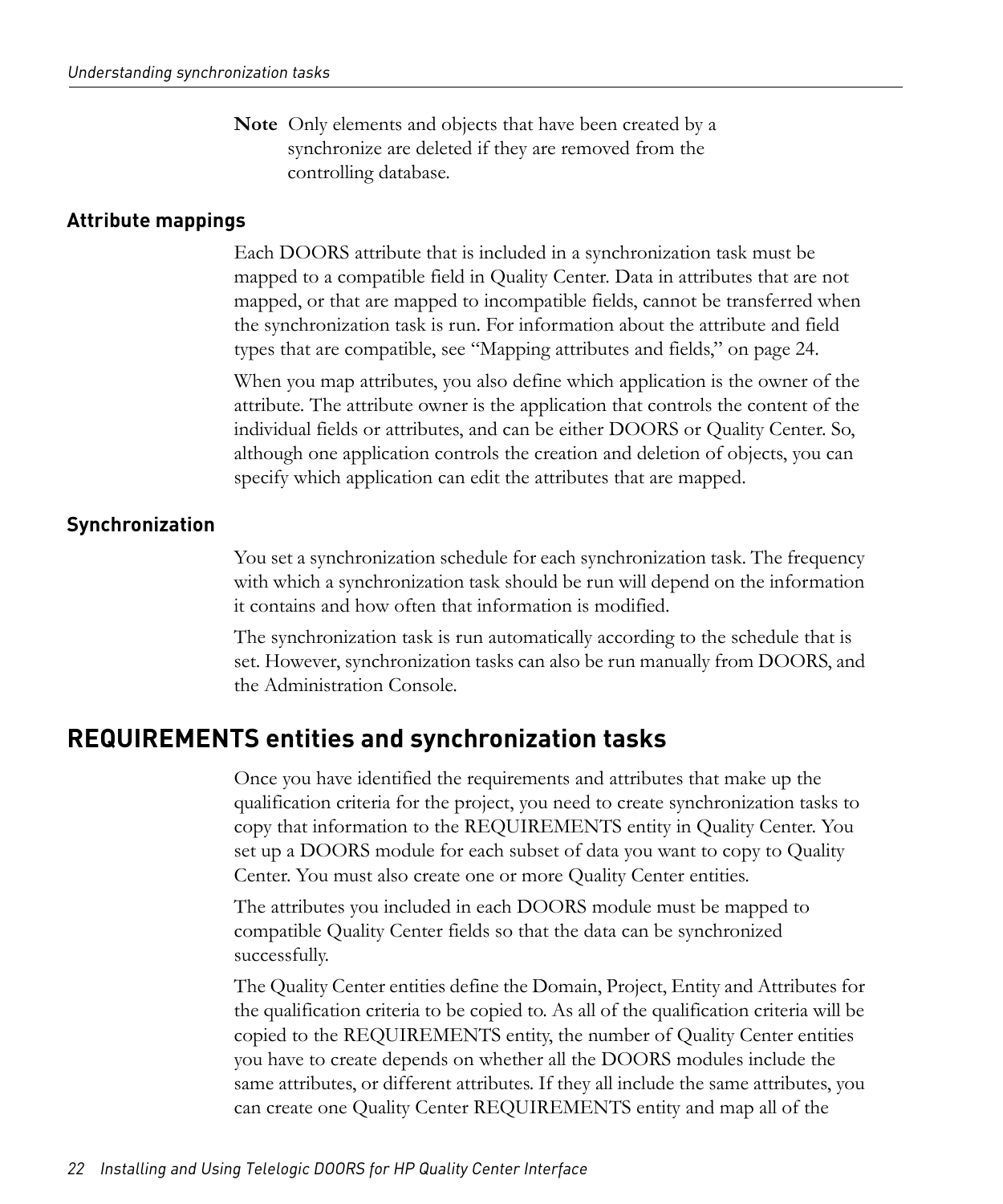DOORS attributes to it. If the DOORS modules contain different attributes, you will have to create a Quality Center mapping for each DOORS module that contains a different set of attributes.

You can create the Quality Center fields for mapping manually, or you can let the integration do this for you. This function is available when you create the synchronization task. Instead of creating and selecting the Quality Center fields to which you want to map the DOORS attributes, you can create it from the DOORS attributes. This will create compatible fields in the REQUIREMENTS entity for all the attributes that are included in the DOORS module you select, and will include those fields in the Quality Center mapping that it creates.

Once the Quality Center entity has been created, you can select it when you create subsequent synchronization tasks, or you can use the function again to create new Quality Center mappings to other DOORS modules.

### <span id="page-30-0"></span>**TEST entities and synchronization tasks**

When tests have been created to verify the qualification criteria in the REQUIREMENTS entity and the tests have been associated with the requirements they verify, you create synchronization tasks to copy the test data to DOORS. You create a Quality Center entity for each subset of information you want to copy to DOORS. You can copy all of the test information to a single DOORS module through one or more synchronization tasks, or you can copy subsets of information to different modules.

You must also create one or more DOORS modules to which the Quality Center entities can be mapped.

As with the mappings for the REQUIREMENTS entity, the number of DOORS modules you require for mapping is determined by the attributes that are included in each Quality Center mapping, and whether you want to copy the data to one or more DOORS modules. You must create a DOORS mapping for each DOORS module you want to copy data to. If you want to map more than one Quality Center entity to a single DOORS module, and the entities contain different attributes for mapping, you will have to create views in the DOORS module that displays compatible attributes for the fields in each Quality Center entity. You must then create a DOORS module for each view.

You can create the DOORS modules for mapping manually, or you can let the integration do this for you. This function is available when you create the synchronization task. Instead of creating and selecting the DOORS module to which you want to map the Quality Center entity, you can create it from the Quality Center entity. You select the Quality Center entity to create the DOORS module from, and the module you want to copy the Quality Center data to. The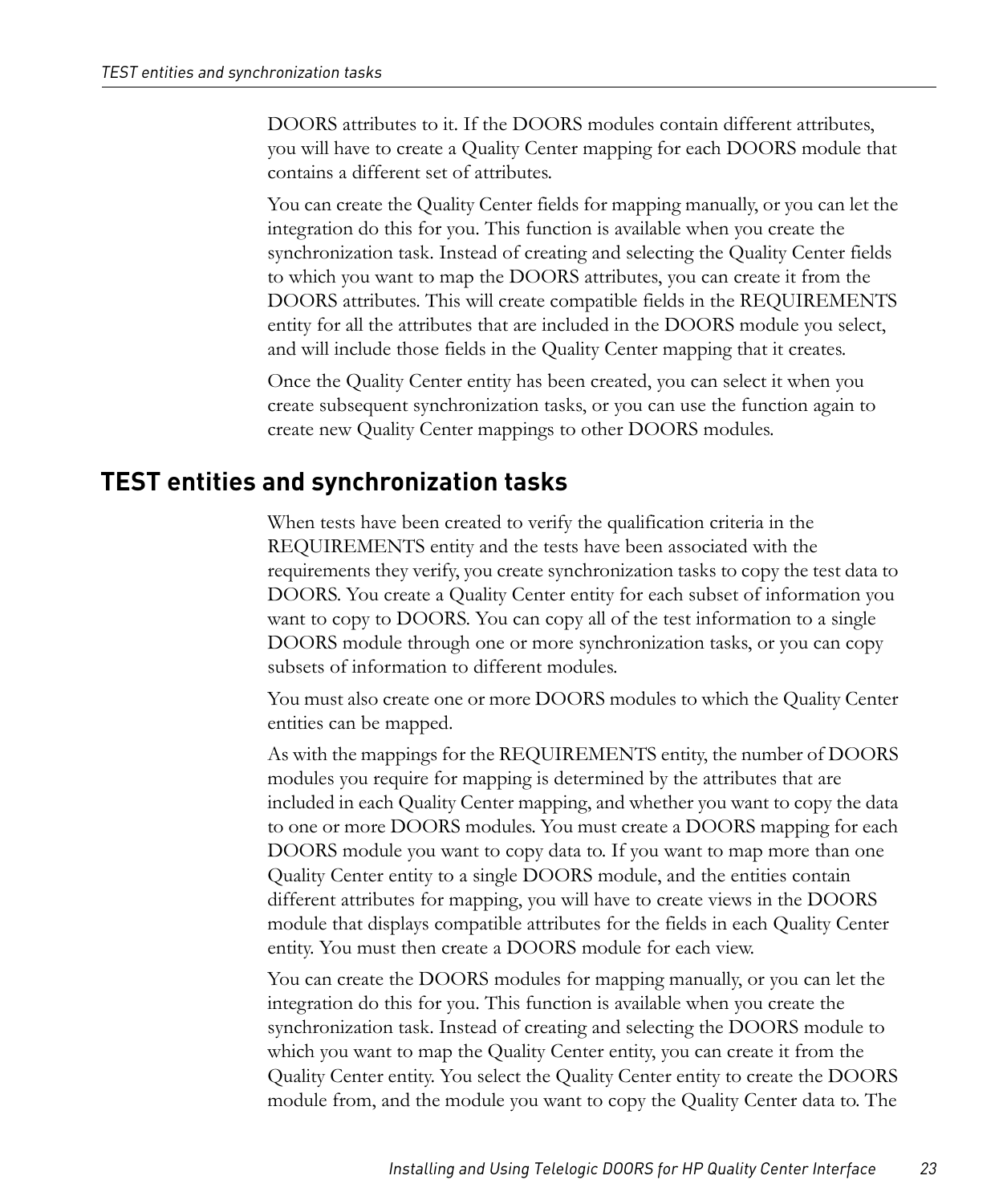integration then creates compatible attributes in the module for all the fields that are included in the selected Quality Center entity, and includes those attributes in the DOORS module it creates.

Once the DOORS module has been created, you can select it when you create subsequent synchronization tasks, or you can use the function again to create different DOORS modules for mapping to other Quality Center entities.

## <span id="page-31-0"></span>**DEFECT entities and synchronization tasks**

You create mappings for the DEFECTS entity in the same way as for the TEST entity.

Remember that analysts can retrieve information about defects that impact the project by creating SoQ attributes in the requirements modules, so it may not be necessary to create synchronization tasks for the DEFECTS entity.

## <span id="page-31-3"></span><span id="page-31-1"></span>**Naming synchronization tasks**

It is worthwhile spending some time before you start using the integration setting up naming conventions for synchronization tasks. This means that it will be easier to identify the synchronization tasks and the information that is being transferred by them.

You may also want to consider creating a file containing the names and descriptions of synchronization tasks, which can be stored in a central location and accessed by users of the integration.

## <span id="page-31-2"></span>**Mapping attributes and fields**

When you create a synchronization task, you have to map attributes in DOORS to fields in Quality Center. Data is transferred between the attributes and fields that are mapped, so when you map attributes, you must make sure that the attribute type in DOORS is compatible with the field type in Quality Center. The following table shows the types that are compatible in DOORS and Quality Center.

| <b>DOORS</b> attribute type | Quality Center field type |
|-----------------------------|---------------------------|
| Date                        | Date                      |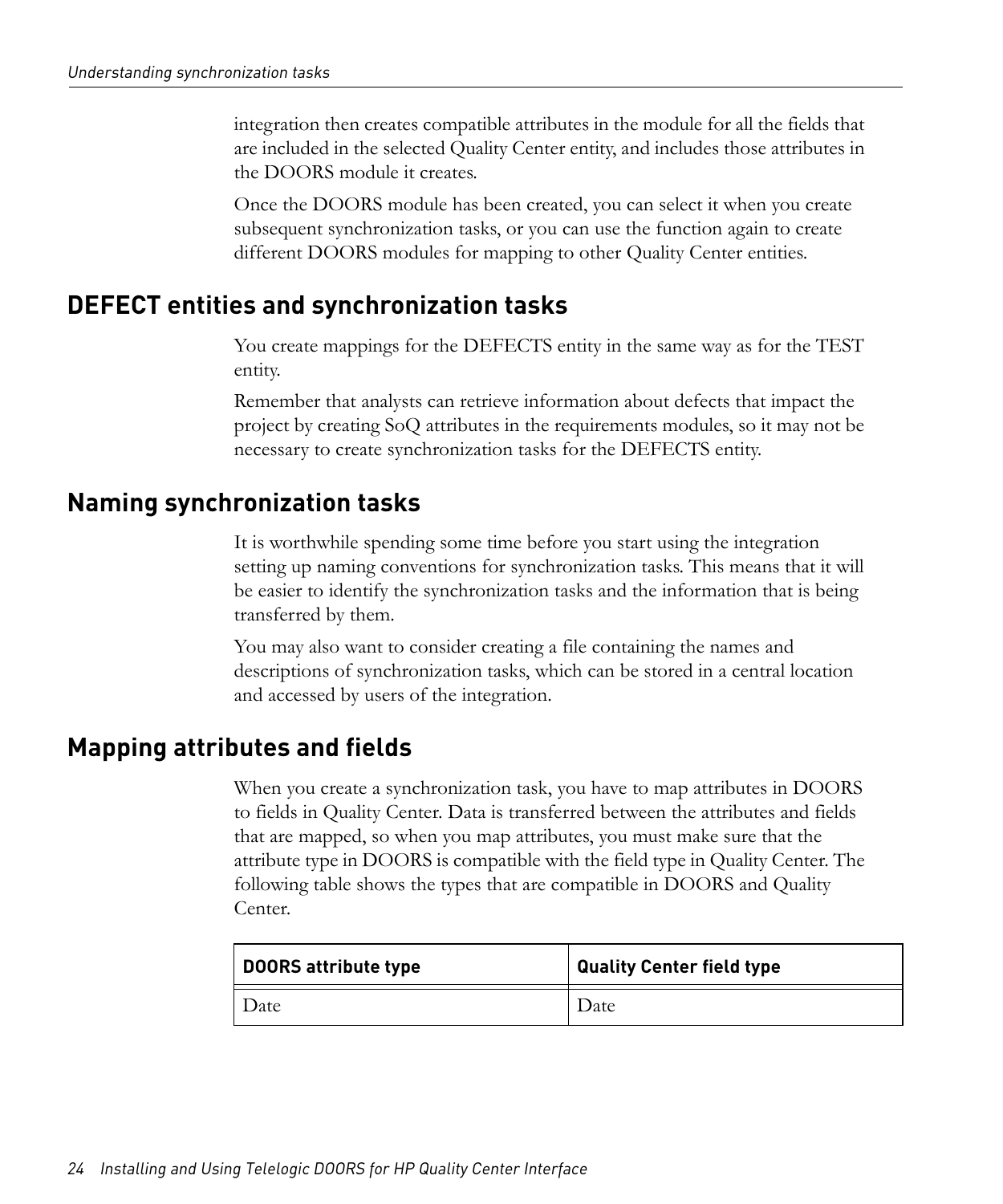| <b>DOORS attribute type</b>                                                                                                                                                                                                                                                                                                                    | <b>Quality Center field type</b>                                                                                                                                                                                                                                                                             |
|------------------------------------------------------------------------------------------------------------------------------------------------------------------------------------------------------------------------------------------------------------------------------------------------------------------------------------------------|--------------------------------------------------------------------------------------------------------------------------------------------------------------------------------------------------------------------------------------------------------------------------------------------------------------|
| String<br>If DOORS is the owner, rich text<br>markup and OLE objects are not copied<br>to Quality Center. The attribute may be<br>truncated in Quality Center.                                                                                                                                                                                 | String<br>If Quality Center is the owner, the<br>attribute value is displayed in DOORS in<br>plain text.                                                                                                                                                                                                     |
| Text<br>If DOORS is the owner, rich text<br>markup and OLE objects are not copied<br>to Quality Center. The attribute may be<br>truncated in Quality Center.<br>The DOORS Object Text attribute<br>cannot be mapped to the Quality Center<br>String attribute. Object Text can only be<br>mapped to the Quality Center Memo<br>attribute type. | String<br>If Quality Center is the owner, the<br>attribute value is displayed in DOORS in<br>plain text.<br>Note: You may have to increase the<br>default size of string fields in Quality<br>Center from 40 to 255 characters.                                                                              |
| Text<br>If DOORS is the owner, OLE objects<br>are not copied to Quality Center.                                                                                                                                                                                                                                                                | Memo<br>If Quality Center is the owner, text color<br>is not copied to DOORS. Memo<br>attribute values are stored and displayed<br>as HTML.<br>Note Quality Center only allows three<br>memo fields in each project. If you<br>want to map more than three text<br>attributes, map to string field<br>types. |
| Integer                                                                                                                                                                                                                                                                                                                                        | Number                                                                                                                                                                                                                                                                                                       |
| Real                                                                                                                                                                                                                                                                                                                                           | String                                                                                                                                                                                                                                                                                                       |
| Single-value Enumeration<br>The name of the lookup list to which you<br>are mapping the enumeration must be<br>added to the enumeration as a value.                                                                                                                                                                                            | Lookup List<br>The Verify value checkbox must be<br>selected.                                                                                                                                                                                                                                                |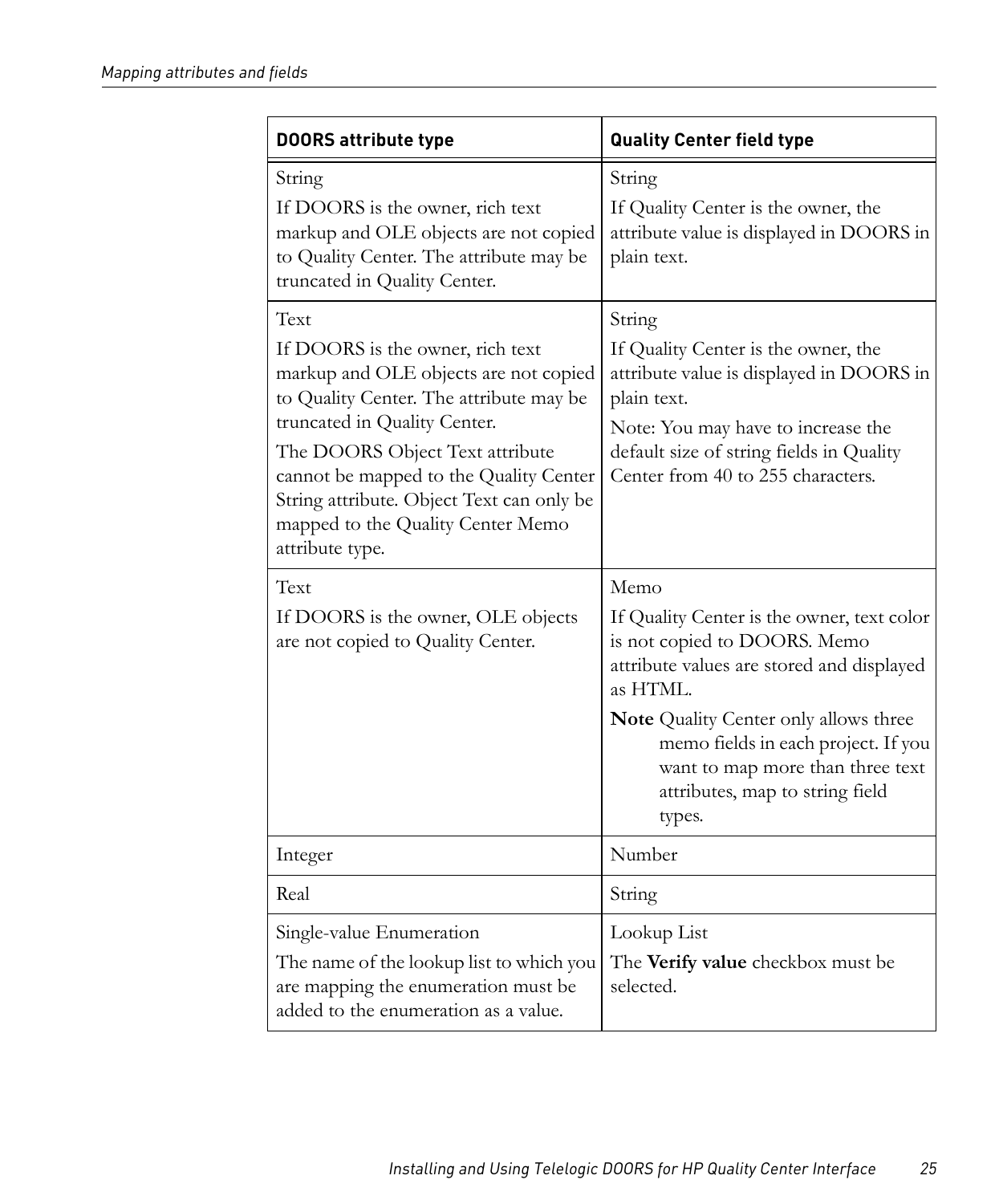| <b>DOORS</b> attribute type                         | <b>Quality Center field type</b>                                                                  |
|-----------------------------------------------------|---------------------------------------------------------------------------------------------------|
| Multi-valued Attributes<br>DOORS must be the owner. | String<br>Multi-valued attributes are represented in<br>Quality Center as a comma separated list. |
| DXL Attribute<br>DOORS must be the owner.           | String                                                                                            |

The **Test name** field in the TEST entity in Quality Center cannot be empty and cannot contain any of the following characters:

- Quotation marks (" ")
- Angle brackets (< >)
- Colons  $(:)$
- Commas  $($ , $)$
- Forward slash (/)
- Back slash  $(\setminus)$
- Question mark (?)
- Bar  $(|)$
- Asterisk  $(*)$
- Percent sign  $(\%)$

If you map a DOORS attribute to the **Test name** field and DOORS is the owner of the attribute and the controlling application, you must ensure that the DOORS attribute does not contain any of those characters.

If DOORS is the controlling application for the TEST entity, tests are not synchronized to a folder, and are only visible in grid view.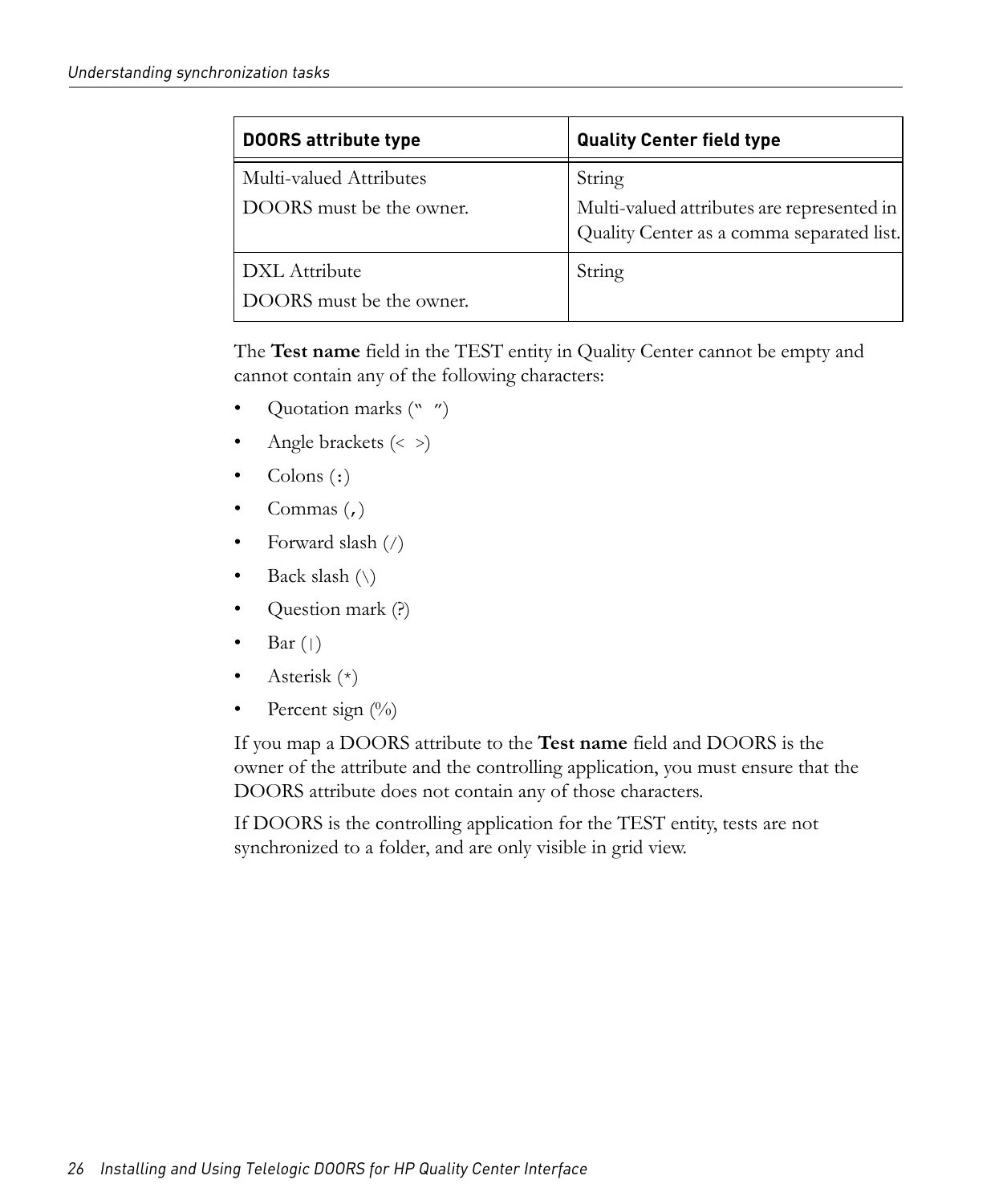## <span id="page-34-2"></span>*5 Synchronizing data*

- <span id="page-34-0"></span>• [Understanding object synchronization](#page-34-1)
- [Understanding link synchronization](#page-35-0)
- [Synchronizing data from the Administration Console](#page-36-1)
- [Synchronizing data from DOORS](#page-36-2)
- [Creating traceability columns](#page-38-0)

## <span id="page-34-3"></span><span id="page-34-1"></span>**Understanding object synchronization**

When you run a synchronization task, information is updated according to the rules defined in the task. So objects or elements are created and deleted to match the controlling application, and attribute values are updated to match the value for the owner of each attribute. Information in DOORS tables is not included in a synchronization.

**Note** Read-only objects in DOORS cannot be updated by a synchronization.

For example, if you have a synchronization task where DOORS is the controlling application, and the owner of attributes A, B and C and Quality Center is the owner of attribute D, when you synchronize the task:

- Elements are created in Quality Center to match objects that have been created in DOORS
- Elements are deleted from Quality Center if they were originally created in DOORS and the corresponding object in DOORS no longer exists
- The values stored in attributes A, B and C are copied from DOORS to Quality Center
- The values stored in attribute D are copied from Quality Center to DOORS
- **Note** If a parent object in the controlling application is deleted and the corresponding object in the receiving application has a child that is not part of the task you are synchronizing, the parent object is not deleted in the receiving application.

If a synchronization task contains a DOORS column displaying a DXL attribute, the data for the attribute will be synchronized to Quality Center the first time the synchronization task is run. Subsequent synchronizations will not update the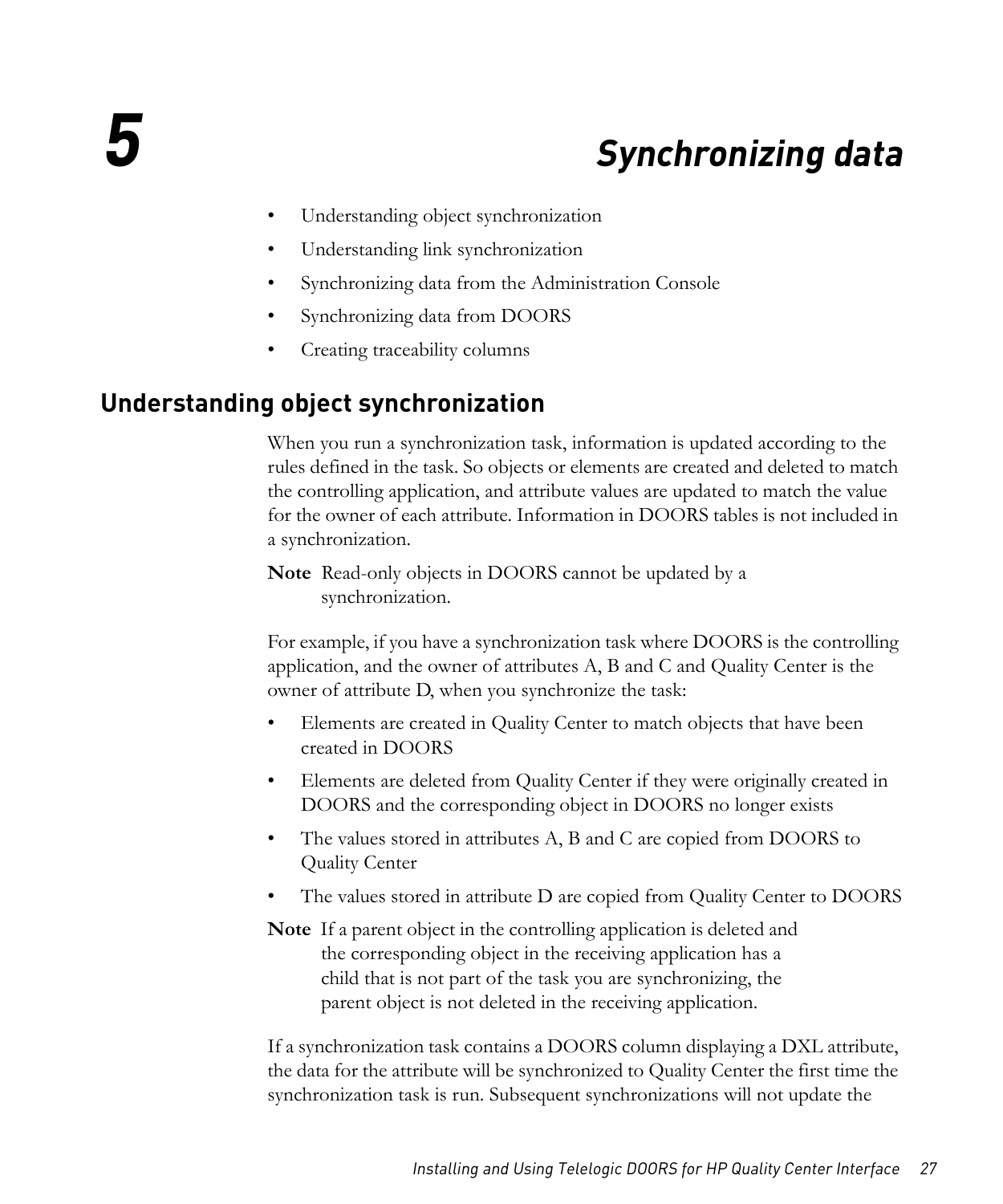attribute in Quality Center unless the objects have been modified in DOORS since the last synchronization. This is because refreshing DXL attributes does not change the modified date of an object.

A synchronization schedule is defined for each synchronization task when it is created, and the synchronization task is automatically run according to that schedule. Tasks can also be synchronized manually from DOORS or the Administration Console.

It is important that an appropriate synchronization schedule is defined, so that Analysts and QA/Testers can be confident that they are working with accurate and up-to-date information.

**Note** If you are going to synchronize large tasks, the Quality Center client timeout setting should be set to either a high value or -1 value. If a small value is used, the Quality Center client being used for the synchronization could timeout before it's finished.

### <span id="page-35-2"></span><span id="page-35-0"></span>**Understanding link synchronization**

When you run a TEST synchronization task, links from tests to requirements that are included in the synchronization task are also synchronized. This means that links between objects in DOORS are replicated between the corresponding elements in Quality Center when a synchronization task that includes the source objects is run. Similarly, associations between elements in Quality Center are replicated between the corresponding objects in DOORS when a synchronization task that includes the source elements is run.

Links are not copied during a synchronization if they:

- Go in the opposite direction than specified above, for example links from requirements to tests
- Are between objects or elements in the same task, for example links between requirements in a task
- Are between objects or elements other than those specified above, for example links between tests and test sets

#### <span id="page-35-1"></span>*Which application controls the creation and deletion of links?*

There is no controlling application for the creation and deletion of links. As long as a link conforms to the rules for link synchronization it will be synchronized when the synchronization task is run: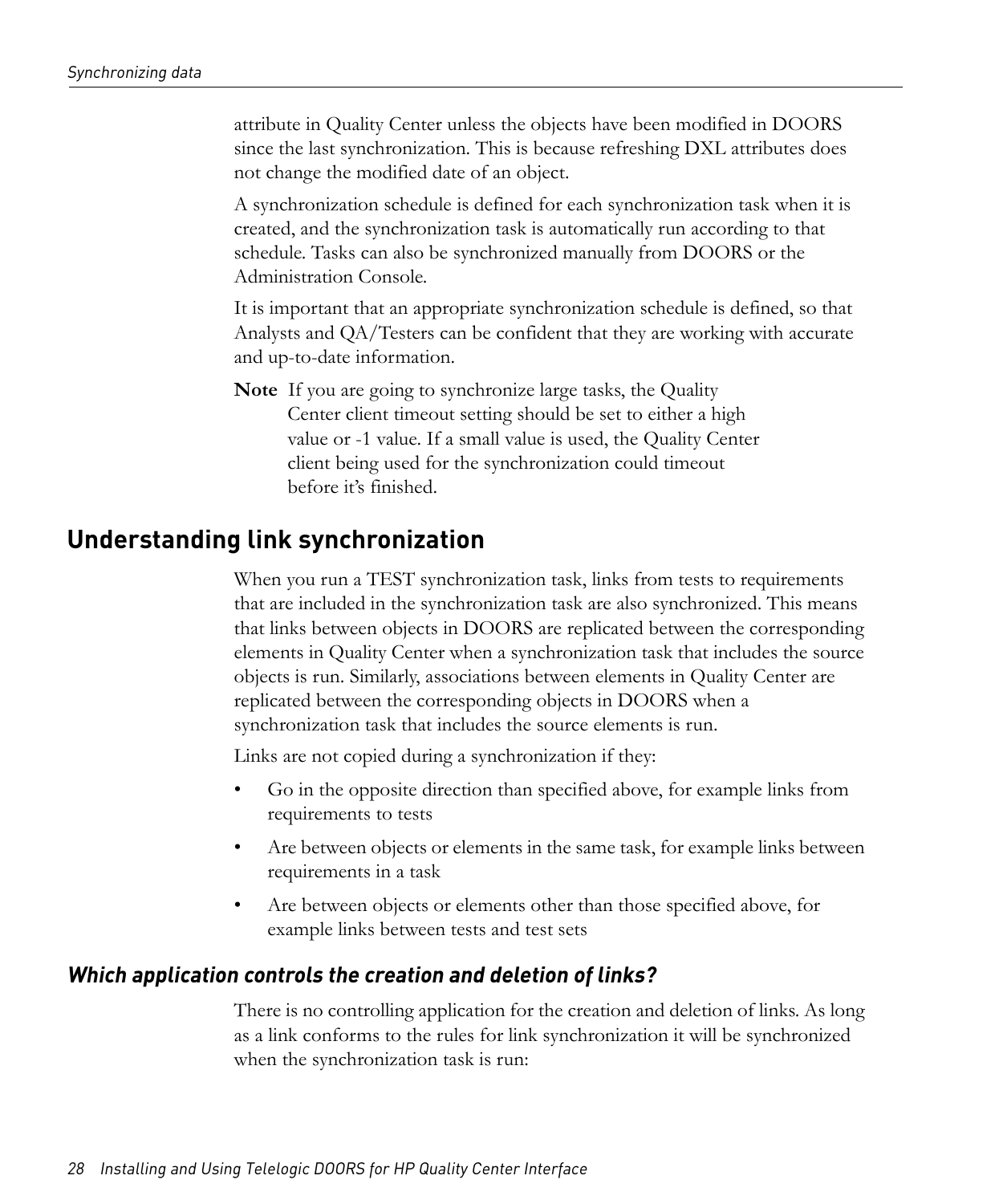- If a link or association is created in one database and the corresponding objects exist in the other database, the link will be created when the synchronization task is run
- If a link or association that has been created as a result of a previous synchronization is deleted in either database, the corresponding link will be deleted when the synchronization task is run
- If a synchronized link is independently deleted in both databases, and a new link is created in one database, that link will be deleted by a synchronization.

#### <span id="page-36-0"></span>*What happens when a linked object is deleted?*

If an object that has a synchronized link is deleted from the database of the controlling application for the entity, running the synchronization task has the following effect:

- The corresponding object in the other database is deleted.
- The previously synchronized link is deleted.

If an object that has a synchronized link is deleted from the database that is not the controlling application for the entity, the link is also deleted. However, because a synchronization recreates the object, this indirect link deletion is invalid, so the corresponding link in the controlling application is not deleted. When the synchronization task is run, the object that was deleted is recreated along with the link.

## <span id="page-36-3"></span><span id="page-36-1"></span>**Synchronizing data from the Administration Console**

The Administration Console is the recommended application to use when you want to synchronize data. Only use DOORS to synchronize when you do not have access to the Administration Console.

For information on how to synchronize data using the Administration Console see the console's Online Help.

## <span id="page-36-4"></span><span id="page-36-2"></span>**Synchronizing data from DOORS**

In a DOORS module, you can run a single synchronization task, or all of the synchronization tasks that are associated with the module.

**Note** Once the synchronization has been started, it cannot be cancelled. Clicking the **Cancel** button at any stage does not stop the synchronization.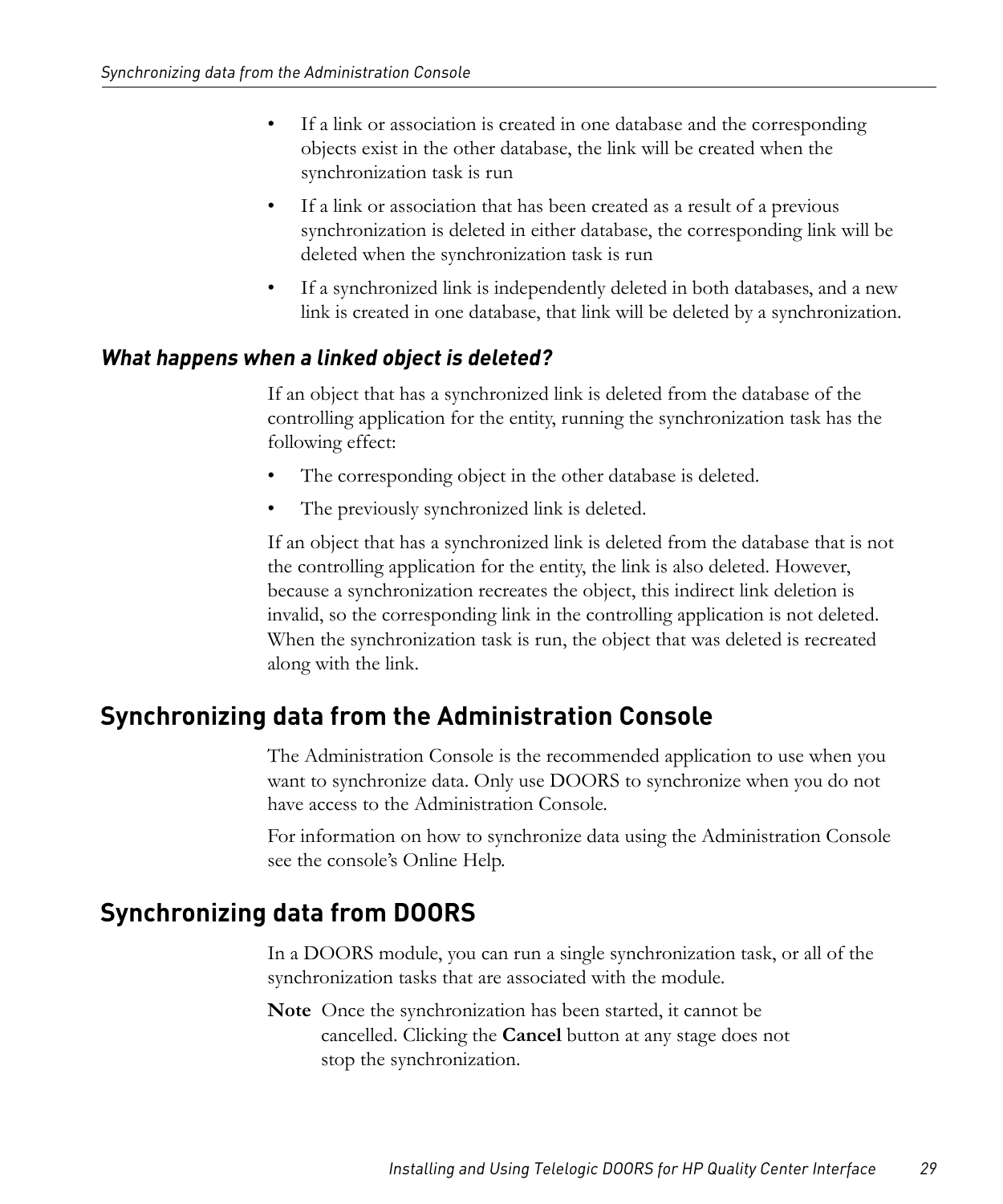#### **To run a single synchronization task:**

**1.** In the DOORS module window, select **DOORSConnect > Quality Center > Synchronize > Synchronize Task**.

A dialog box containing a list of all the synchronization tasks associated with the current module is displayed.

**2.** Select the synchronization task you want to run and click **Sync**.

A Link Synchronization dialog box is displayed.

#### **3.** Click **Objects and Links** or **Objects only**.

A message stating that the module's edit mode is being changed to read only is displayed.

**4.** Click **OK**.

Objects and optionally links in DOORS and Quality Center are synchronized according to the synchronization task mapping information.

When the synchronization is complete, a report is generated. This contains details of:

- Objects and elements that have been created
- Objects and elements that have been deleted
- Objects and elements that have been modified
- Links that have been created
- Links that have been deleted
- Any errors or warnings that were generated
- **5.** Change back to exclusive edit mode to see any updates that have been made by the synchronization.

#### **To run all synchronization tasks:**

**1.** In the DOORS module window, select **DOORSConnect > Quality Center > Synchronize > Synchronize All Tasks**.

A confirmation dialog box is displayed.

**2.** Click **Confirm** to run all the synchronization tasks associated with the module.

A Link Synchronization dialog box is displayed.

#### **3.** Click **Objects and Links** or **Objects only**.

A message stating that the module's edit mode is being changed to read only is displayed.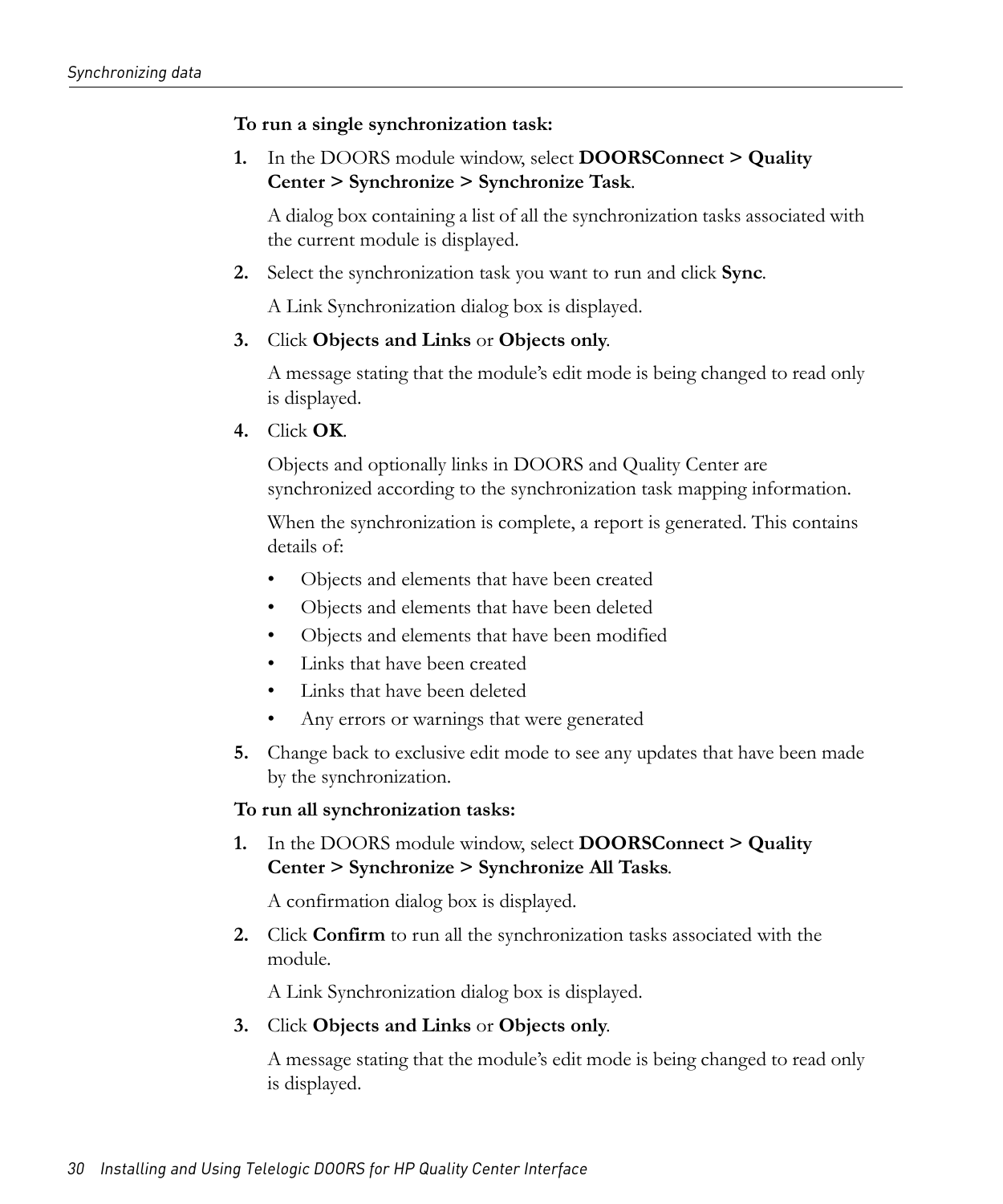#### **4.** Click **OK**.

Objects and optionally links in DOORS and Quality Center are synchronized according to the synchronization task mapping information.

When the synchronization is complete, a report is generated. This contains details of:

- Objects and elements that have been created
- Objects and elements that have been deleted
- Objects and elements that have been modified
- Links that have been created
- Links that have been deleted
- Any errors or warnings that were generated
- **5.** Change back to exclusive edit mode to see any updates that have been made by the synchronization.

## <span id="page-38-0"></span>**Creating traceability columns**

You can create traceability columns that display information about links that have been synchronized as part of a synchronization task. Only links that satisfy the criteria for link synchronization can be analyzed in a traceability column. For more information see ["Understanding link synchronization," on page 28](#page-35-0).

#### **To create traceability columns**:

**1.** In the DOORS Formal Module window, select **DOORSConnect > Quality Center > Create Traceability Column**.

This runs the **Task Traceability Analysis wizard.**

- **2.** Click **Next** on the Welcome screen.
- **3.** Select the tasks and the direction of the links you want to analyze.
- **4.** Click **Next**.
- **5.** Select the attributes you want to display in the traceability column for each selected task.

Click **Next** and repeat this step for each task selected in the previous step.

- **6.** On the **Recursion Depth** screen, type the number of traceability columns you want to display.
- **7.** Click **Next**.
- **8.** Click **Finish**.

The traceability columns are added to your view.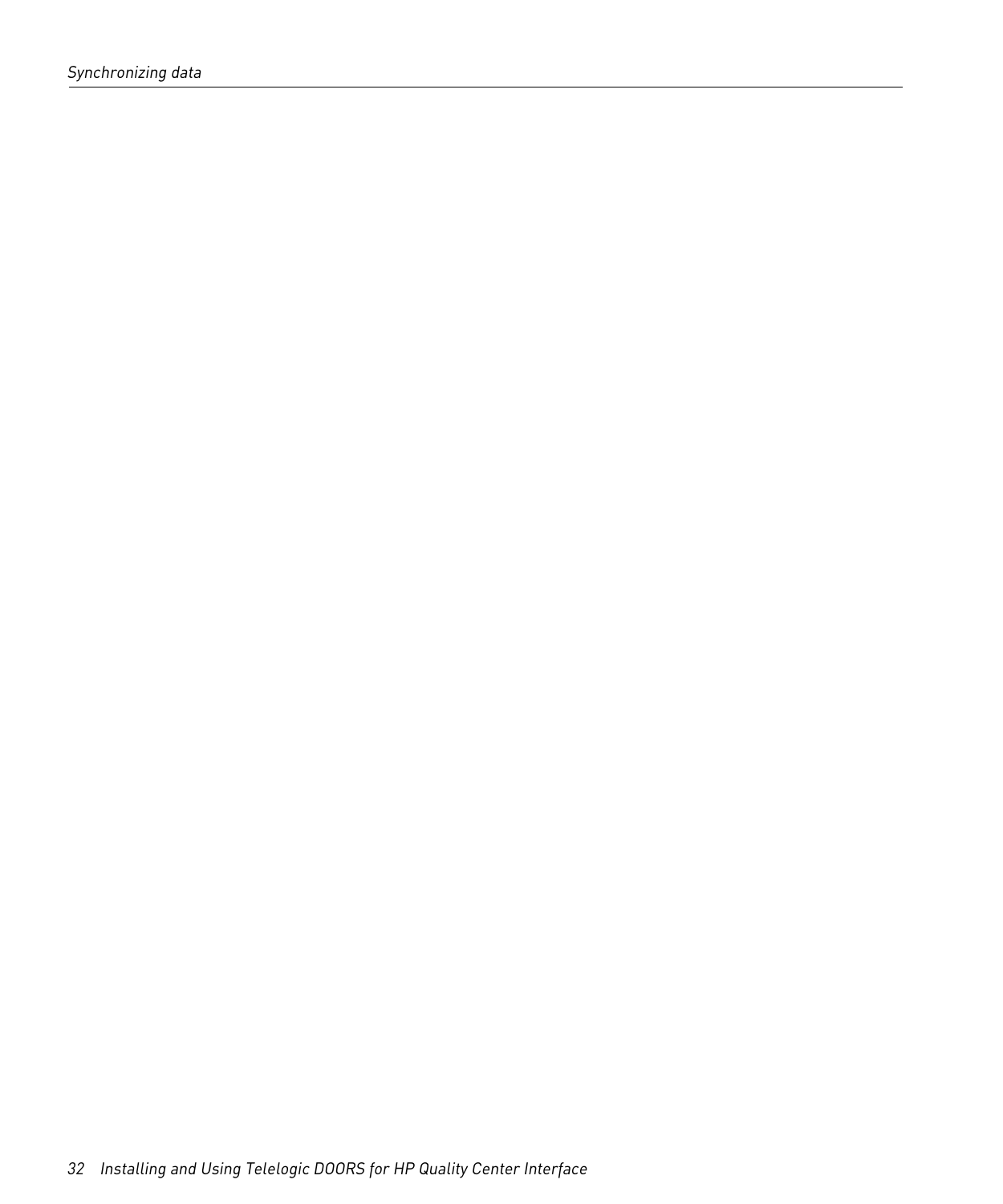## <span id="page-40-0"></span>*6 Creating SoQ Attributes*

- <span id="page-40-3"></span>• [Understanding SoQ Attributes](#page-40-1)
- [Creating the SoQ Value Attribute](#page-42-1)
- [Creating the SoQ Defect Attribute](#page-43-0)
- [Creating the SoQ Report Attribute](#page-44-0)

## <span id="page-40-4"></span><span id="page-40-1"></span>**Understanding SoQ Attributes**

SoQ attributes provide three levels of reporting against qualification criteria that have been integrated with Quality Center through requirement and test tasks:

- SoQ Value
- SoQ Defect
- SoQ Report

They enable the analyst to see varying degrees of detail about the test status of the project at milestones in the project.

SoQ value attributes cannot be calculated unless the requirements and tests that verify them have been included in synchronization tasks, and those synchronization tasks have been run at least once. SoQ attributes will only display results for the tests that are associated with the requirements in the synchronization task.

You create the SoQ Value attribute in the DOORS Requirements module.

**Note** The Qualification Attribute menu options are only displayed in modules that are mapped to the REQUIREMENTS entity in Quality Center through a synchronization task.

#### <span id="page-40-2"></span>*Understanding the SoQ Value attribute*

The SoQ Value attribute provides information about the status of the tests in Quality Center that are associated with requirements, and that are included in synchronization tasks that have been run by the integration. Each DOORS requirement is checked for associated TESTS in Quality Center, and where associated tests are found, it displays results from the latest run of the test set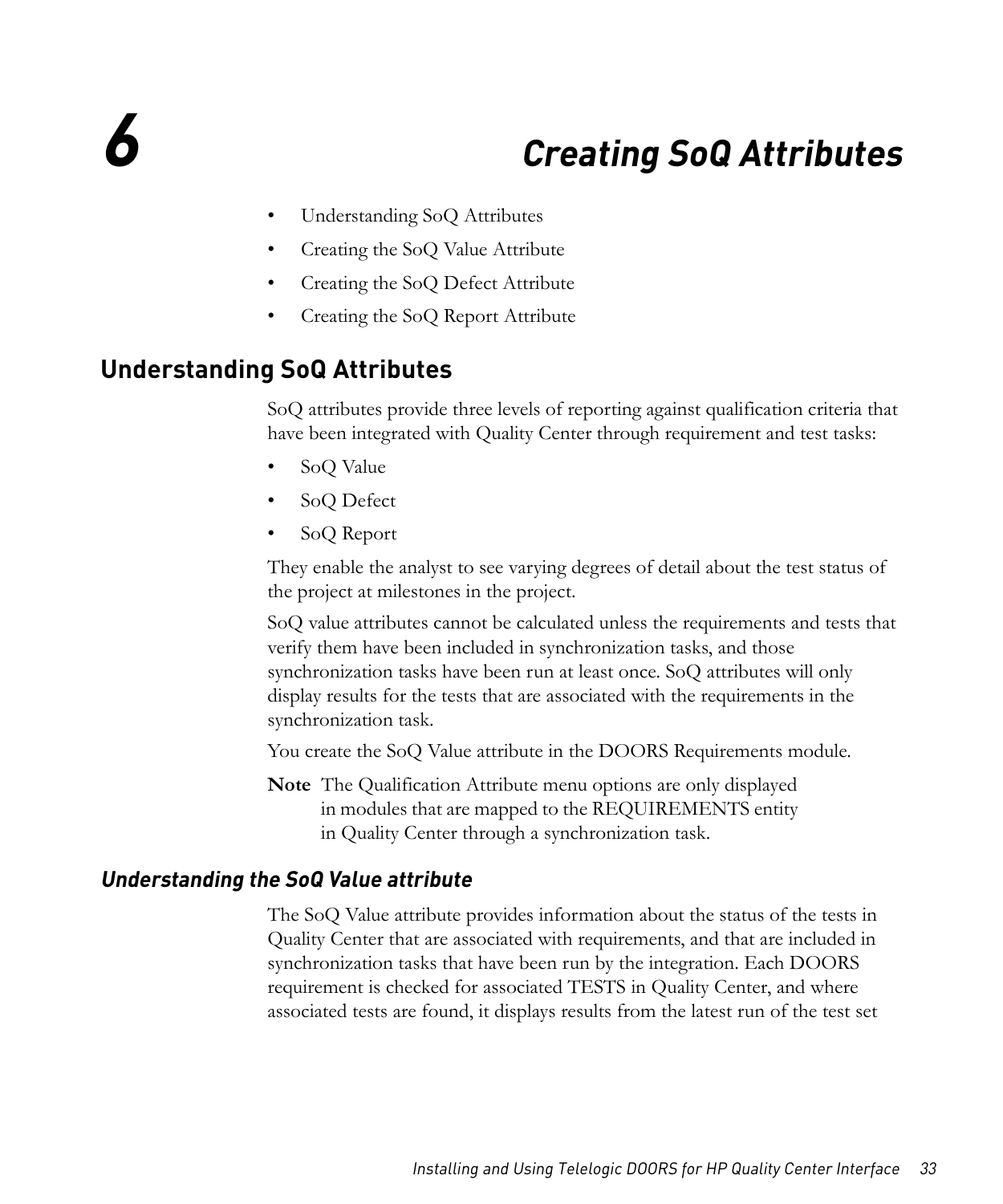you select. For each requirement one of the following values will be displayed in the SoQ Value attribute:

| SoQ Value of  | Means                                                                                                                             |
|---------------|-----------------------------------------------------------------------------------------------------------------------------------|
| No coverage   | There are no TEST elements associated with the DOORS<br>requirements.                                                             |
| Failed        | There is at least one TEST element associated with the<br>DOORS requirement that has been run and has a verdict of<br>Failed.     |
| Not-run       | Each TEST element associated with the DOORS requirement<br>has a verdict of either <b>Not-run</b> , <b>Passed</b> or $N/A$ .      |
| Not-completed | At least one TEST element associated with the DOORS<br>requirement has a verdict of <b>Not-completed</b> .                        |
| N/A           | All TEST elements associated with the DOORS requirement<br>have a verdict of $N/A$ .                                              |
| Qualified     | All of the TEST elements associated with the DOORS<br>requirement have been run and have a verdict of <b>Passed</b> or<br>$N/A$ . |

SoQ values are propagated up through the requirements hierarchy. So if a DOORS object has children, the SoQ value of the child object is considered when the SoQ value of the parent is calculated. For example, if the SoQ value of a child object is **Not-completed**, the SoQ value that is reported to the analyst for the parent object is **Not-completed**. The analyst can navigate through the hierarchy to see which child object has the value **Not-completed**, and can determine the business impact of that result.

If any descendant of an object has an SoQ value of **No coverage**, the parent object will also have an SoQ value of **No Coverage**. If that object also has a descendant with an SoQ value of **Failed**, the SoQ value of the parent will be **Failed**, not **No Coverage**.

#### <span id="page-41-0"></span>*Understanding the SoQ Defect attribute*

The SoQ Defects attribute displays the same information as the SoQ Value attribute for all attribute values except **Failed**. Where an SoQ Value is **Failed**, the integration will retrieve and display defects that have been raised against, or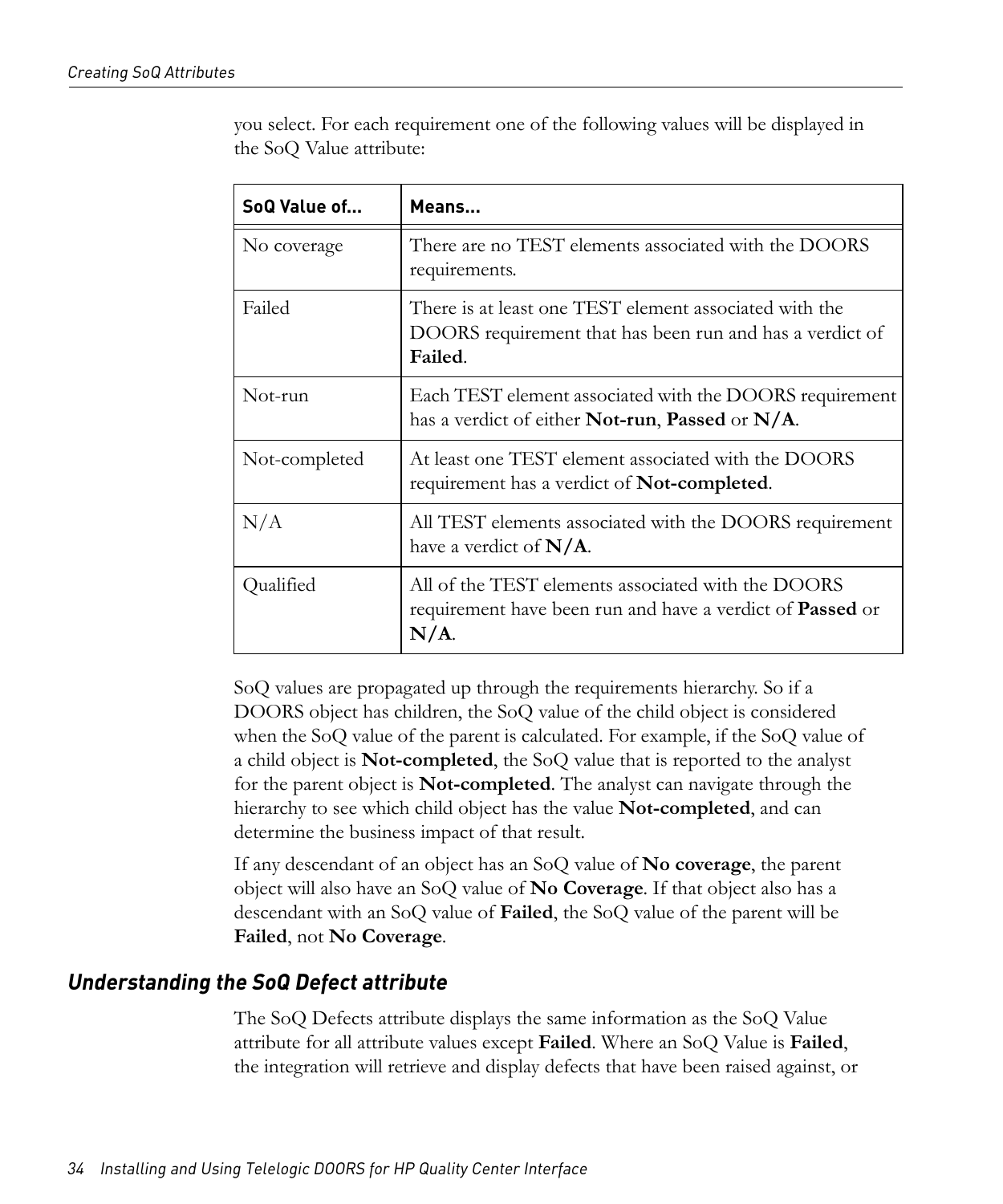associated with, tests that are associated with the DOORS requirement and that have failed in the latest run of the test set you selected.

There are several ways to create associations between defects and runs in Quality Center. Defects that are associated in the ways described below are displayed when the SOQ Defect attribute is calculated.

Using Quality Center functionality, you can create an association between a defect and a run in one of two ways:

- When you run a test, and it fails, you raise a defect. Quality Center records the RUN in the DEFECT. As the defect is associated with a particular run, it cannot be associated with any other test. So, if a single defect is the reason why two different tests have failed, you have to raise two identical defects, one for each failed run. When you calculate the SoQ defect attribute, all of the defects that are associated with failed runs are displayed.
- Alternatively, some Quality Center users work around this limitation by customizing Quality Center. They create an attribute in the RUN entity, and use this customization to record the defect ID of the defect that has caused the test to fail. This means that one defect can be associated with numerous runs. If this is the way that you associate defects with runs in Quality Center, you must provide the name of the attribute that you use to record the defect ID when you create the SoQ Defect attribute, or those defects will not be displayed when the SoQ Defect attribute is calculated. You do this by selecting the attribute name from the **Attribute as Defect ID** list on the SoQ Defect dialog box.

#### <span id="page-42-0"></span>*Understanding the SoQ Report*

The SoQ Report displays the same information as the SoQ Defects attribute, along with a summary of how elements of type TEST are associated with the DOORS requirement, and gives the verdicts from the SoQ Value that have resulted in the value that is reported.

## <span id="page-42-3"></span><span id="page-42-2"></span><span id="page-42-1"></span>**Creating the SoQ Value Attribute**

**1.** In the requirements module, select **DOORSConnect > Quality Center> Qualification Attribute > SoQ Value**.

**Note** You need Modify access to the module.

**2.** Type a name in **Attribute Name**.

The prefix SoQValue is automatically added to the name. For example, if you enter **Attribute**, the attribute will be named SoQValue Attribute.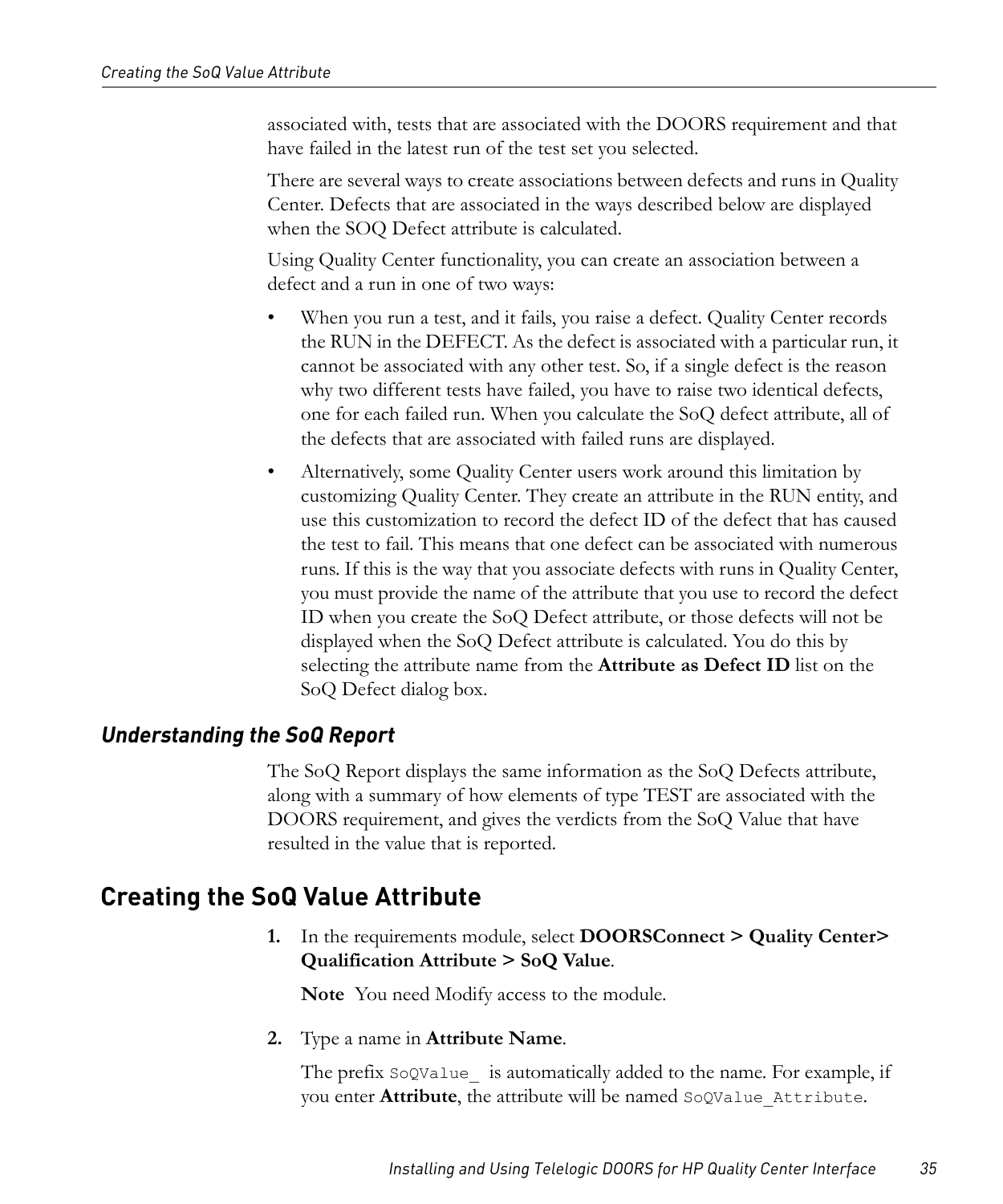- **3.** Select the synchronization task that defines the requirements for which you want to calculate SoQ attributes from the **Task** drop-down list.
- **4.** Select a Test Set from the **Test set** drop-down list.
- **5.** Click **Calculate**.

If the module is open in either read-only or shareable edit mode, it will be changed to exclusive edit mode before starting the calculation.

## <span id="page-43-2"></span><span id="page-43-0"></span>**Creating the SoQ Defect Attribute**

**1.** In the DOORS Formal Module window, select **DOORSConnect > Quality Center > Qualification Attribute > SoQ Defects**.

**Note** You need Modify access to the module.

**2.** Enter a name in **Attribute Name**.

The prefix Soqpefect is automatically added to the name. For example, if you enter **Attribute**, the attribute will be named SoQDefect\_Attribute.

- **3.** Select the synchronization task that defines the requirements for which you want to calculate SoQ attributes from the **Task** drop-down list.
- **4.** Select a Test Set from the **Test set** drop-down list.
- **5.** The **Attribute as Defect Id** list is populated with attributes from the RUN entity in Quality Center. If you have created an attribute in the RUN entity where you can enter the Defect ID of any associated defect manually, select that attribute from the list. Those defects will also be included in the SoQ Defect attribute. For more information about this option, see ["Understanding the SoQ Defect attribute," on page 34.](#page-41-0)
- <span id="page-43-1"></span>**6.** Select attributes to display in the SoQ Defect attribute from the **Defect Attributes** list.
	- If you want to save the attribute configuration for use later, click **Save.**  Browse to the folder where you want to save the configuration, and click **Save**.
	- If you want to load a configuration that you have saved previously, click **Load**. Browse to the folder that contains the configuration file you want to load, and click **Load**.
- **7.** Click **Calculate**.

The SoQ defect value for each object in the task is calculated.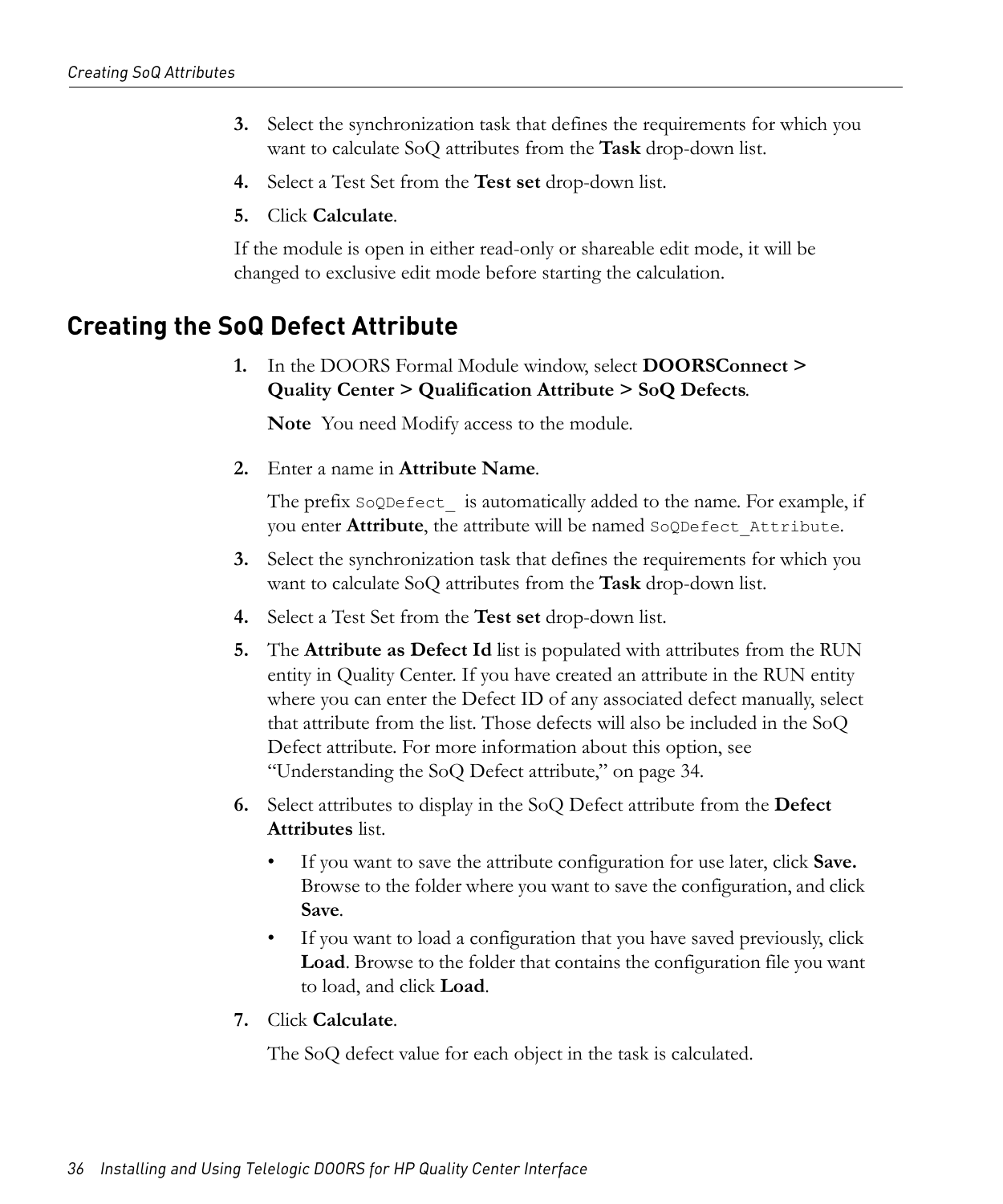## <span id="page-44-1"></span><span id="page-44-0"></span>**Creating the SoQ Report Attribute**

**1.** In the requirements module, select **DOORSConnect > Quality Center > Qualification Attribute > SoQ Report**.

**Note** You need Modify access to the module.

**2.** Follow the instructions in ["Creating the SoQ Defect Attribute," on page 36](#page-43-0), [Step 2](#page-42-2) to [Step 6.](#page-43-1)

#### **3.** Click **Calculate**.

The SoQ report value for each object in the task is calculated and displayed in table format. The table summarizes how elements of type TEST are associated with the DOORS object.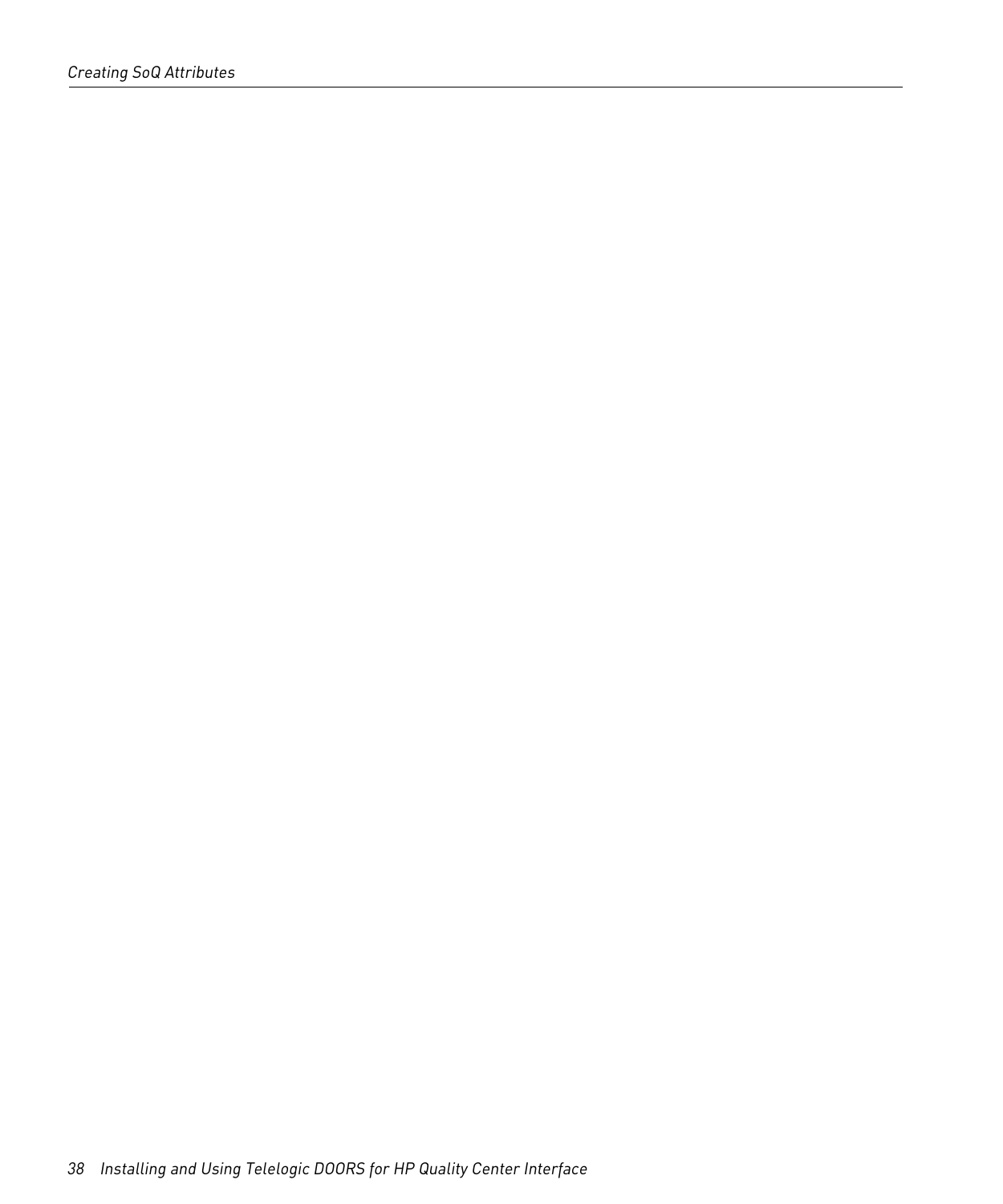## *7 Turning logging on and off*

<span id="page-46-0"></span>**Note** This section is for reference, and steps should only be performed when requested by DOORS support.

Telelogic DOORS for HP Quality Center Interface is installed with logging turned off by default. If you want to turn logging on, you need to open the registry for editing and then edit the following values in the registry:

• LogLevel

This value determines what actions are recorded in the log file.

• LogPath

This value determines the location of the log file.

## <span id="page-46-1"></span>**Turning on logging**

#### **To turn on logging:**

**1.** Open the Registry Editor.

Click **Start > Run** and type regedit. Click **OK**.

**Note** You must be logged on as an administrator or a member of the Administrators group in order to perform this procedure.

**2.** Navigate to the following registry subkey:

HKEY\_LOCAL\_MACHINE\SOFTWARE\Telelogic\TDIntegration\WebService\

**3.** Select the string value LogLevel.

If the string value doesn't already exist, right-click **New > String Value** and enter LogLevel.

- **4.** Either:
	- Right-click **Modify**.
	- Double-click.

The **Edit String** window is opened.

- **5.** Enter the value provided by support in the Data field and click **OK**.
- **6.** Select the string value LogPath.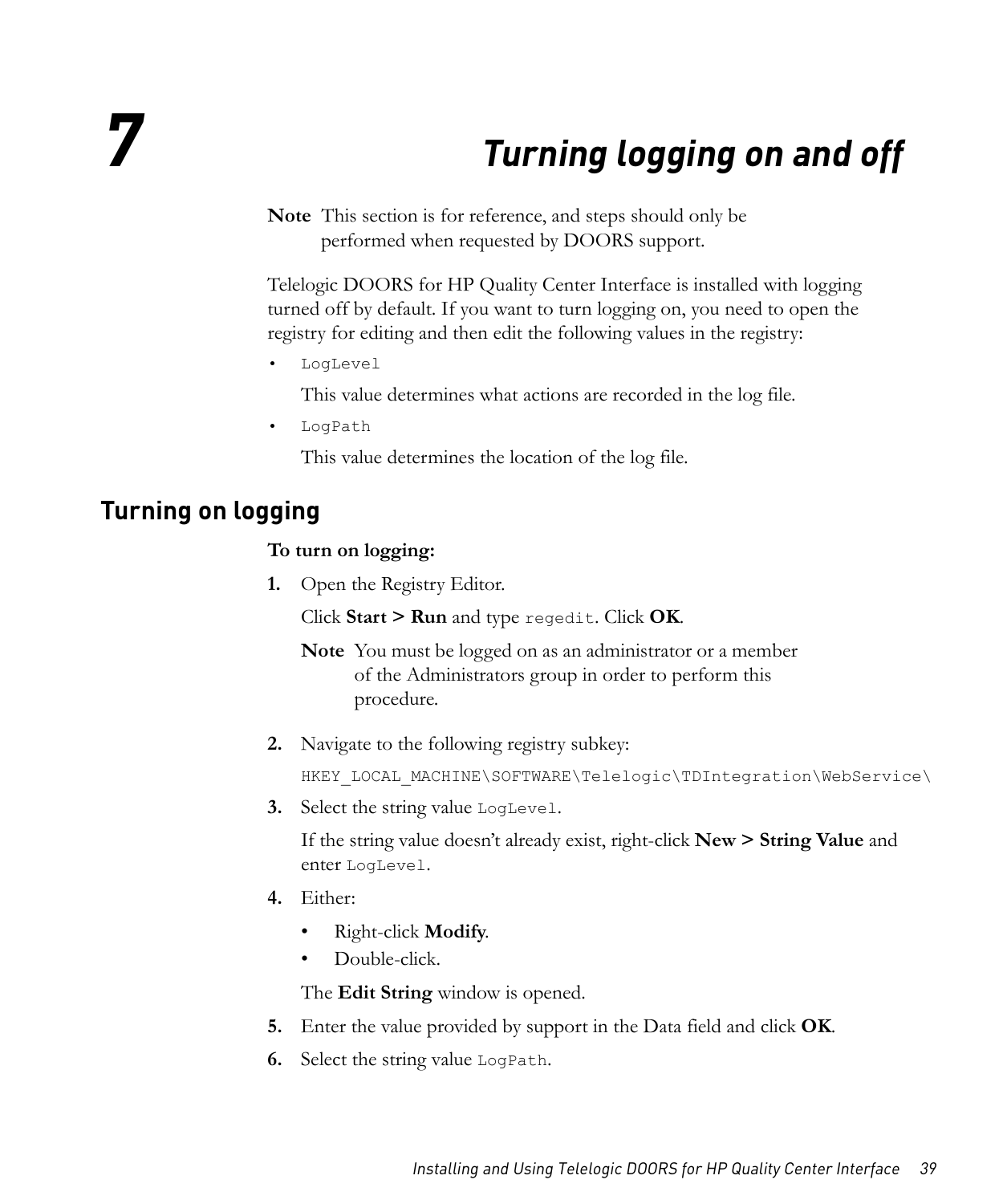If the string value doesn't already exist, right-click **New > String Value** and enter LogPath.

- **7.** Either:
	- Right-click **Modify**.
	- Double-click.

The **Edit String** window is opened.

**8.** Enter a location in the Value data field and click **OK**.

The default location for LogPath is IWS Logs in the home directory of the web service. The log file is named IWS-<*timestamp*>.log, where <*timestamp*> is a UTC milliseconds timestamp.

**9.** Select **Registry > Exit** to close the registry.

Logging is switched on, and the location of the log file is set.

#### <span id="page-47-0"></span>**Clearing old log files**

If you switch on logging, each time the aspnet wp.exe process restarts, a new log file is created. Clear out old log files regularly, otherwise the performance of your system may be adversely affected.

Navigate to the folder containing the log files, and delete any obsolete log files.

### <span id="page-47-1"></span>**Turning off logging**

#### **To turn off logging:**

**1.** Open the Registry Editor.

Click **Start > Run** and type regedit. Click **OK**.

- **Note** You must be logged on as an administrator or a member of the Administrators group in order to perform this procedure.
- **2.** Navigate to the following registry subkey:

HKEY\_LOCAL\_MACHINE\SOFTWARE\Telelogic\TDIntegration\WebService\

- **3.** Select the string value LogLevel.
- **4.** Either:
	- Right-click **Modify**.
	- Double-click.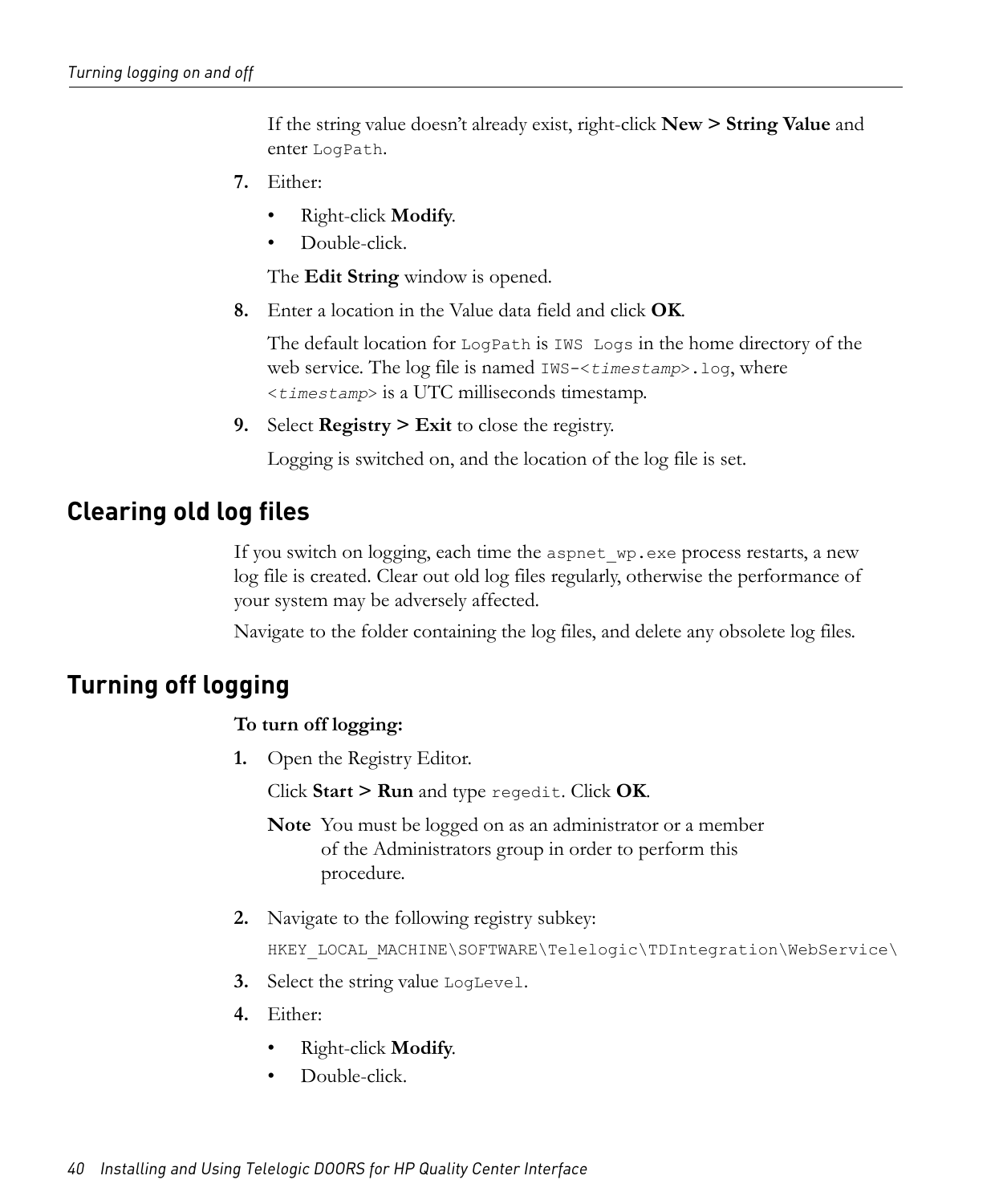The **Edit String** window is opened.

**5.** Enter 0 in the **Value data** field and click **OK**.

Logging is switched off.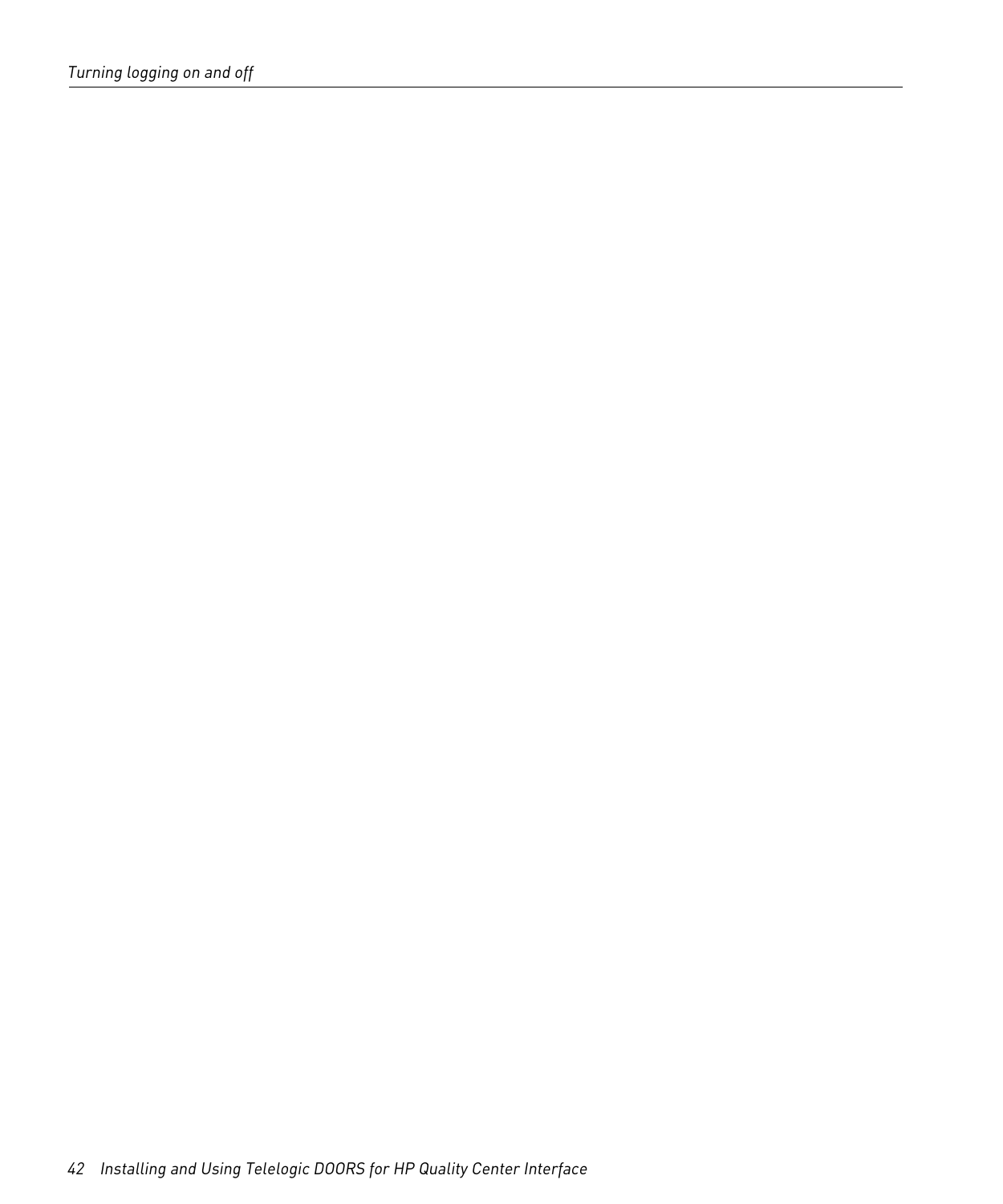## *8 Contacting support*

<span id="page-50-0"></span>This chapter contains the following topics:

- [Contacting IBM Rational Software Support](#page-50-1)
- [What to do before you contact Support](#page-50-3)
- [Sending an automated problem report form](#page-51-0)
- <span id="page-50-4"></span>• [Other information](#page-53-2)

## <span id="page-50-1"></span>**Contacting IBM Rational Software Support**

Support and information for Telelogic products is currently being transitioned from the Telelogic Support site to the IBM Rational Software Support site. During this transition phase, your product support location depends on your customer history.

#### <span id="page-50-2"></span>*Product support*

• If you are a heritage customer, meaning you were a Telelogic customer prior to November 1, 2008, please visit the DOORS Support Web site on https://support.telelogic.com/doors.

Telelogic customers will be redirected automatically to the IBM Rational Software Support site after the product information has been migrated.

If you are a new Rational customer, meaning you did not have Telelogic-licensed products prior to November 1, 2008, please visit the IBM Rational Software Support site on http://www.ibm.com/software/rational/support/.

### <span id="page-50-3"></span>**What to do before you contact Support**

If your site has a designated on-site support person, please contact that person before you contact our Support team.

To help our Support team solve your problem, please have the following information available:

- Your name, title, company name, e-mail address, fax number and telephone number.
- Your support ID and support password.
- The version and build number of DOORS that you're running.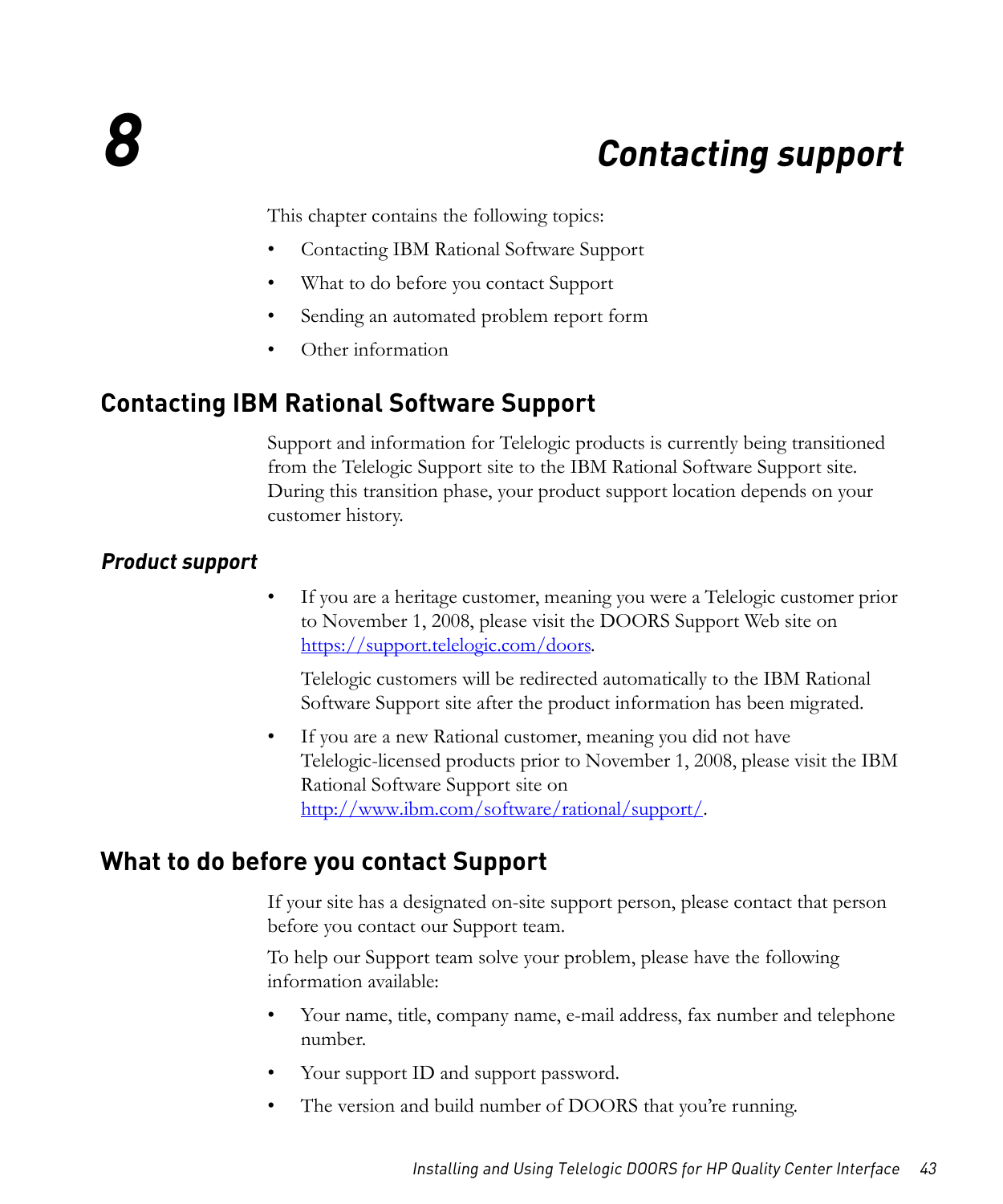To get this information, run DOORS, and click **Help > About DOORS**.

- The operating system you're running DOORS on, for example Windows XP.
- What operating system your DOORS database is running on, if different.
- If you are reporting a new problem, please have a clear statement of the problem, including the exact text of any error messages produced by DOORS, your operating system, or any other tools that were running when the problem occurred.
- If you are calling about a problem you reported earlier, you need the original tracking number the Support team assigned to your problem.
- If you want, you can use the automated problem report form. For information, see ["Sending an automated problem report form," on page 44.](#page-51-0)

<span id="page-51-1"></span>The support center on our web site is at https://support.telelogic.com.

## <span id="page-51-0"></span>**Sending an automated problem report form**

**To send an automated problem report to Support:**

**1.** Select **Help > Generate Support Request**.

The **Telelogic Support Information** dialog box is displayed with some of your product information automatically included.

Review the information to make sure it's accurate.

- **2.** From the **Impact** drop down list box, select the severity of the problem.
- **3.** In the **Summary** box, summarize the problem.
- **4.** In the **Problem** box, type a detailed description of the problem.
- **5.** If available, attach a snapshot.

Click either **DOORS Window Snapshot** or **Screen Snapshot**, whichever is applicable, and select the snapshot from your machine.

- **6.** If possible, use the buttons in the **Attachment Information** area to add video capture, system details and files.
	- **Note** The **Add Product Files** button is unavailable in DOORS. Product information is collected and added automatically.

Add any relevant information to help Support resolve the problem.

**7.** You can either: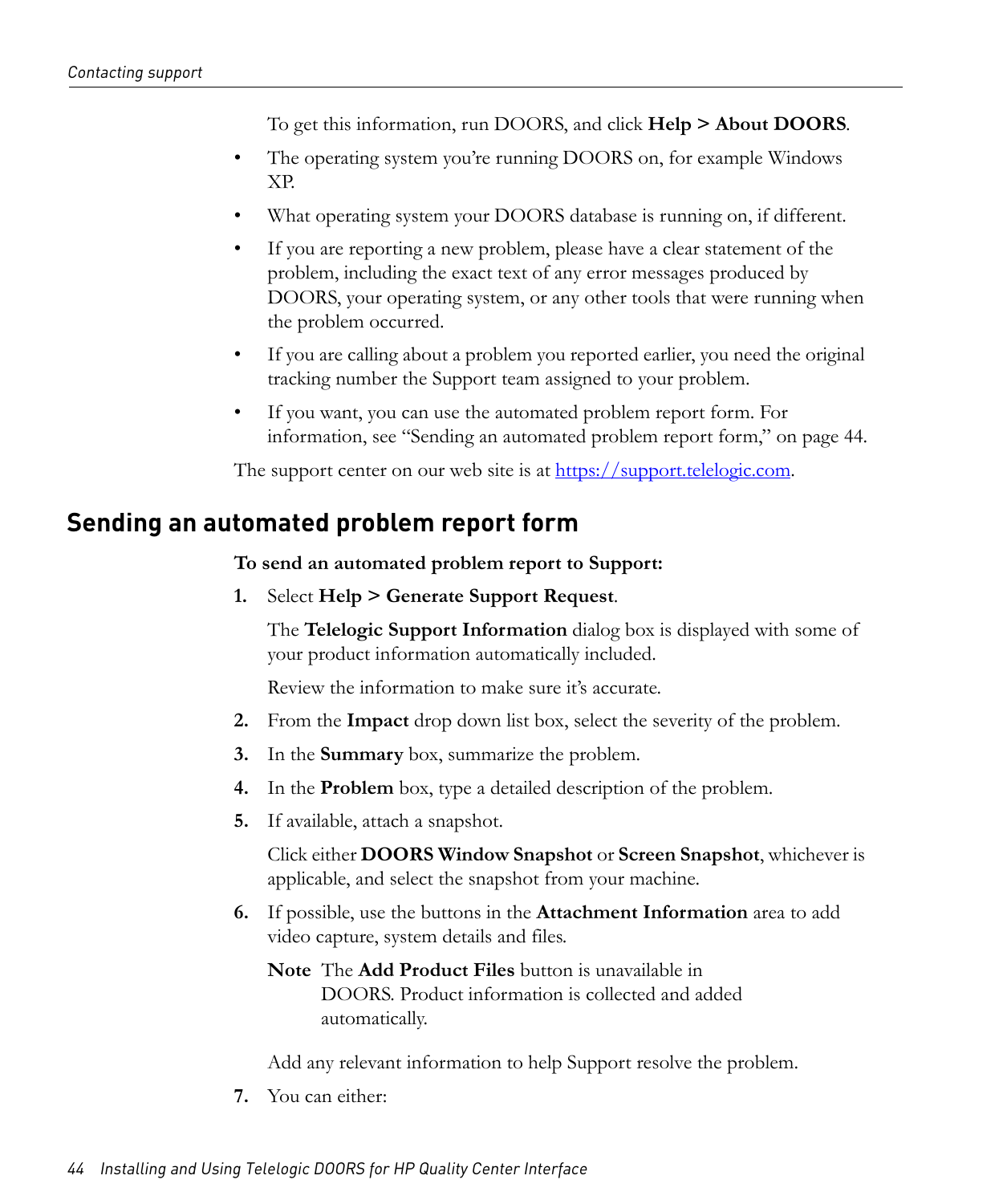• Display the information you've entered in a new window so that you can copy it. For example, you may want to add this information to someone else's information.

#### Click **Just Text (No Email)**.

• Open the email to edit it before sending it to Support.

Click **Preview and Send** to submit the report.

#### <span id="page-52-0"></span>*Guidelines for writing a problem report*

- Be as specific as possible when you summarize the problem in the **Summary** box and when you explain the situation and provide details in the **Problem** box. For example, "The system crashed when I tried to add an attribute" is more helpful than "It crashed."
- Indicate if there were any system changes, such as customizations or upgrades, before the problem occurred.
- If the problem is reproducible, list the specific steps to be followed in order to demonstrate the problem and also indicate the model you are using to perform the steps.
- In the problem description, include anything different or unusual that you observed before the problem happened.
- Make screen captures of anything that you feel will help and attach them to the problem report.
- Include any error messages and code samples you have related to the problem.
- If you have multiple unrelated questions or issues, please submit them separately.

#### <span id="page-52-1"></span>*Automatic responses and recording defects*

When you send the online form to Support, the customer service system immediately searches the Knowledge Base based on the **Summary** and **Problem** descriptions you entered. If there is an exact match of your problem in the knowledge base, the system automatically sends an email to you with a pointer to the most likely solution.

The problem is also automatically recorded in the defect tracking system as assigned to a support representative. This representative works with you to be certain that your problem is solved. The defect tracking system also records new problems with their solutions in the Knowledge Base to provide rapid assistance for other customers.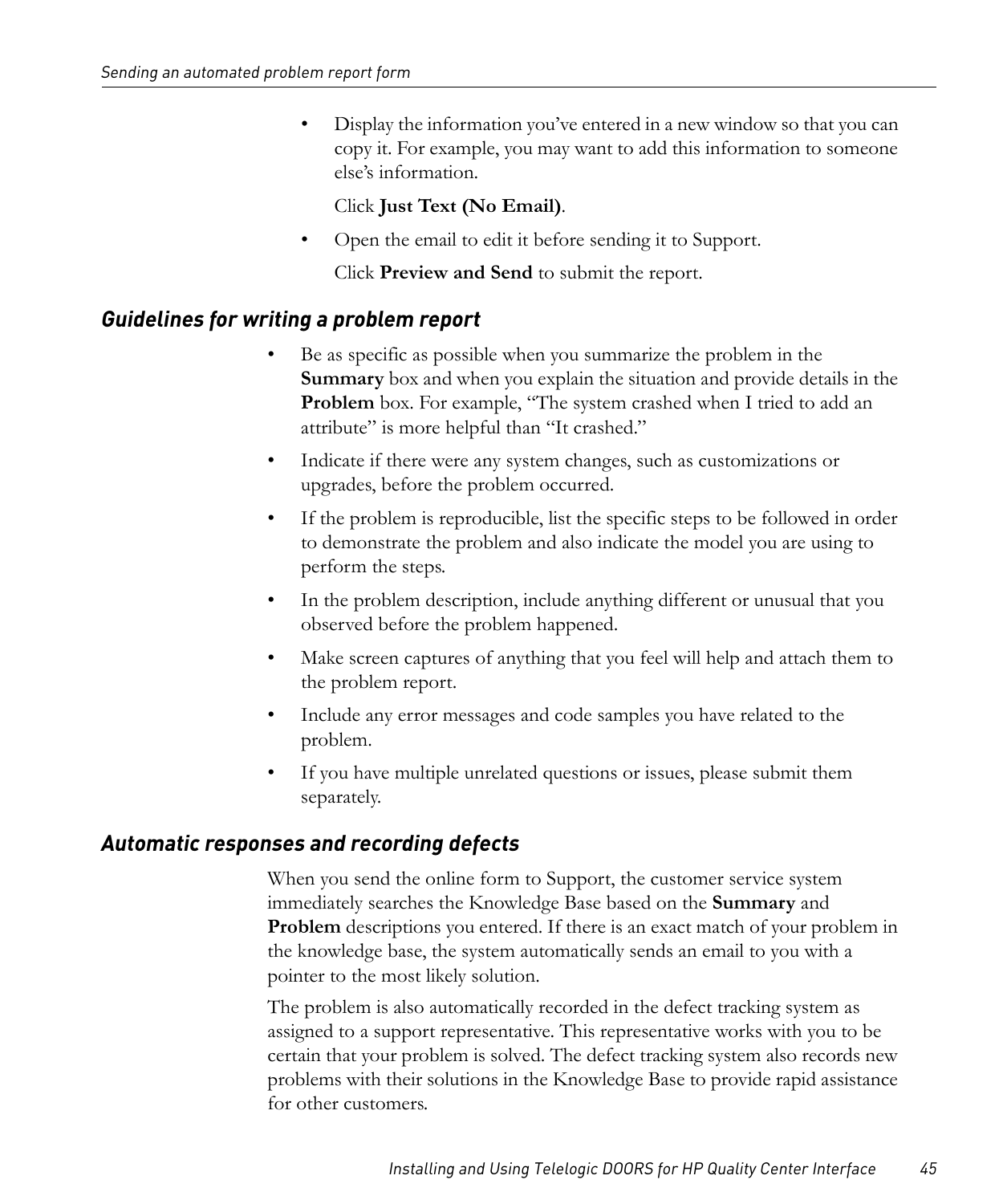#### <span id="page-53-0"></span>*Automatically generated problem reports*

If your DOORS system crashes, it displays a message asking if you want to send a problem report about the crash to DOORS Support.

If you decide to send this generated report, the system displays the same online form that is available from **Help > Generate Support Request**. In this case, the form contains information about the crash condition, in addition to the information that is usually filled in describing your system.

<span id="page-53-3"></span>Add any more information that you can to help the Support staff identify the problem before you click the **Preview and Send** button.

#### <span id="page-53-1"></span>*Changing the email address of the problem report*

If you want to send the problem to someone other than DOORS Support, for example to your internal support, you can change the default email address of the problem report.

#### **To change the email address of the problem report:**

- **1.** Open **System** in the **Control Panel**.
- **2.** On the **Advanced** tab, click **Environment Variables**, then click **New** under **variables**.

The **New User Variable** window is displayed

- **3.** In **Variable Name** enter **ILX\_RECIP**, the variable that controls the address used by the problem report.
- **4.** In **Variable Value** enter the email address you want to use.
- **5.** Click **OK** to add the value.
- **6.** Click **OK** to save the value in the environment variables.
- **7.** Click **OK** to save the value in the system properties.

#### <span id="page-53-2"></span>**Other information**

For Rational software product news, events, and other information, visit the IBM Rational Software Web site on http://www.ibm.com/software/rational/.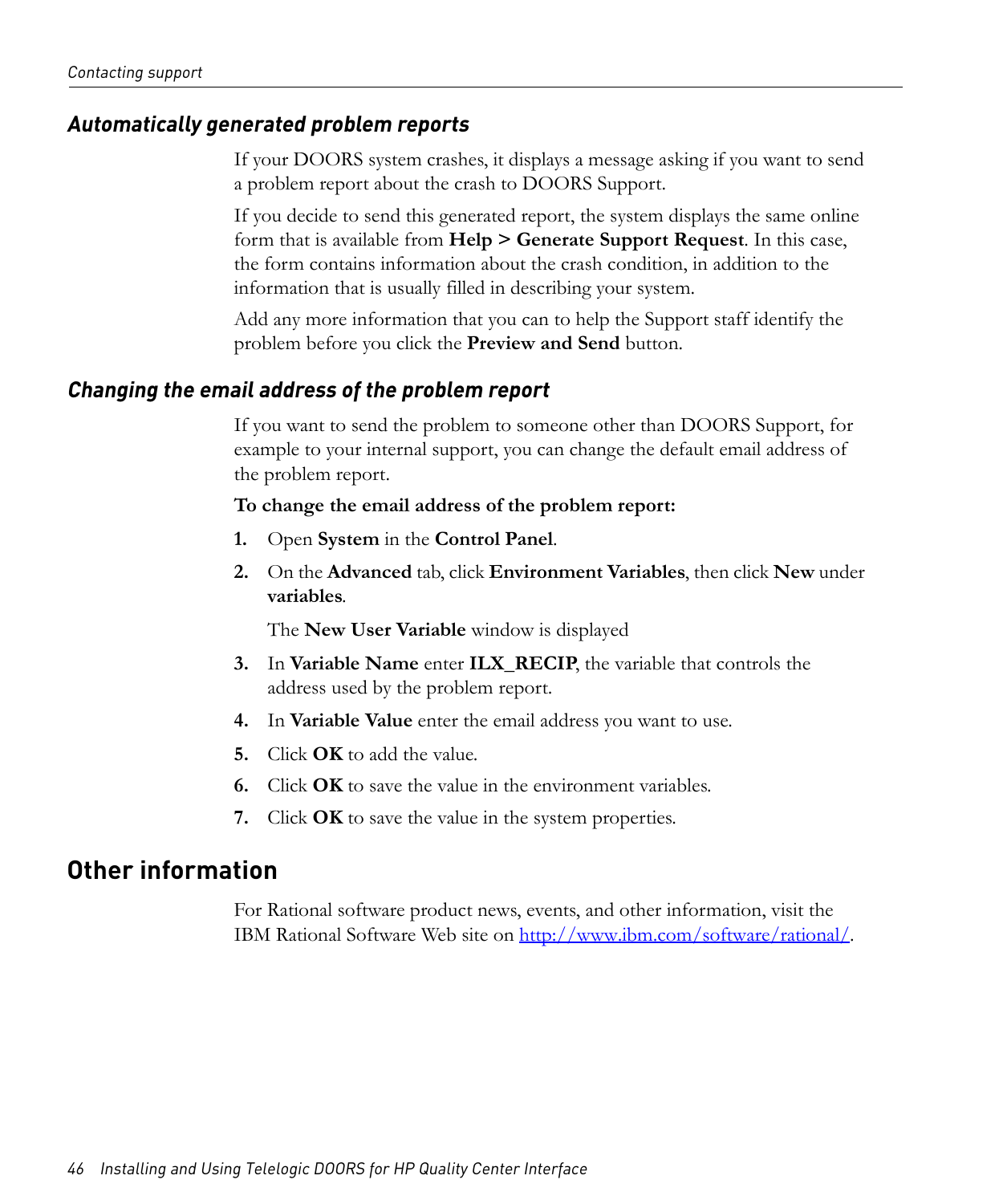# <span id="page-54-1"></span>*9 Notices*

<span id="page-54-0"></span>This information was developed for products and services offered in the U.S.A. IBM may not offer the products, services, or features discussed in this document in other countries. Consult your local IBM representative for information on the products and services currently available in your area. Any reference to an IBM product, program, or service is not intended to state or imply that only that IBM product, program, or service may be used. Any functionally equivalent product, program, or service that does not infringe any IBM intellectual property right may be used instead. However, it is the user's responsibility to evaluate and verify the operation of any non-IBM product, program, or service.

IBM may have patents or pending patent applications covering subject matter described in this document. The furnishing of this document does not grant you any license to these patents. You can send written license inquiries to:

IBM Director of Licensing IBM Corporation North Castle Drive Armonk, NY 10504-1785 U.S.A.

For license inquiries regarding double-byte character set (DBCS) information, contact the IBM Intellectual Property Department in your country or send written inquiries to:

IBM World Trade Asia Corporation Licensing 2-31 Roppongi 3-chome, Minato-ku Tokyo 106-0032, Japan

**The following paragraph does not apply to the United Kingdom or any other country where such provisions are inconsistent with local law:** INTERNATIONAL BUSINESS MACHINES CORPORATION PROVIDES THIS PUBLICATION "AS IS" WITHOUT WARRANTY OF ANY KIND, EITHER EXPRESS OR IMPLIED, INCLUDING, BUT NOT LIMITED TO, THE IMPLIED WARRANTIES OF NON-INFRINGEMENT, MERCHANTABILITY OR FITNESS FOR A PARTICULAR PURPOSE. Some states do not allow disclaimer of express or implied warranties in certain transactions. Therefore, this statement may not apply to you.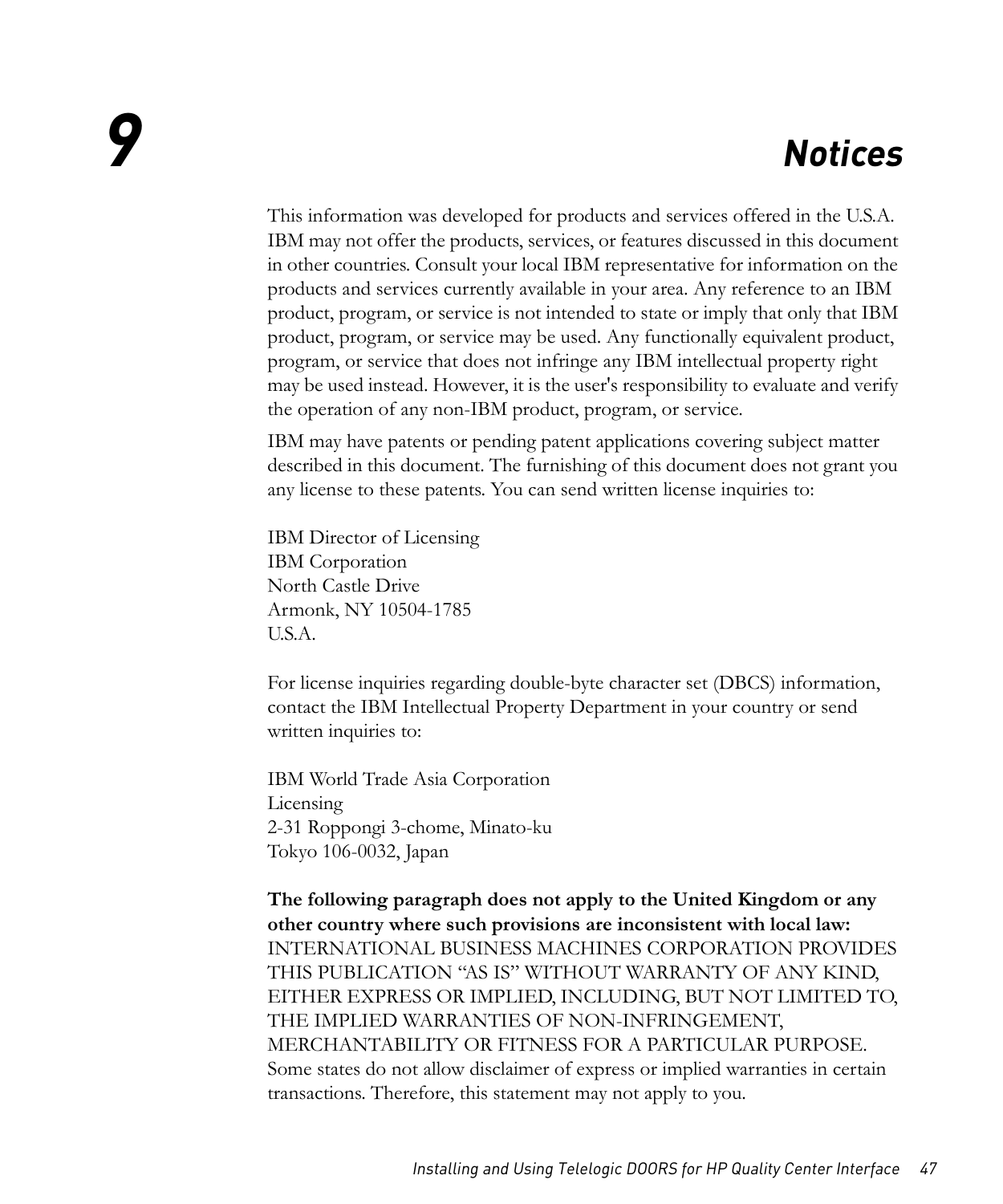This information could include technical inaccuracies or typographical errors. Changes are periodically made to the information herein; these changes will be incorporated in new editions of the publication. IBM may make improvements and/or changes in the product(s) and/or the program(s) described in this publication at any time without notice.

Any references in this information to non-IBM Web sites are provided for convenience only and do not in any manner serve as an endorsement of those Web sites. The materials at those Web sites are not part of the materials for this IBM product and use of those Web sites is at your own risk.

IBM may use or distribute any of the information you supply in any way it believes appropriate without incurring any obligation to you.

Licensees of this program who wish to have information about it for the purpose of enabling: (i) the exchange of information between independently created programs and other programs (including this one) and (ii) the mutual use of the information which has been exchanged, should contact:

Intellectual Property Dept. for Rational Software IBM Corporation 1 Rogers Street Cambridge, Massachusetts 02142 U.S.A.

Such information may be available, subject to appropriate terms and conditions, including in some cases, payment of a fee.

The licensed program described in this document and all licensed material available for it are provided by IBM under terms of the IBM Customer Agreement, IBM International Program License Agreement or any equivalent agreement between us.

Any performance data contained herein was determined in a controlled environment. Therefore, the results obtained in other operating environments may vary significantly. Some measurements may have been made on development-level systems and there is no guarantee that these measurements will be the same on generally available systems. Furthermore, some measurements may have been estimated through extrapolation. Actual results may vary. Users of this document should verify the applicable data for their specific environment.

Information concerning non-IBM products was obtained from the suppliers of those products, their published announcements or other publicly available sources. IBM has not tested those products and cannot confirm the accuracy of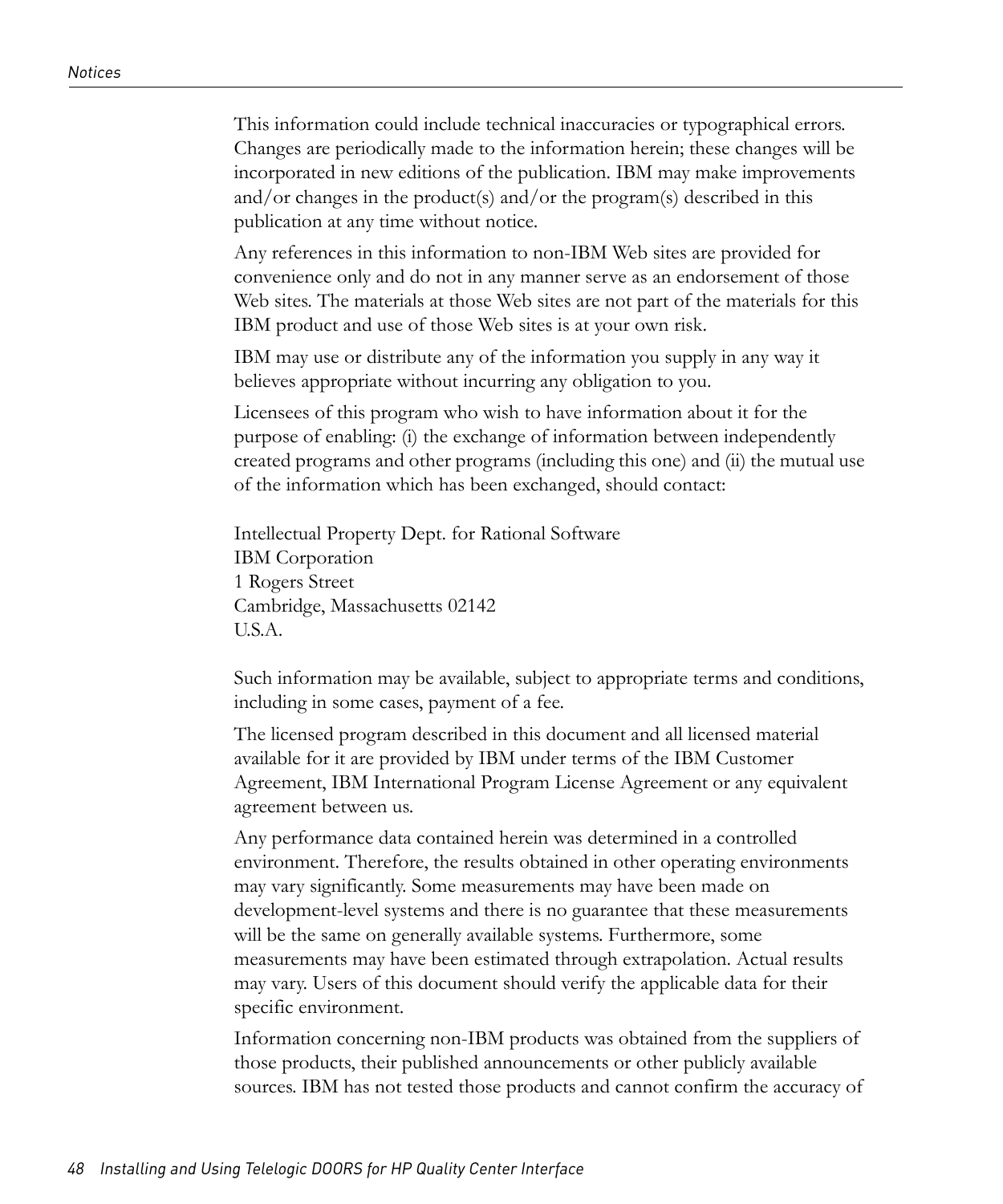performance, compatibility or any other claims related to non-IBM products. Questions on the capabilities of non-IBM products should be addressed to the suppliers of those products.

This information contains examples of data and reports used in daily business operations. To illustrate them as completely as possible, the examples include the names of individuals, companies, brands, and products. All of these names are fictitious and any similarity to the names and addresses used by an actual business enterprise is entirely coincidental.

If you are viewing this information softcopy, the photographs and color illustrations may not appear.

Additional legal notices are described in the legal\_information.html file that is included in your software installation.

### <span id="page-56-0"></span>**Trademarks**

IBM, the IBM logo, ibm.com, Telelogic, Telelogic DOORS, for HP Quality Center Interface are trademarks or registered trademarks of International Business Machines Corporation in the United States, other countries, or both. These and other IBM trademarked terms are marked on their first occurrence in this information with the appropriate symbol ( $\mathbb{R}$  or  $TM$ ), indicating US registered or common law trademarks owned by IBM at the time this information was published. Such trademarks may also be registered or common law trademarks in other countries. A current list of IBM trademarks is available on the Web at www.ibm.com/legal/copytrade.html.

Microsoft, Windows and/or other Microsoft products referenced herein are either trademarks or registered trademarks of Microsoft Corporation.

UNIX is a registered trademark of The Open Group in the United States and other countries.